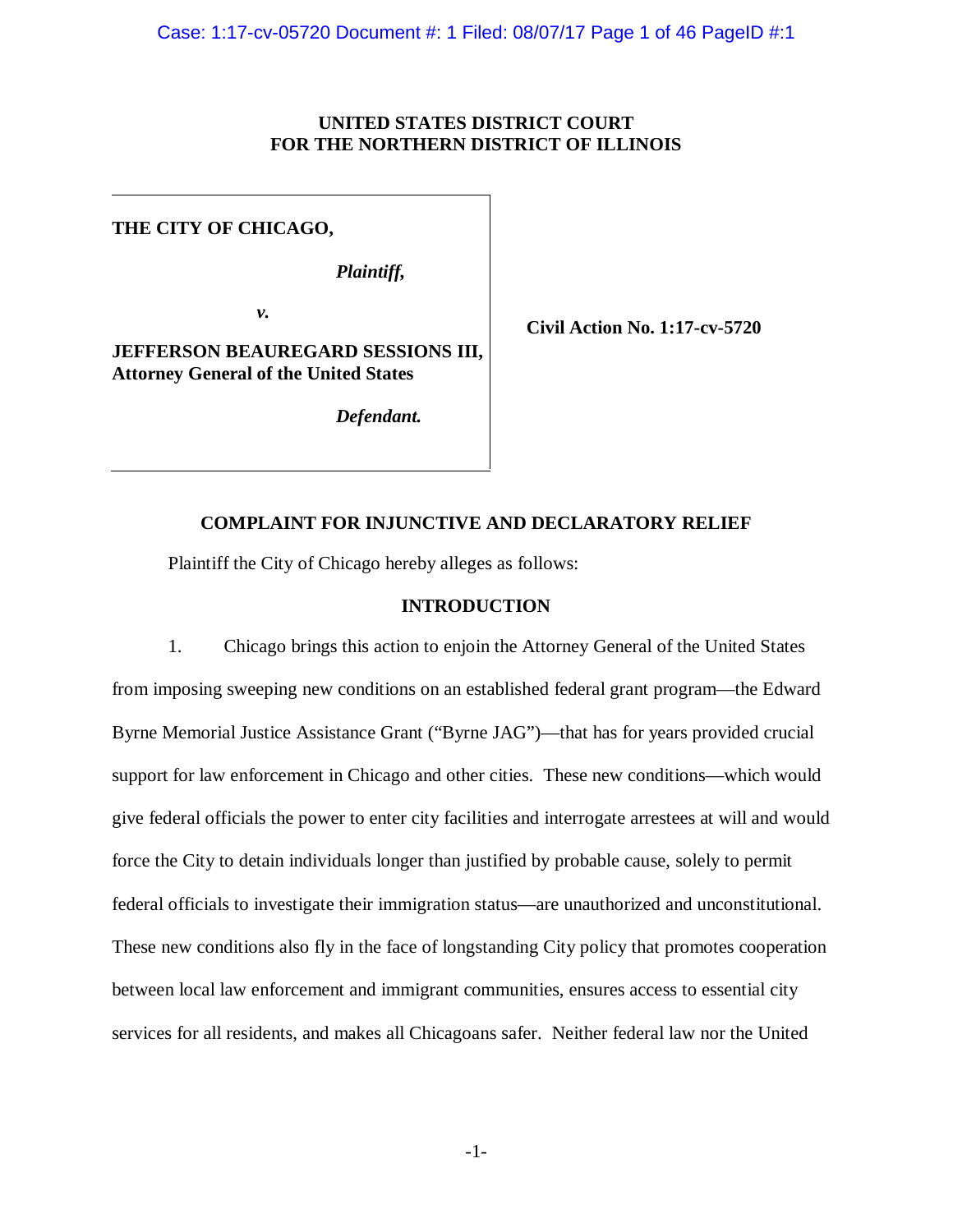### Case: 1:17-cv-05720 Document #: 1 Filed: 08/07/17 Page 2 of 46 PageID #:2

States Constitution permits the Attorney General to force Chicago to abandon this critical local policy.

2. Since the 1980s, the City has directed its police officers to prioritize local law enforcement and public safety rather than diverting time, attention, and resources to investigating residents' immigration status. Now codified as the Welcoming City Ordinance, this policy promotes public safety by ensuring that no city resident or visitor, regardless of immigration status, is afraid to cooperate with law enforcement, report criminal activity to the police, testify as a witness in court, or seek help as a victim of crime; and by ensuring that police officers focus on criminal activity occurring in Chicago instead of federal civil immigration infractions. The Welcoming City Ordinance represents a clear, concerted, and smart policy choice in favor of inclusion and strong relations between the community and law enforcement. Chicago, its residents, and its leaders have stood behind that choice for over a generation.

3. The federal government's aggressive and escalating efforts to force Chicago and other cities, counties, and States to adhere to federal priorities began during the current President's first week in office, with an executive order targeting so-called sanctuary cities—*i.e.*, cities that have exercised their basic right to self-government by focusing their resources on enforcement of local laws rather than on policing federal civil immigration violations. The executive order commanded federal agencies to withhold funds from these cities unless they changed their policies. After a court enjoined enforcement of much of that order, the Department of Justice (the "Department" or "DOJ") singled out Chicago and eight other cities by demanding, on pain of losing their funding under last year's Byrne JAG program, that they certify compliance with 8 U.S.C. § 1373 ("Section 1373"), a federal statute that bars local

-2-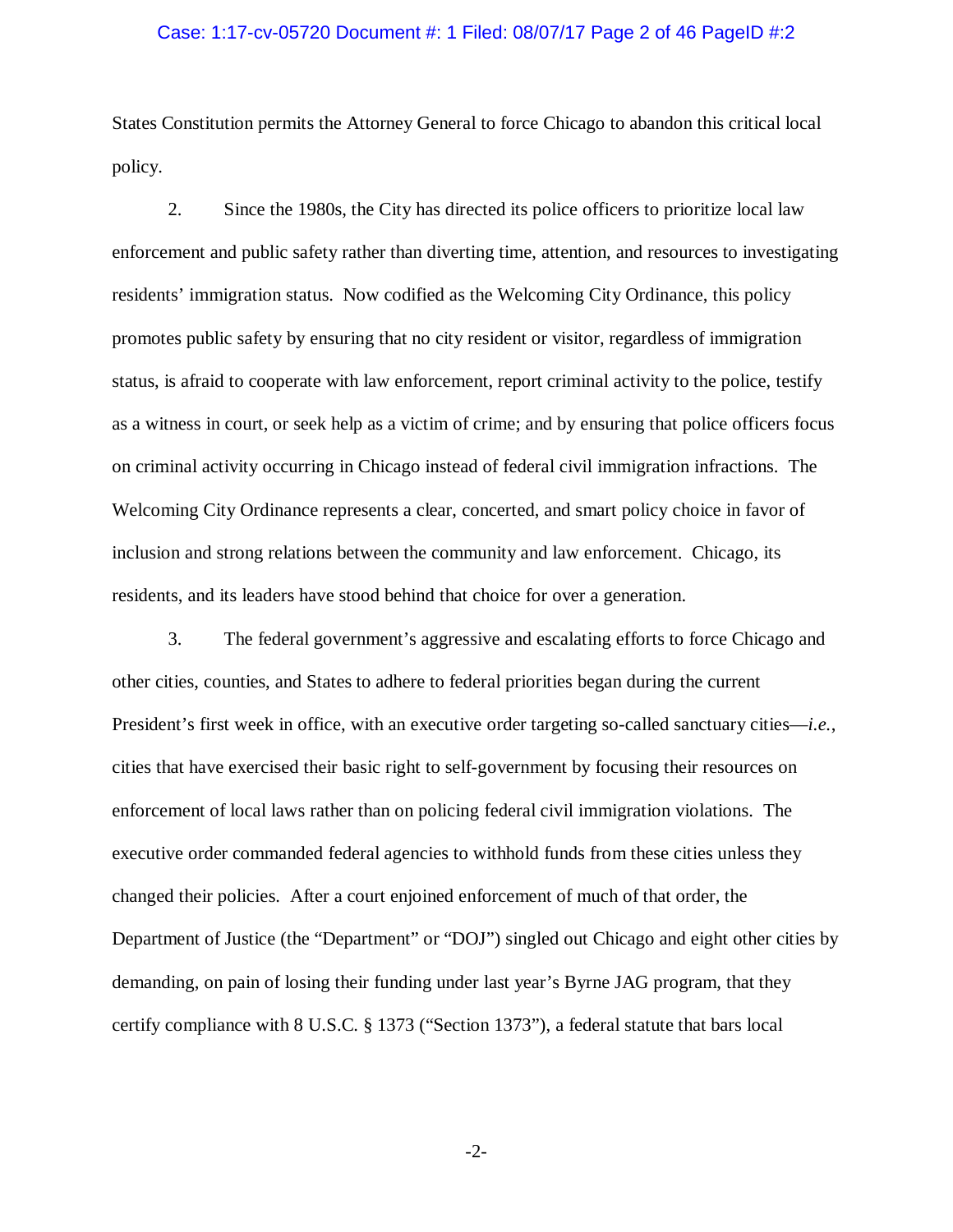### Case: 1:17-cv-05720 Document #: 1 Filed: 08/07/17 Page 3 of 46 PageID #:3

governments from restricting the sharing of immigration status information with federal immigration agents.

4. Chicago complied. In fact, Chicago officials simply do not collect immigration status information in the first place, and thus there is no information for the City to share (or restrict from sharing). Moreover, if Chicago officials happen to come across immigration status information, they are not restricted from sharing it with federal officials. Accordingly, because it is in fact in compliance, Chicago certified its compliance with Section 1373 in late June without conceding that the federal government could constitutionally condition Byrne JAG funding on compliance with that provision. In response to Chicago's and other cities' good-faith effort, the Department issued an ominous press statement indicating that it believes some cities that certified compliance with Section 1373 are in violation of that statute. But the Department did not identify those jurisdictions, or explain why they are not in compliance.

5. Then, in late July 2017, the Department announced via press release that the FY 2017 Byrne JAG application would include two *additional* intrusive grant conditions. These new conditions would require Chicago (1) to detain its own residents and others at federal immigration officials' request, in order to give the federal government a 48-hour notice window prior to an arrestee's release; and (2) to give federal immigration officials unlimited access to local police stations and law enforcement facilities in order to interrogate any suspected noncitizen held there, effectively federalizing all of the City's detention facilities. On top of this, the Department has demanded yet *another* certification of compliance with Section 1373—but this time under the cloud of confusion caused by the Department's aforementioned statements.

6. The FY 2017 Byrne JAG application is due on September 5, 2017 and requires compliance with all three of these conditions.

-3-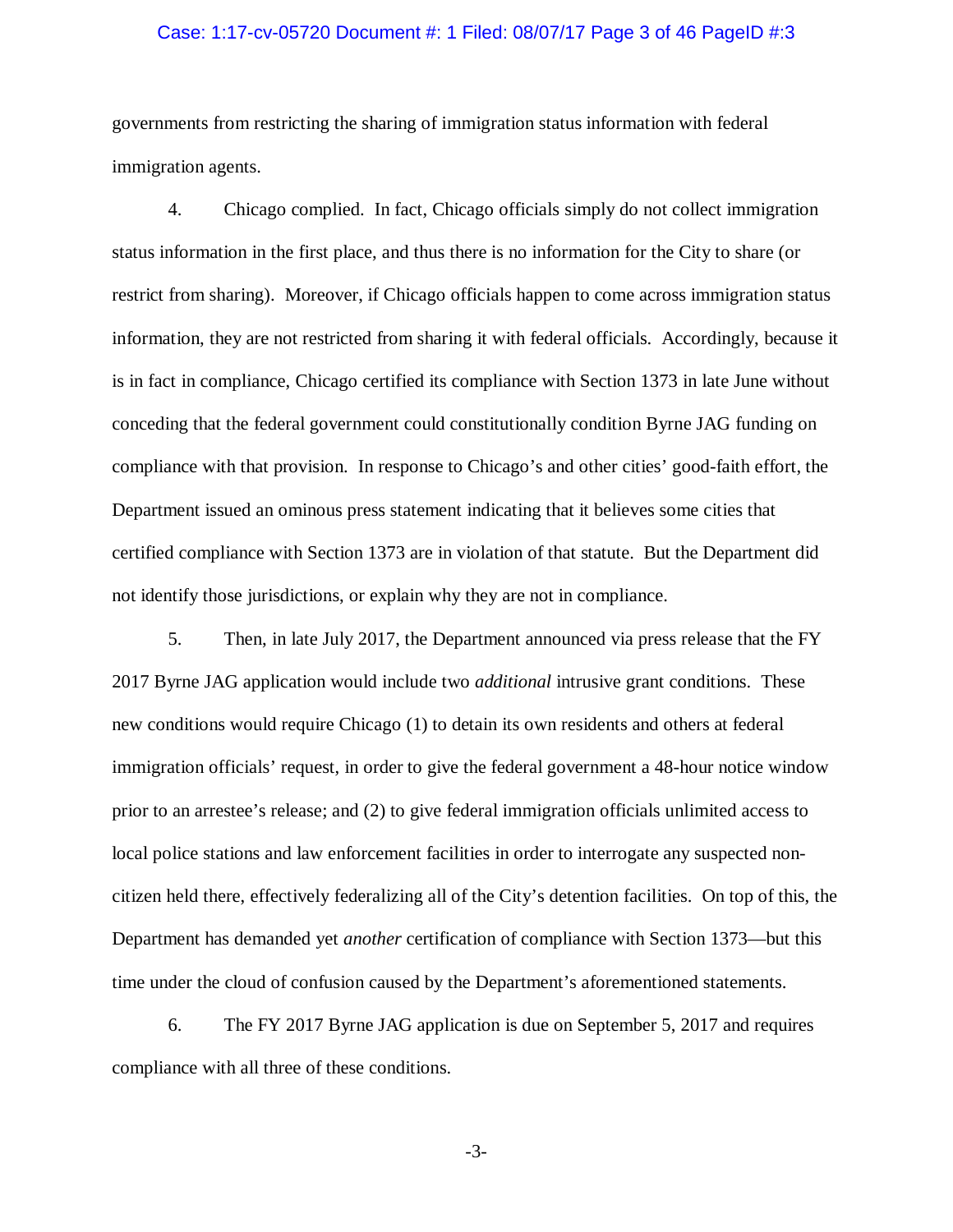### Case: 1:17-cv-05720 Document #: 1 Filed: 08/07/17 Page 4 of 46 PageID #:4

7. These conditions are inconsistent with the Byrne JAG statute itself, with the limitations imposed by the Constitution's Spending Clause and the Fourth Amendment, and with basic separation of powers principles. Compliance with the conditions would require Chicago to violate Illinois law. And it would undermine public safety and effective policing in the City and upend Chicago's Welcoming City policy.

8. The executive branch of the federal government may not arrogate to itself the powers that our Constitution reserves to Congress, on the one hand, or to state and local governments on the other. It may not unilaterally concoct and import into the Byrne JAG program sweeping new policy conditions that were never approved (and indeed were considered and rejected) by Congress and that would federalize local jails and police stations, mandate warrantless detentions in order to investigate for federal civil infractions, sow fear in local immigrant communities, and ultimately make the people of Chicago less safe. Nor may it continue to insist that Chicago certify compliance with Section 1373 even as it withholds clear guidance about the City's prior certifications while implying that it does not accept them, or others like them, for some unarticulated reason.

9. The Department puts Chicago in an untenable position, with the clock winding down: agree, by September 5, 2017, to accept the Department's new unconstitutional grant conditions, which would wipe away policies that have built trust and cooperation between law enforcement and immigrant communities over the decades; or stand on its rights and forfeit crucial funds that it and the eleven other jurisdictions on whose behalf it submits Byrne JAG applications have counted on for more than a decade to provide critical (and, at times, lifesaving) equipment to Chicago Police officers and critical services to Chicago residents.

-4-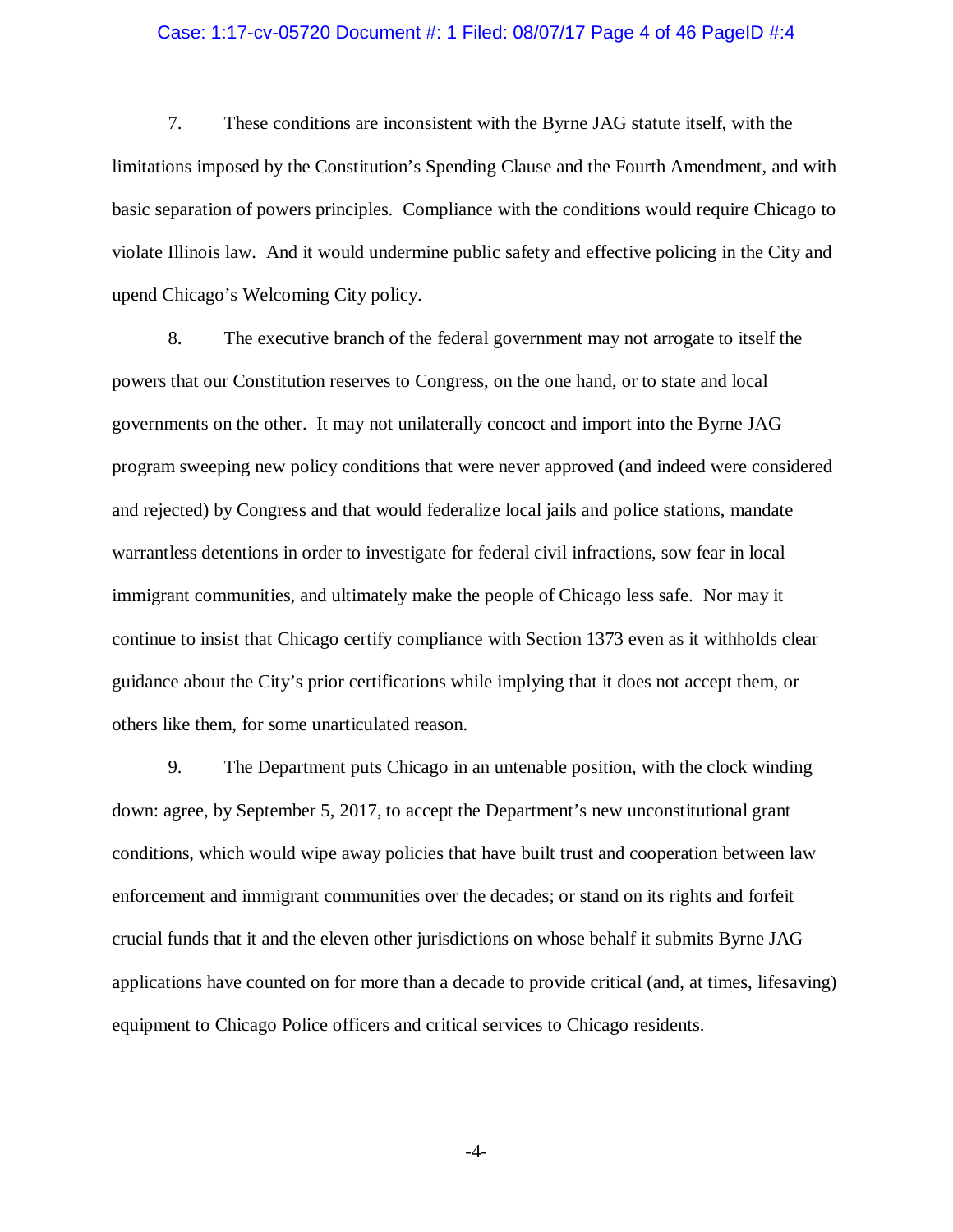### Case: 1:17-cv-05720 Document #: 1 Filed: 08/07/17 Page 5 of 46 PageID #:5

10. Chicago thus brings this action to avoid that impending harm and to prevent the Department from imposing unlawful and counterproductive conditions on the Byrne JAG program that would override local judgments about how best to enforce the law and protect the community. Chicago seeks a declaration that it complies with Section 1373 and that the Department's immigration-related conditions on Byrne JAG funding are unlawful, as well as an injunction preventing those conditions from being included in the FY 2017 Byrne JAG application or in future applications, thereby ensuring that Chicago's longstanding Welcoming City Ordinance can remain in full effect.

### **PARTIES**

11. Plaintiff Chicago is a municipal corporation and home rule unit organized and existing under the constitution and laws of the State of Illinois. Chicago was incorporated in 1837, is the third largest city in the United States, and is home to almost 3 million residents, including a diverse array of immigrant communities.

12. Defendant Jefferson Beauregard Sessions III is the Attorney General of the United States. He is sued in his official capacity. The Attorney General is the federal official in charge of the United States Department of Justice, which took and threatens imminently to take the governmental actions at issue in this lawsuit.

### **JURISDICTION AND VENUE**

13. The Court has subject matter jurisdiction under 28 U.S.C. §§ 1331 and 1346. The Court is authorized to issue the relief sought here under the Administrative Procedure Act, 5 U.S.C. §§ 702, 705, 706, and the Declaratory Judgment Act, 28 U.S.C. §§ 2201, 2202.

14. Venue is proper in the Northern District of Illinois under 28 U.S.C. § 1391(e)(1) because substantial events giving rise to this action occurred therein and because Chicago resides therein and no real property is involved in this action.

-5-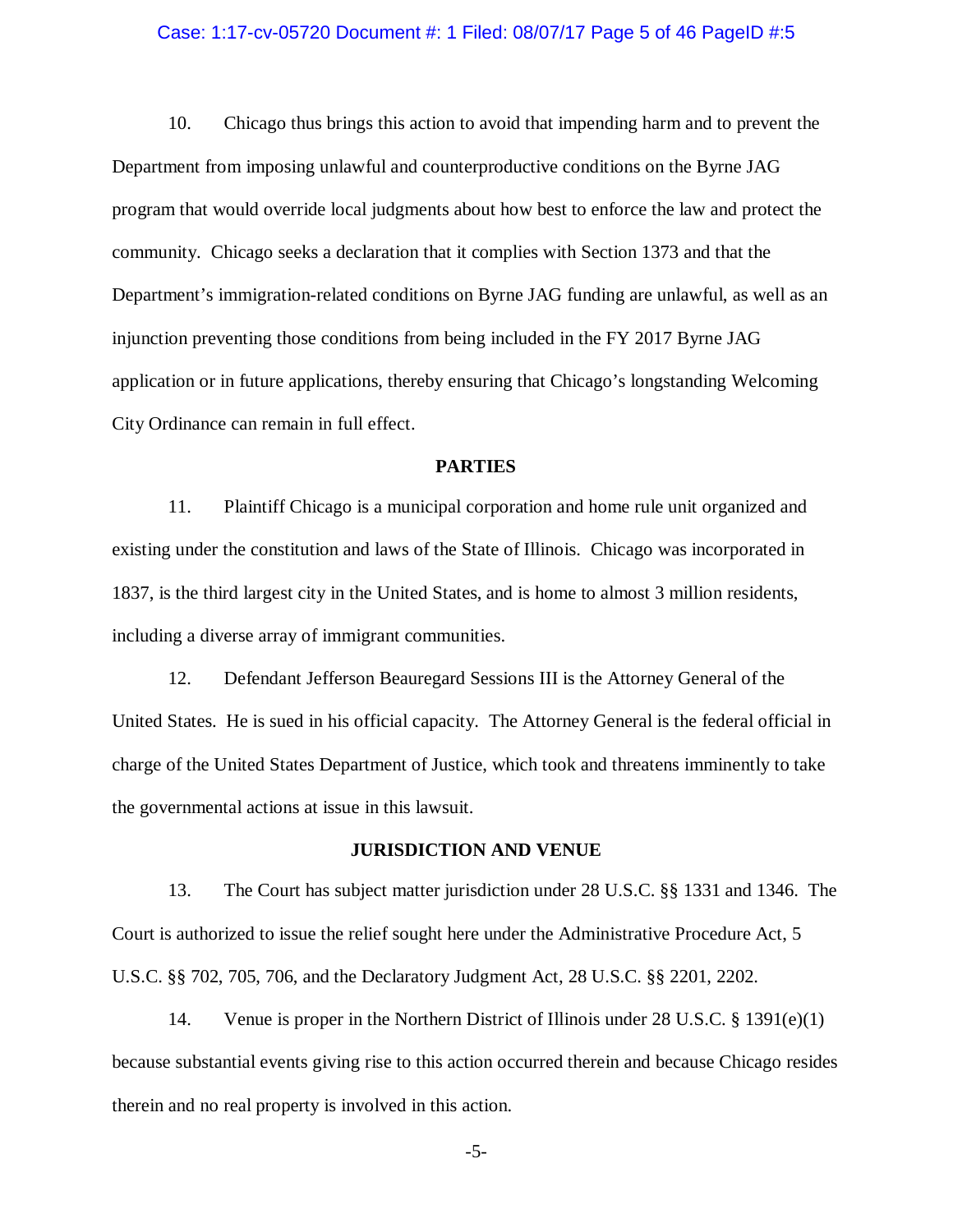### **FACTUAL ALLEGATIONS**

# **I. CHICAGO HAS OPERATED UNDER ITS WELCOMING CITY POLICY FOR DECADES**

15. Chicago is one of America's great cities, a metropolis of almost 3 million people that has attracted migrants and immigrants of different races, nationalities, and creeds to the shores of Lake Michigan for nearly two centuries, seeking good jobs and better futures for themselves and their children.

16. Chicago's diverse population requires a public safety strategy that takes into account the needs of all the City's residents. One aspect of that strategy—Chicago's Welcoming City Ordinance—has developed over the past few decades to address the needs and concerns of the City's residents.

17. The first formal iteration of the current policy was announced by then-Mayor Harold Washington in March 1985 in Executive Order 85-1, which provided that "all residents of the City of Chicago, regardless of nationality or citizenship, shall have fair and equal access to municipal benefits, opportunities and services." To ensure this equal access, the Order stated that City officials would not "request information about or otherwise investigate or assist in the investigation of the citizenship or residency status of any person" unless required by other law to do so.

18. Mayor Richard M. Daley reiterated this policy upon taking office in April 1989. His Executive Order 89-6 similarly emphasized that all Chicago residents "shall have fair and equal access to municipal benefits, opportunities and services" and prohibited City agents and agencies from "request [ing] information about or otherwise investigat [ing] or assist [ing] in the investigation of the citizenship or residency status of any person unless such inquiry or investigation is required by statute, ordinance, federal regulation or court decision."

-6-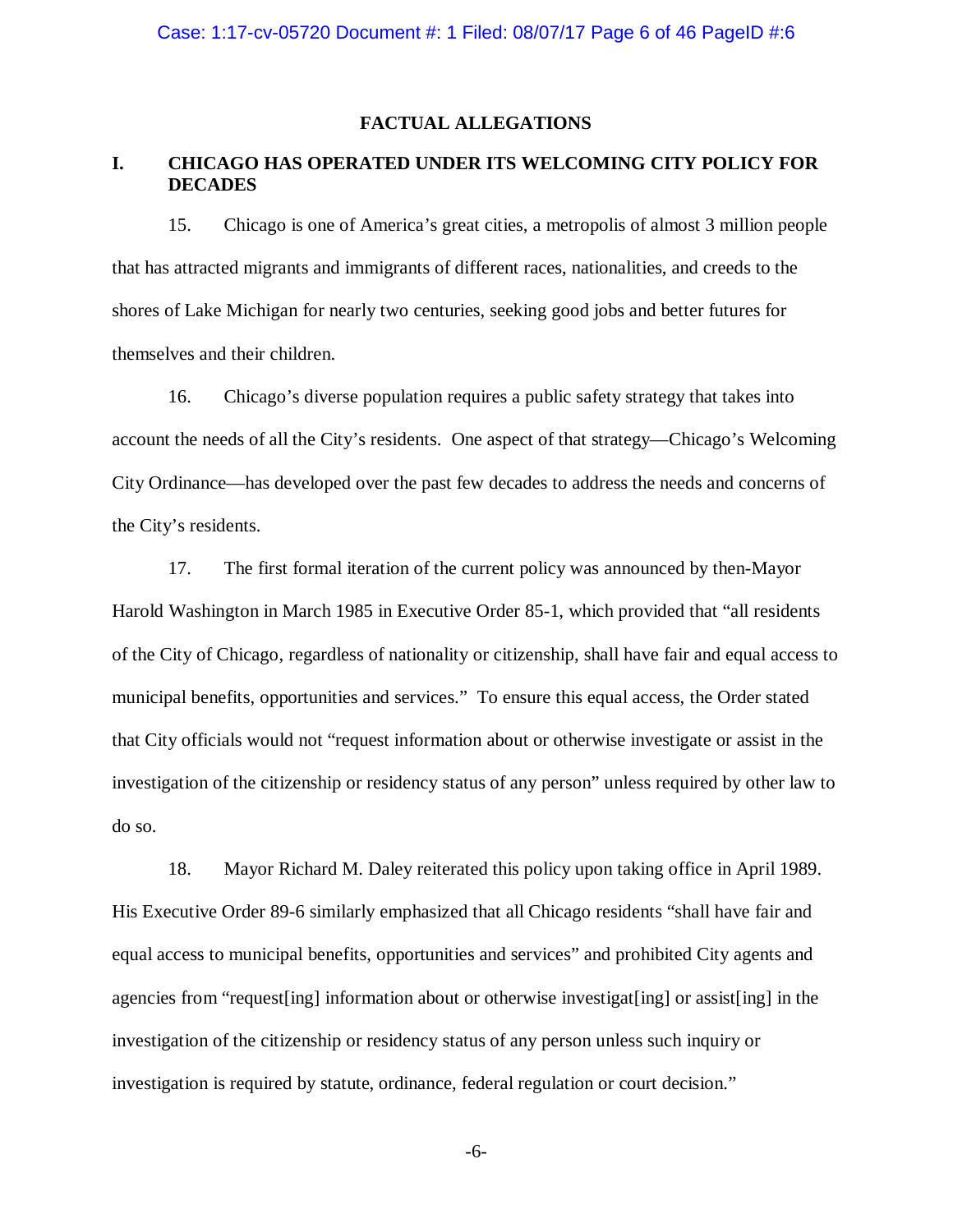### Case: 1:17-cv-05720 Document #: 1 Filed: 08/07/17 Page 7 of 46 PageID #:7

19. In 2006, the Chicago City Council unanimously incorporated the policies of the 1985 and 1989 executive orders into the City's Municipal Code by enacting the Welcoming City Ordinance in response to increased pressure from the federal government to assist in immigration enforcement. The City Council was concerned by the suggestion that Chicago should "expend limited local resources on traditionally federal functions." Furthermore, the City Council noted that "requiring, or even promoting, local enforcement of immigration laws" would both "give[] rise to an increased threat of immigrant and minority profiling and harassment" and "cause a chilling effect on crime prevention and solving if both witnesses and victims are called upon to weigh a need to cooperate with local authorities against a fear of deportation, thereby undermining long-standing efforts to engender trust and cooperation between law enforcement officials and immigrant communities."

20. Like the executive orders that preceded it, the 2006 Ordinance prohibited City "agent[s]" and "agenc[ies]" from "request[ing] information about or otherwise investigat[ing] or assist[ing] in the investigation of the citizenship or residency status of any person unless such inquiry or investigation is required by Illinois State Statute, federal regulation, or court decision." It also barred disclosure of "information regarding the citizenship or residency status of any person unless required to do so by legal process or such disclosure has been authorized in writing by the individual to whom such information pertains."

21. In 2012, Mayor Rahm Emmanuel and the Chicago City Council expanded the Welcoming City Ordinance to address increasing federal requests that Chicago detain individuals suspected of immigration-related offenses. Also known as "immigration detainers" or "immigration holds," these requests issued by U.S. Immigration and Customs Enforcement ("ICE") ask that local law enforcement "maintain custody" of a targeted individual for up to "48

-7-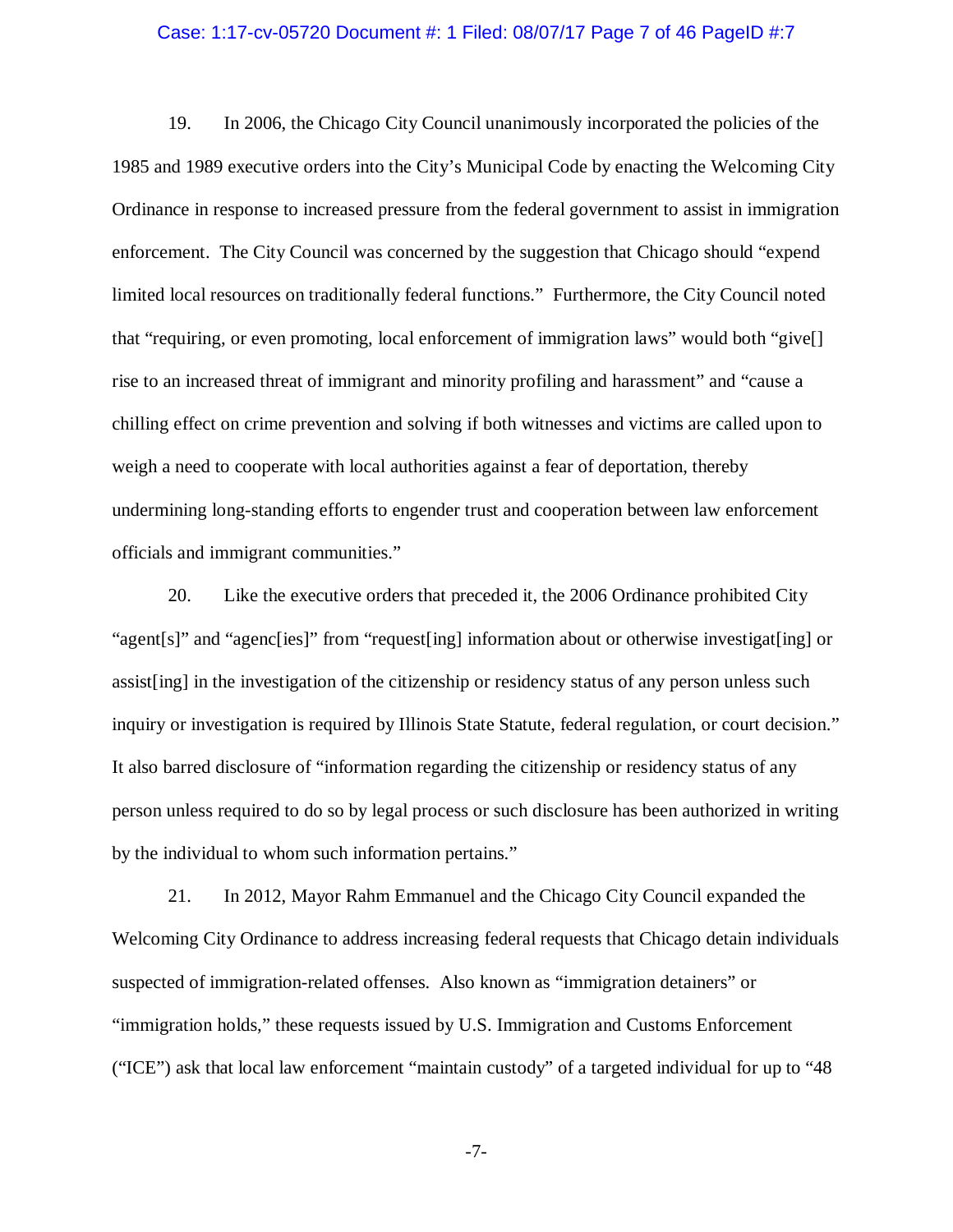### Case: 1:17-cv-05720 Document #: 1 Filed: 08/07/17 Page 8 of 46 PageID #:8

hours, excluding Saturdays, Sundays, and holidays in order to permit assumption of custody by the Department [of Homeland Security ("DHS")]." 8 C.F.R. § 287.7(d).

22. The expanded Welcoming City Ordinance provides that undocumented individuals will be detained at the federal government's request only when Chicago has an independent reason to believe they might pose a threat to public safety: for example, if they have an outstanding criminal warrant, have been convicted of a felony, are a defendant in a criminal case where judgment has not been entered and a felony charge is pending, or have been identified as a known gang member.

23. This expansion responded in part to concerns that "undocumented Chicagoans who have not been convicted of a serious crime and are not wanted on a criminal warrant" might be denied "basic protections" in the face of an ICE detainer request.<sup>[1](#page-7-0)</sup>

24. These concerns have proven to be well founded. Since the Welcoming City Ordinance was expanded in 2012, many courts have held that detaining persons for additional time solely because of an ICE detainer request is unconstitutional or otherwise unlawful. *County of Santa Clara v. Trump*, Nos. 17-cv-00574-WHO & 17-cv-00485-WHO, 2017 WL 1459081, at \*4 (N.D. Cal. Apr. 25, 2017) ("Several courts have held that it is a violation of the Fourth Amendment for local jurisdictions to hold suspected or actual removable aliens subject to civil detainer requests because [such] requests are often not supported by an individualized determination of probable cause that a crime has been committed."); *see, e.g.*, *Morales v. Chadbourne*, 793 F.3d 208, 214-218 (1st Cir. 2015); *Galarza v. Szalczyk*, 745 F.3d 634, 643-645 (3d Cir. 2014). Indeed, apparently recognizing that such detentions are likely illegal, United States Senators Jeff Flake and John McCain recently introduced legislation that would

<span id="page-7-0"></span><sup>&</sup>lt;sup>1</sup> See Press Release, Office of the Mayor, City of Chicago, Mayor Emanuel Introduces Welcoming City Ordinance 1 (July 10, 2012), https://tinyurl.com/yb6pzhhy.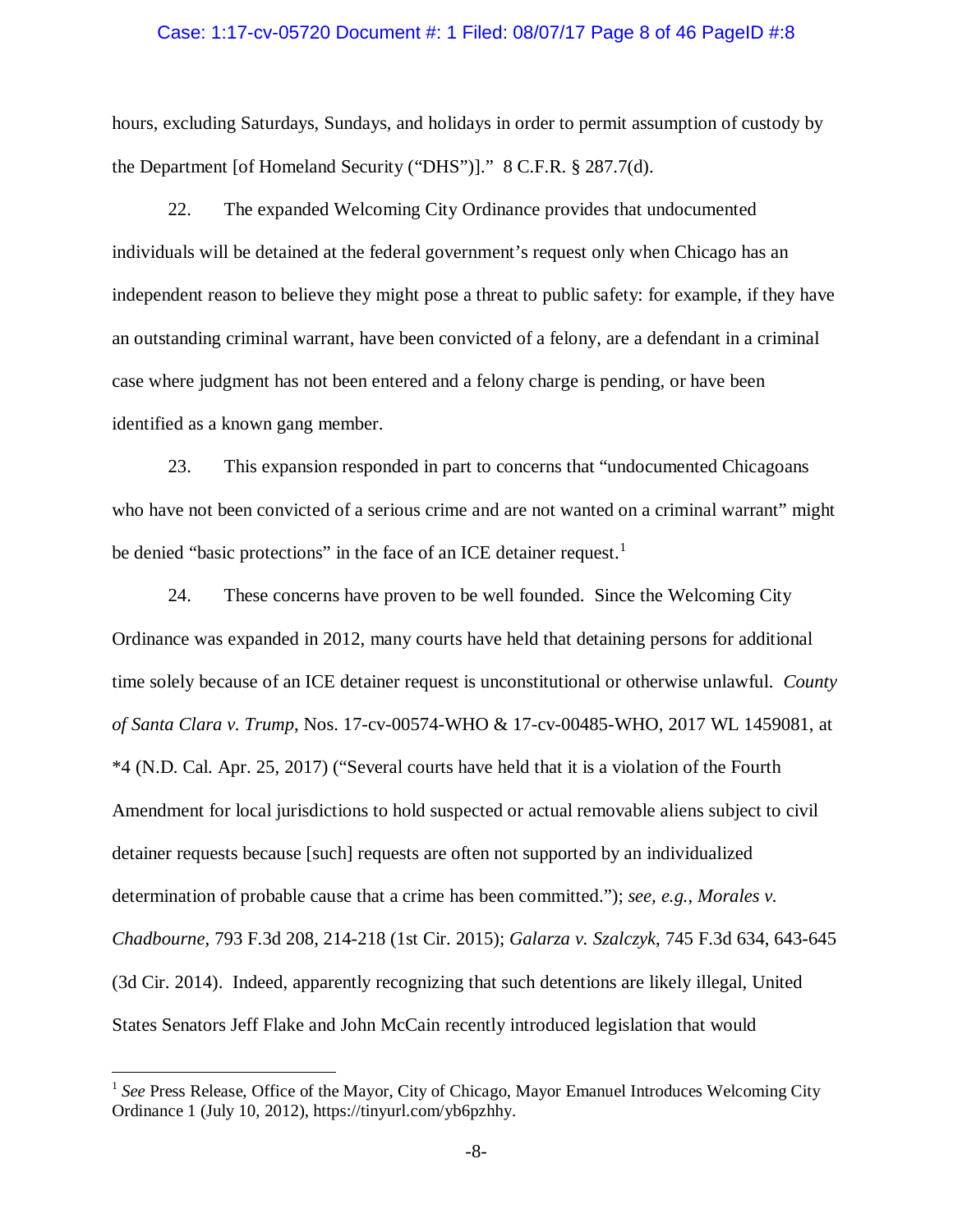### Case: 1:17-cv-05720 Document #: 1 Filed: 08/07/17 Page 9 of 46 PageID #:9

"indemnify local law enforcement entities for complying" with ICE detainers. *See* S. 1039, 115th Cong. (2017); *see id.* § 2 ("[T]he Federal Government shall be responsible to pay for the costs of any legally cognizable injuries to third parties resulting from the issuance and execution of [immigration] detainers.").

25. The 2012 Welcoming City Ordinance reflects the Chicago City Council's findings that (1) "the cooperation of all persons, both documented citizens and those without documentation status, is essential to achieve the City's goals of protecting life and property, preventing crime and resolving problems," (2) "assistance from a person, whether documented or not, who is a victim of, or a witness to, a crime is important to promoting the safety of all [of the City's] residents," and (3) "[t]he cooperation of the City's immigrant communities is essential to prevent and solve crimes and maintain public order, safety and security in the entire City." Chicago Municipal Code § 2-173-005.

26. In its current form, the Welcoming City Ordinance, codified as Chapter 2-173 of the Chicago Municipal Code, contains four key prohibitions relevant to this lawsuit.

a. Subject to certain exceptions for certain criminal suspects and gang members,<sup>[2](#page-8-0)</sup> Section 2-173-042 prohibits City "agent[s]" or "agenc[ies]" from "arrest[ing], detain[ing] or continu[ing] to detain a person solely on the belief that the person is not present legally in the United States, or that the person has committed a civil immigration violation," or doing so "based upon an immigration detainer, when such immigration detainer is based solely on a violation of a civil immigration law."

<span id="page-8-0"></span> $2$  Specifically, and as noted above, the Section 2-173-042 restrictions do not apply if the subject of the ICE investigation "(1) has an outstanding criminal warrant; (2) has been convicted of a felony in any court of competent jurisdiction; (3) is a defendant in a criminal case in any court of competent jurisdiction where a judgment has not been entered and a felony charge is pending; or (4) has been identified as a known gang member."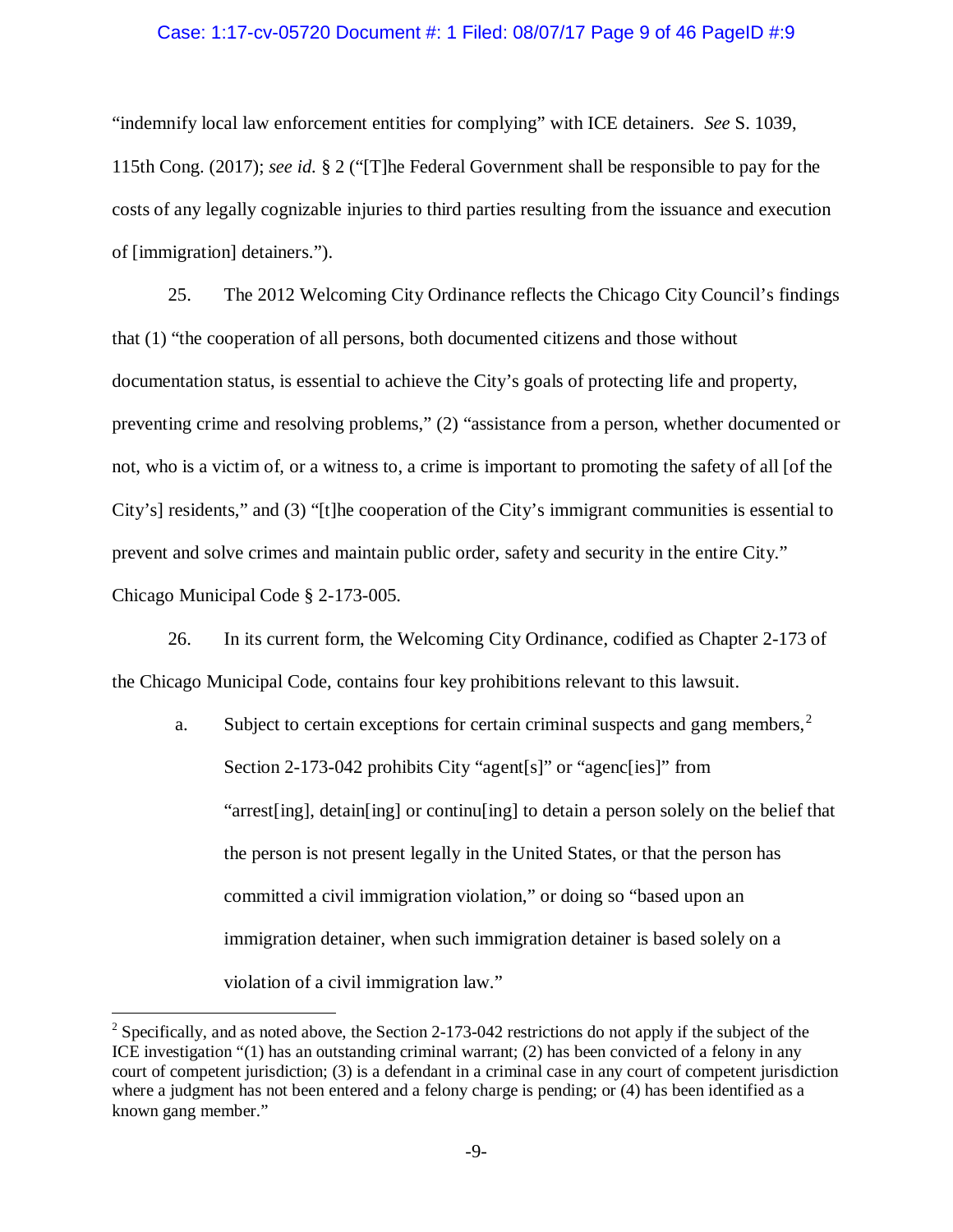- b. Subject to the same exceptions, as well as an exception for "legitimate law enforcement purpose[s] . . . unrelated to the enforcement of a civil immigration law," Section 2-173-042 also prohibits City "agent[s]" or "agenc[ies]" from, "while on duty, expend[ing] their time responding to ICE inquiries or communicating with ICE regarding a person's custody status or release date," or from "permit[ting] ICE agents access to a person being detained by, or in the custody of, the agency or agent" or "permit[ting] ICE agents use of agency facilities for investigative interviews or other investigative purpose."
- c. Section 2-173-020 prohibits City "agent[s]" or "agenc[ies]" from "request[ing] information about or otherwise investigat[ing] or assist[ing] in the investigation of the citizenship or immigration status of any person unless such inquiry or investigation is required by Illinois State Statute, federal regulation, or court decision."
- d. Section 2-173-030 prohibits City "agent[s]" or "agenc[ies]" from "disclos[ing] information regarding the citizenship or immigration status of any person" unless "otherwise provided under applicable federal law," the City is "required to do so by legal process," or "such disclosure has been authorized in writing by the individual to whom such information pertains."

27. These and other provisions of the Welcoming City Ordinance play a vital role in strengthening the relationship between Chicago's government, its police force, and its immigrant communities. This relationship is built city block by city block, and it is essential that Chicago's police officers have the flexibility they need to engage the immigrant communities in their crime-fighting initiatives without projecting a constant threat of deportation.

-10-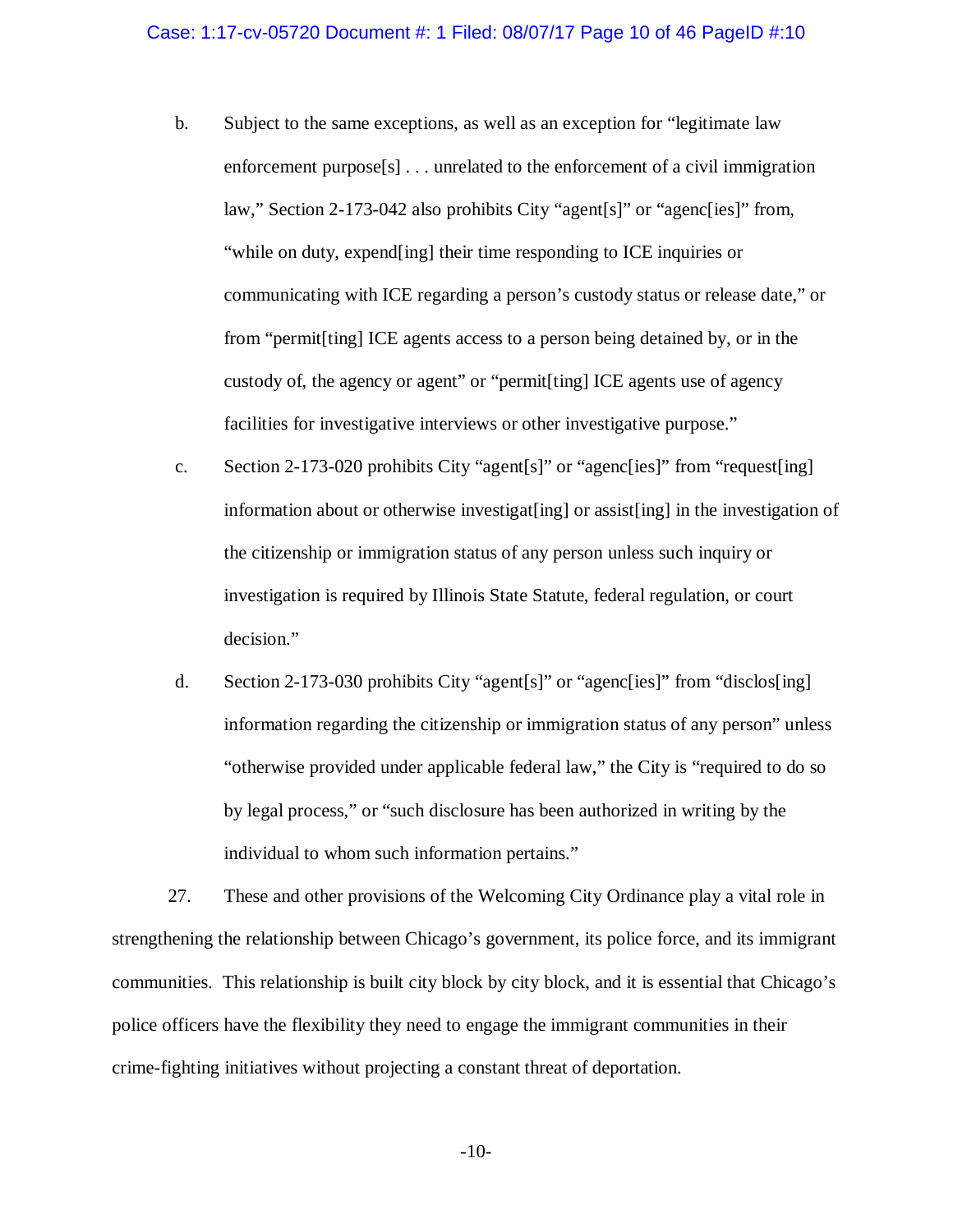# **II. THE ADMINISTRATION ATTACKS SO-CALLED "SANCTUARY CITIES" AND TARGETS THE CITY OF CHICAGO**

28. The City's Welcoming City policies are sound. In fact, as one study found, "crime is statistically significantly lower in sanctuary counties compared to nonsanctuary counties . . . controlling for population characteristics."[3](#page-10-0) Indeed, as a broad coalition of police chiefs explained recently, "build[ing] trusting and supportive relations with immigrant communities . . . is essential to reducing crime and helping victims."[4](#page-10-1)

29. The idea that policies like Chicago's encourage or facilitate crime is simply a "[m]yth": "[S]tudies have found no support for the idea that immigrants are responsible for more crime" or that "sanctuary policies lead to increased crime."<sup>[5](#page-10-2)</sup>

30. Despite the soundness of Chicago's policies—and despite the City's inherent right to decide its own law enforcement priorities and strategies—the Trump Administration has singled out Chicago and other so-called sanctuary jurisdictions for criticism. In his first week in office, President Trump issued Executive Order 13768, which threatened to deny federal grants and take enforcement actions against such jurisdictions. Purporting to "inform the public regarding the public safety threats associated with sanctuary jurisdictions," President Trump ordered DHS to publish weekly lists of any municipalities that refused to comply with detainer requests, together with lists of any undocumented immigrants arrested—but not necessarily convicted—for any non-immigration offenses.<sup>[6](#page-10-3)</sup> This executive order was later enjoined in large

<span id="page-10-0"></span> <sup>3</sup> Tom K. Wong, Center for American Progress, *The Effects of Sanctuary Policies on Crime and the Economy* 6 (2017), http://tinyurl.com/y75lsykd (emphasis added).

<span id="page-10-1"></span><sup>4</sup> Press Release, Major Cities Chiefs Ass'n, U.S. Mayors, Police Chiefs Concerned with Sanctuary Cities Executive Order (Jan. 25, 2017), http://tinyurl.com/y8zqhypw.

<span id="page-10-2"></span><sup>5</sup> Benjamin Gonzalez et al., *The Politics of Refuge: Sanctuary Cities, Crime, and Undocumented Immigration*, 53 Urb. Aff. Rev. (forthcoming 2017) (manuscript at 9-10, 18-24), http://tinyurl.com/y8hb9fnc.

<span id="page-10-3"></span><sup>6</sup> *See* Alan Gomez, *Trump Pressures 'Sanctuary Cities' That Won't Hold Undocumented Immigrants*, USA Today (Mar. 20, 2017, 6:14 PM ET), http://tinyurl.com/yctkoj9e.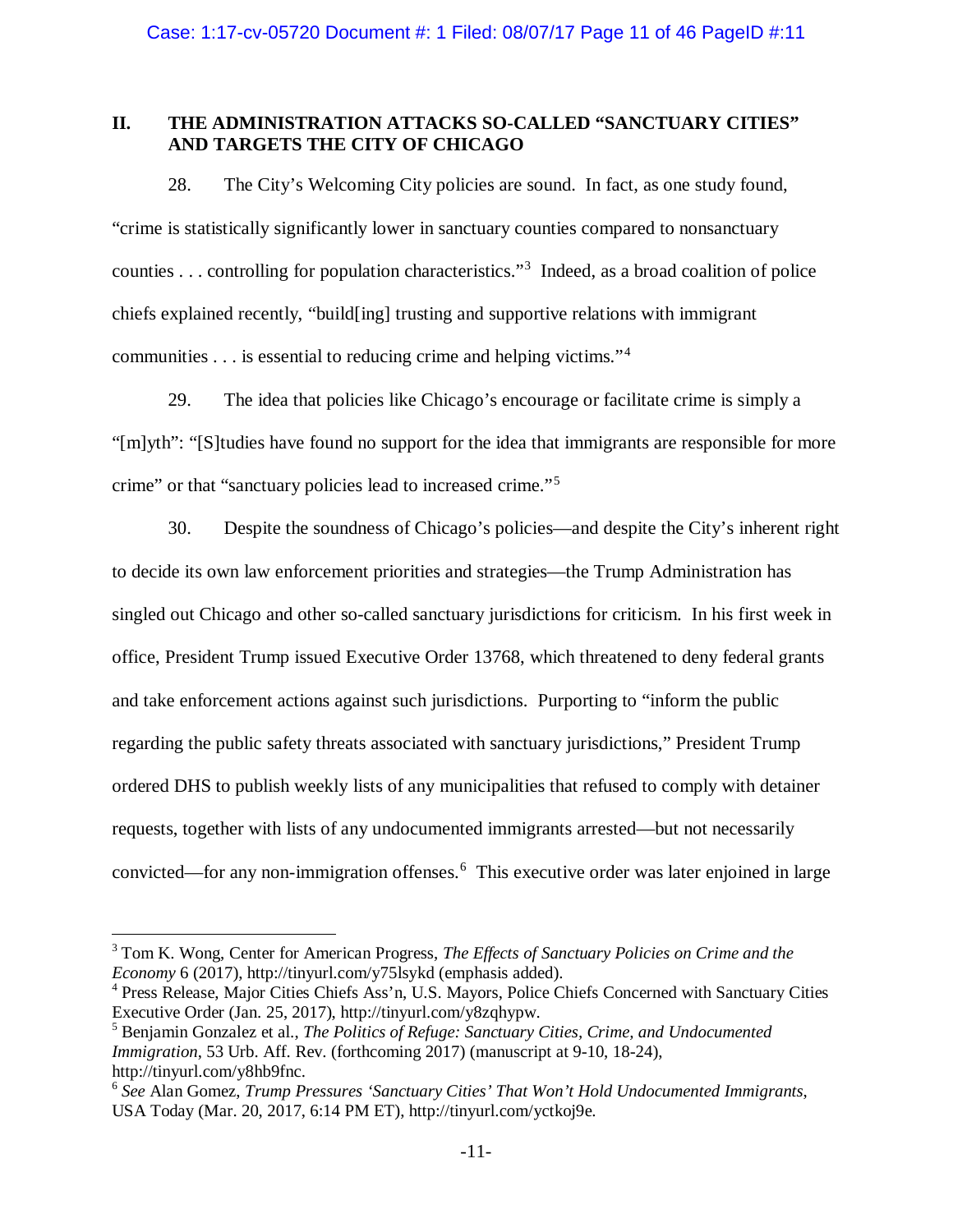# Case: 1:17-cv-05720 Document #: 1 Filed: 08/07/17 Page 12 of 46 PageID #:12

part by a federal court for violating numerous provisions of the Constitution. *See County of Santa Clara*, 2017 WL 1459081, at \*21-\*29.

31. Just last month, President Trump spoke of "predators and criminal aliens who poison our communities with drugs and prey on innocent young people," avowing that these "animals" "will find no safe haven anywhere in our country."<sup>[7](#page-11-0)</sup> He added: "[T]hey're not being protected any longer, folks. And that is why my administration is launching a nationwide crackdown on sanctuary cities."[8](#page-11-1)

32. Attorney General Sessions, without any factual basis, has also labeled sanctuary jurisdictions a "clear and ongoing threat to public safety."<sup>[9](#page-11-2)</sup> He recently announced, for instance, that "'sanctuary' policies make all of us less safe because they intentionally undermine our laws and protect illegal aliens who have committed crimes"; he even suggested that they "encourage  $\dots$  human trafficking."<sup>10</sup> And he has insisted that "cities with these policies have more violent crime on average than those that don't."<sup>11</sup>

33. The Administration's rhetoric is divorced from reality. As explained above, the

City's policies are a sound approach to reducing crime, building trust with immigrant

<span id="page-11-0"></span> <sup>7</sup> *See* Maya Oppenheim, *Donald Trump Brands Illegal Immigrant Gang Members 'Animals' Who 'Slice and Dice' Young Beautiful Girls*, Indep. (July 26, 2017), http://tinyurl.com/y986sguu.

<span id="page-11-1"></span><sup>8</sup> *Id.*; *see also* Pete Williams, *Attorney General Sessions Raises Stakes for Sanctuary Cities*, NBC News (July 25, 2017, 8:49 PM ET), http://tinyurl.com/yb3rzza8 (President Trump declaring that cities should be sanctuaries "for law-abiding Americans," "not for criminals and gang members that we want the hell out of our country").

<span id="page-11-2"></span><sup>9</sup> Press Release, U.S. Dep't of Justice, Statement by Attorney General Jeff Sessions on the U.S. Immigration and Customs Enforcement Declined Detainer Outcome Report (Mar. 20, 2017), http://tinyurl.com/ybrrnf8g.

<span id="page-11-3"></span><sup>10</sup> *See* Michelle Mark, *The Trump Administration Just Toughened Its Crackdown on 'Sanctuary Cities*,*'* Bus. Insider (July 25, 2017, 6:42 PM), http://tinyurl.com/yb29dpob.

<span id="page-11-4"></span><sup>&</sup>lt;sup>11</sup> See Michelle Ye Hee Lee, *Attorney General Jeff Sessions's Claim That 'Criminals Take Notice' of Cities with Sanctuary Policies*, Wash. Post (July 17, 2017), http://tinyurl.com/ycwho7u5; *see also* Press Release, Dep't of Justice, Department of Justice Reviewing Letters from Ten Potential Sanctuary Jurisdictions (July 6, 2017), http://tinyurl.com/ybdhf7vy (quoting Attorney General Sessions as saying that sanctuary policies "put the lives and well-being of their residents at risk" and "give sanctuary to criminals, not to law-abiding Americans").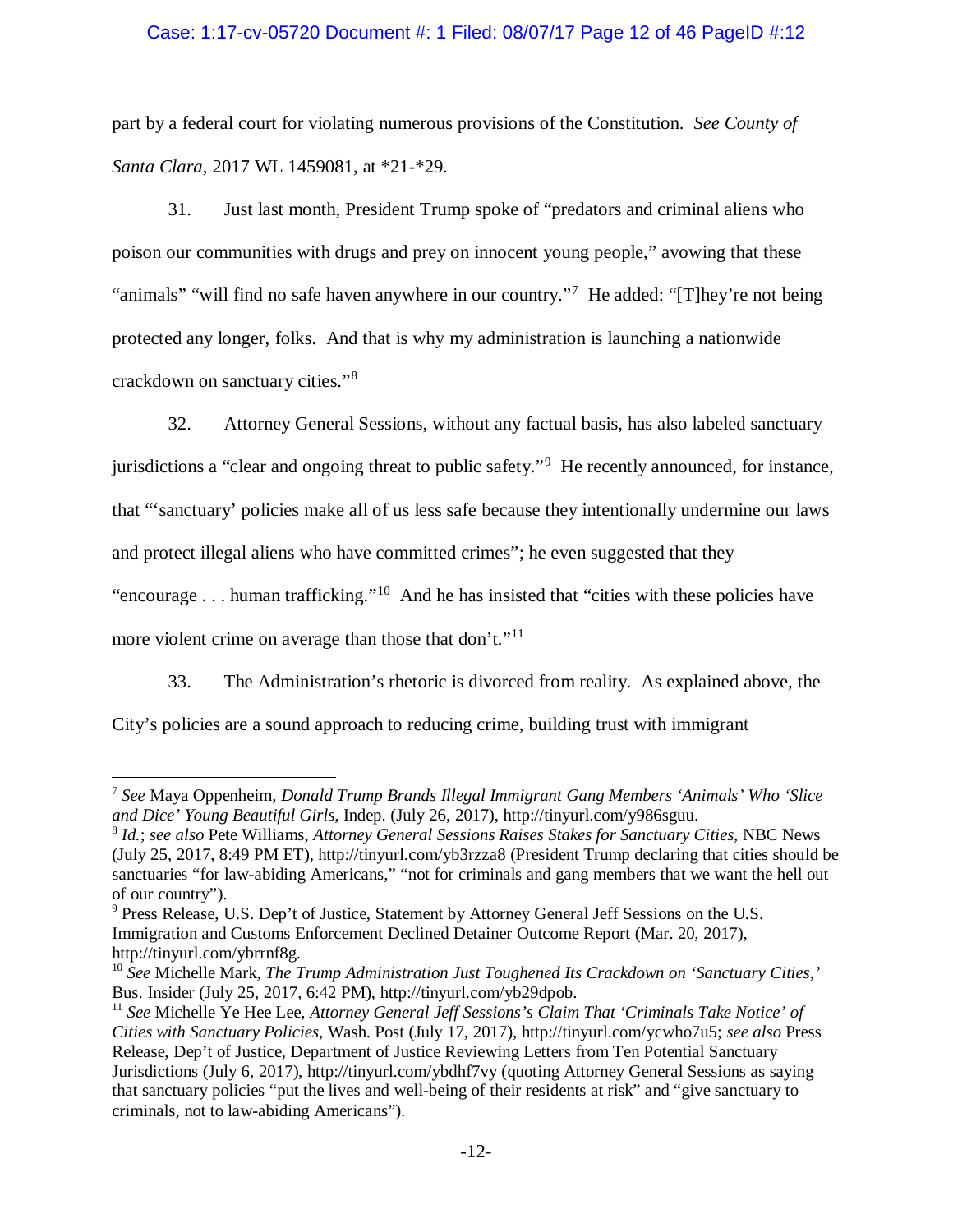# Case: 1:17-cv-05720 Document #: 1 Filed: 08/07/17 Page 13 of 46 PageID #:13

communities, and enhancing cooperation with law enforcement. Indeed, the authors of the very study cited by Attorney General Sessions have squarely rejected his position, saying he misrepresented their work. [12](#page-12-0)

34. Meanwhile, Congress has also considered legislation that would penalize cities for seeking to set their own law enforcement priorities. *See* Stop Sanctuary Policies and Protect Americans Act, S. 2146, 114th Cong. (2015) (proposing funding cuts for any sanctuary jurisdiction that violates Section 1373 or "prohibits any government entity or official from complying with a detainer"). Notably, however, Congress has *never passed* any such legislation authorizing the executive branch to impose any penalty on local jurisdictions based on their refusal to comply with detainer or other immigration enforcement requests.

# **III. THE ADMINISTRATION SEEKS TO USE CONDITIONS ON THE BYRNE JAG PROGRAM, A CRITICAL SOURCE OF FUNDS FOR CHICAGO, TO DICTATE CITY POLICING STRATEGY**

35. With Congress having declined to authorize the executive branch to override Welcoming City-style policies, and courts having blocked the executive branch's effort to do so through executive order, the Trump Administration has sought to expand its limited role in administering an existing congressional program, the Byrne JAG program, in an attempt to pressure cities and other local governments to abandon their policies.

36. Congress established the Byrne JAG program in 2005 to serve as the primary source of federal criminal justice funding for States and localities. The goal of the program is to allow State and local governments the "flexibility to spend money for programs that work for

<span id="page-12-0"></span> <sup>12</sup> *See* Miriam Valverde, *Jeff Sessions Cites Study on Sanctuary Cities, Researchers Say He Misrepresented It*, PolitiFact (July 24, 2017, 10:35 AM), http://tinyurl.com/y7ohqtz6; *see also* Loren Collingwood & Benjamin Gonzalez-O'Brien, *Jeff Sessions Used Our Research to Claim That Sanctuary Cities Have More Crime. He's Wrong*, Wash. Post (July 14, 2017), http://tinyurl.com/y8rwvwbz (objecting that author's "findings have been so misrepresented" by the Justice Department).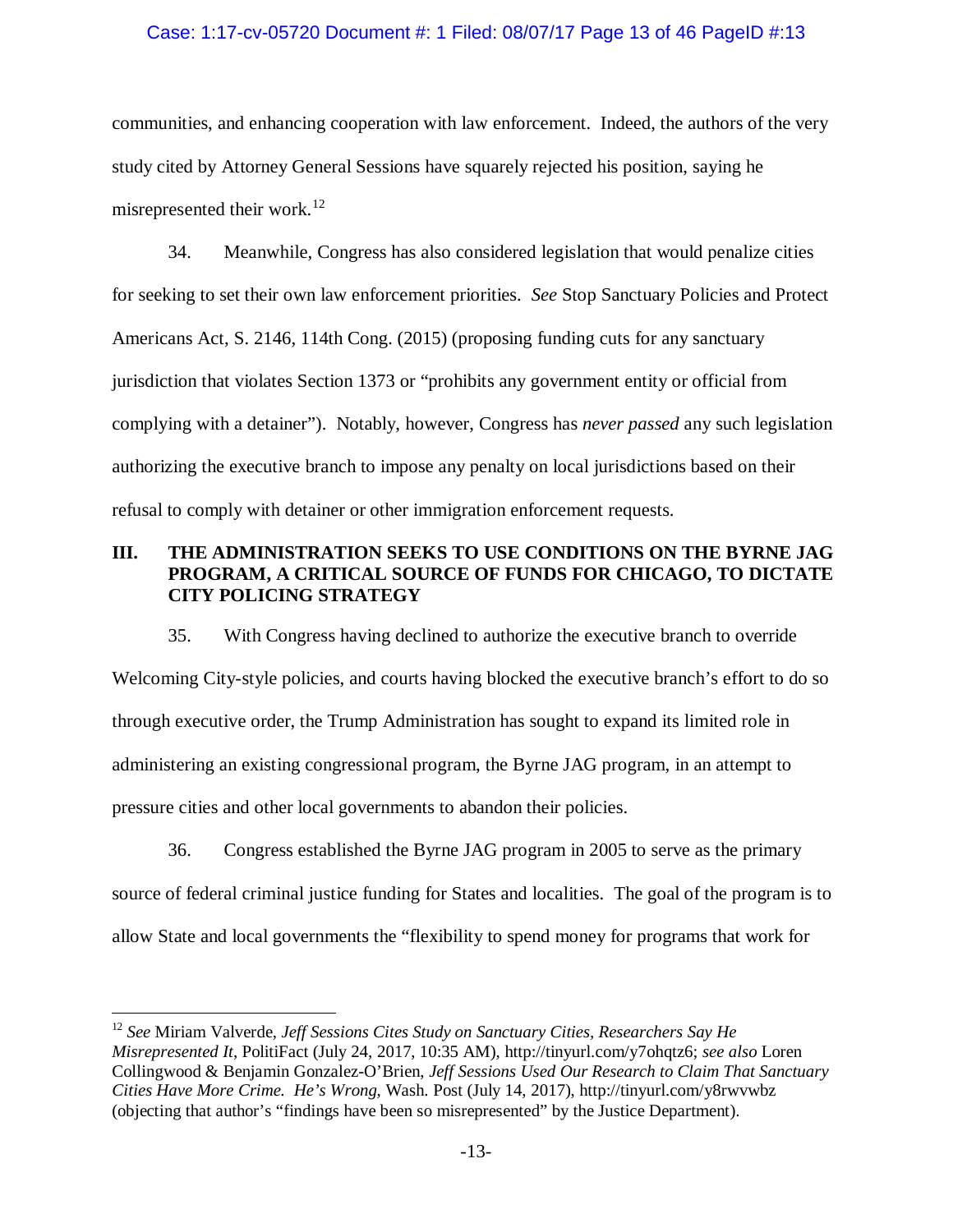### Case: 1:17-cv-05720 Document #: 1 Filed: 08/07/17 Page 14 of 46 PageID #:14

them rather than to impose a 'one size fits all' solution" for local policing. *See* H.R. Rep. No. 109-233, at 89 (2005). [13](#page-13-0)

37. To that end, the Byrne JAG is structured as a formula grant, awarding funds to all eligible grantees according to a prescribed formula. *See* 42 U.S.C. § 3755(d)(2)(A) (providing that the Attorney General "shall allocate to each unit of local government" funds consistent with the established formula). The Byrne JAG distribution formula for States is a function of population and violent crime. *See id.* § 3755(a). The formula for local governments, in turn, is a function of the State's allocation and the ratio of violent crime in the locality to violent crime in the State. *See id.* § 3755(d).

38. Unlike discretionary grants, which agencies award on a competitive basis subject to agency discretion, "formula grants . . . are not awarded at the discretion of a state or federal agency, but are awarded pursuant to a statutory formula." *City of Los Angeles v. McLaughlin*, 865 F.2d 1084, 1088 (9th Cir. 1989). States and local governments are entitled to their share of the formula allocation as long as their proposed programs meet at least one of eight broadly defined goals, *see* 42 U.S.C. § 3751(a)(1)(A)-(H) (listing eligible programs ranging from general law enforcement to technology to mental health), and their applications contain a series of statutorily required certifications and attestations. *See id.* § 3752(a).

39. The statute nowhere authorizes the Department to create new substantive conditions on grant funds. Indeed, doing so would upend Congress's formula approach for distributing funds based on population and violent crime, instead allocating grants using criteria invented by the Department. *See Amalgamated Transit Union v. Skinner*, 894 F.2d 1362, 1364 (D.C. Cir. 1990) ("Where Congress prescribes the form in which an agency may exercise its

<span id="page-13-0"></span><sup>&</sup>lt;sup>13</sup> The Byrne JAG program was created in the Violence Against Women and Department of Justice Reauthorization Act of 2005, Pub. L. No. 109-162, 119 Stat. 2960 (2006), which in turn amended the Omnibus Crime Control and Safe Streets Act of 1968, Pub. L. No. 90-351, 82 Stat. 197.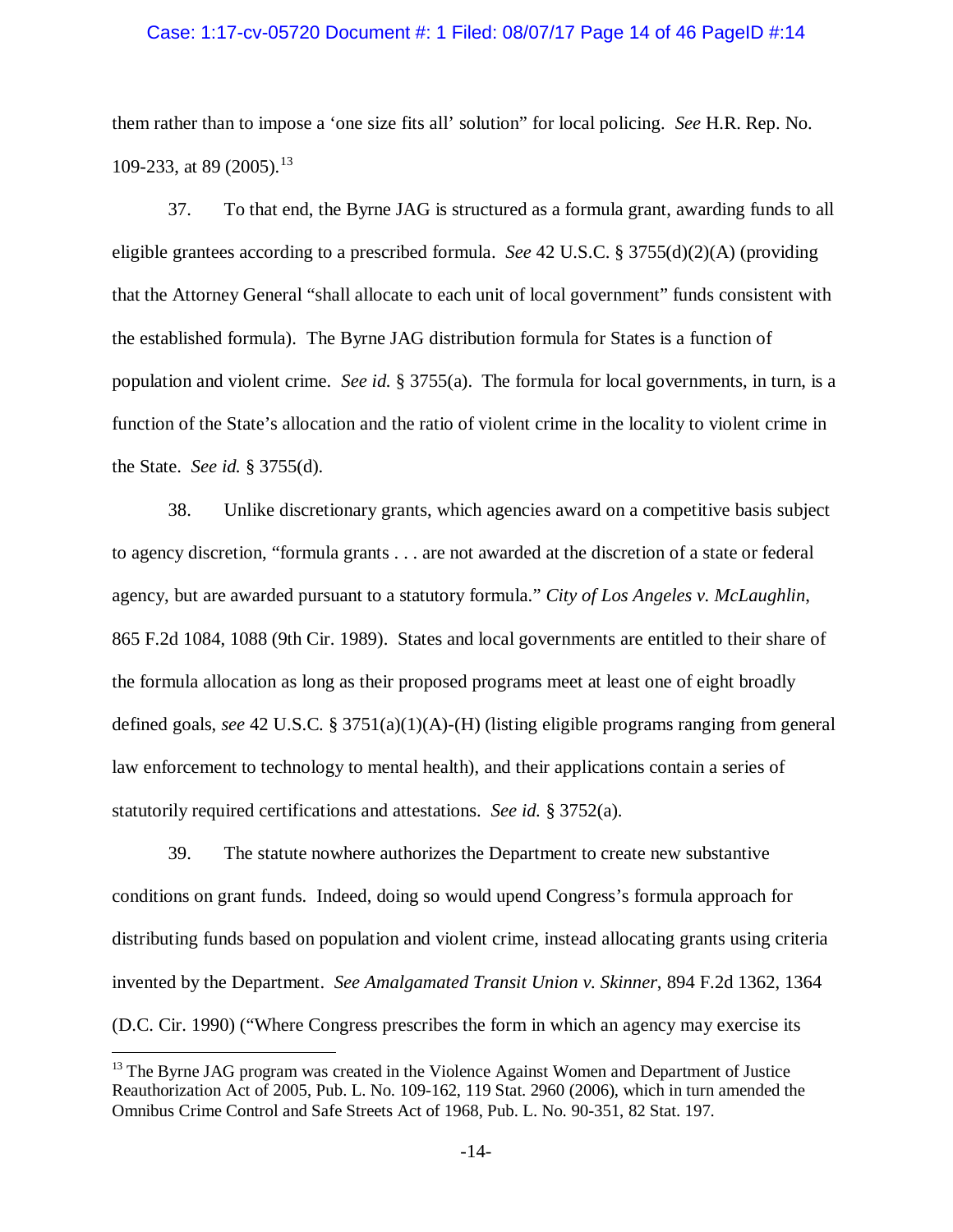### Case: 1:17-cv-05720 Document #: 1 Filed: 08/07/17 Page 15 of 46 PageID #:15

authority, . . . we cannot elevate the goals of an agency's action, however reasonable, over that prescribed form.").

40. Chicago has received Byrne JAG funds since 2005, the year the program began, and every year since. In FY 2016, Chicago received \$2.33 million through the Byrne JAG program.

41. Chicago has used Byrne JAG funds to support projects ranging from critical law enforcement equipment and overtime to community policing outreach and engagement. Since FY 2005, for instance, Chicago has spent approximately \$33 million in Byrne JAG funds to buy nearly 1,000 police vehicles. Several of those projects have extended across multiple grant years, including the Force for Good program, which began in 2011 and helps not-for-profit organizations meet community needs. Recognizing that creating safe neighborhoods is impossible unless government and communities work together, the Force for Good program provides capacity-building support to over 80 not-for-profit organizations that operate in neighborhoods experiencing high rates of violent crime in order to help improve their ability to provide services such as emergency shelter, food, and clothing; youth mentoring and structured activities in safe places; job training and placement; conflict resolution; and activities to strengthen community cohesion and resilience. Without Byrne JAG funds, Chicago would have to shut down some or all of these programs, change their staffing, scope, or goals, or else divert funds from other policing objectives to sustain them.

42. Additionally, eleven other localities depend on Chicago's Byrne JAG application for the funds they receive through the program each year. Because Chicago's costs of preventing and investigating violent crimes far outstrip those of the surrounding jurisdictions—including those of Cook County, in which it sits—42 U.S.C. § 3755(d)(4) obligates Chicago to file a Byrne

-15-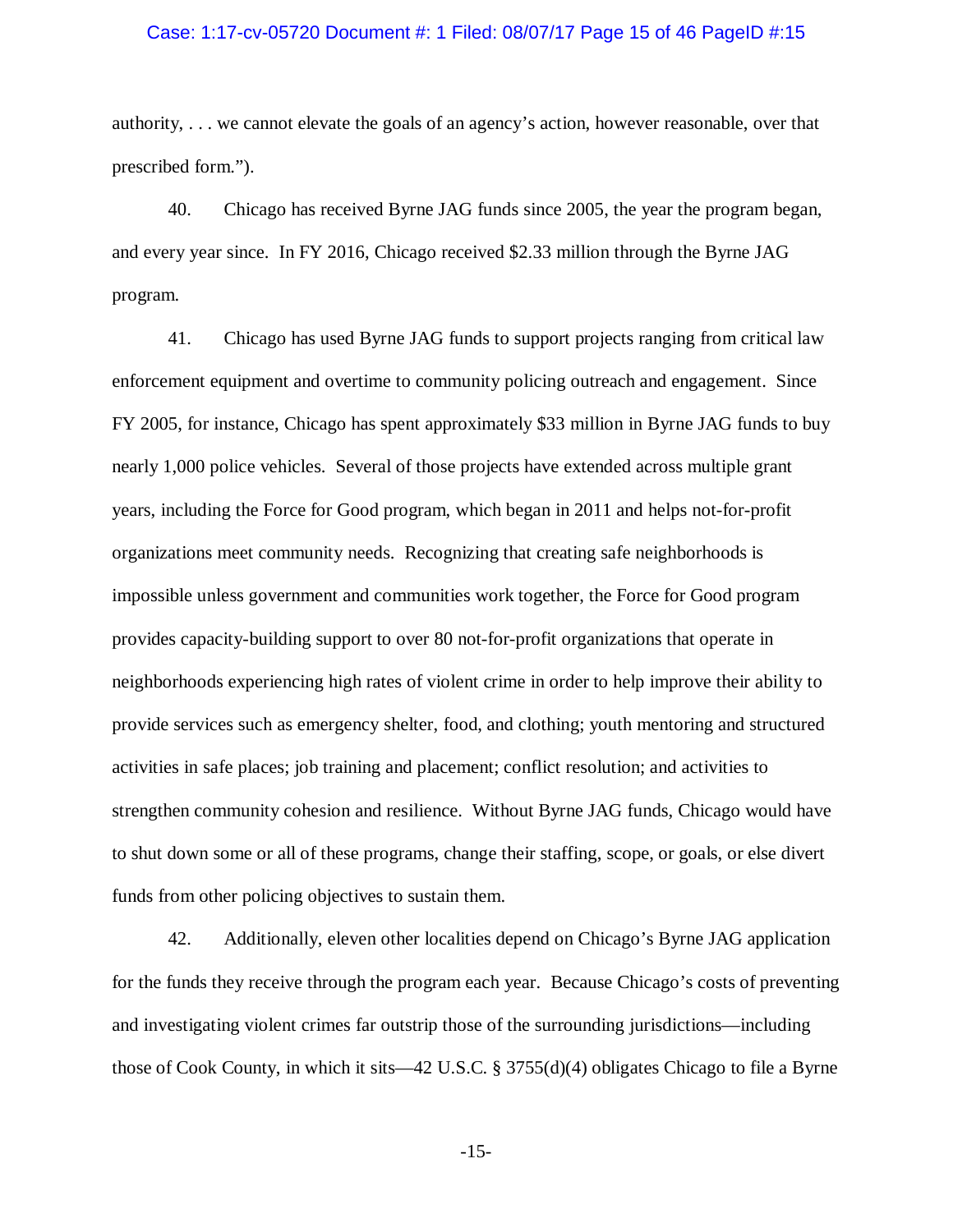## Case: 1:17-cv-05720 Document #: 1 Filed: 08/07/17 Page 16 of 46 PageID #:16

JAG application on behalf of not only itself but also those other, neighboring communities. Accordingly, each year Cook County, the Village of Bellwood, the City of Calumet, the City of Chicago Heights, the Town of Cicero, the Village of Dolton, the City of Evanston, the City of Harvey, the Village of Maywood, the Village of Riverdale, and the Village of Skokie rely on Chicago's application to receive their own Byrne JAG funds.

43. Until now, the Department has never questioned Chicago's ability to achieve the programmatic goals for Byrne JAG funds because of the City's approach to improving law enforcement through respect for and collaboration with immigrant communities.

# **A. THE DEPARTMENT OF JUSTICE REQUIRES CHICAGO TO CERTIFY COMPLIANCE WITH SECTION 1373 AS A CONDITION OF RECEIVING BYRNE JAG FUNDING**

44. For over a decade, the Department administered the Byrne JAG program as Congress intended: funding critical local law enforcement initiatives without once seeking to leverage that funding to conscript local agencies to enforce federal immigration law. But that changed in late 2016 when, for the first time, DOJ required grantees to "undertake a review to validate [their] compliance with 8 U.S.C. § 1373" as a condition of receiving FY 2016 Byrne JAG funds.

45. On April 21, 2017, the Department sent letters to Chicago and eight other jurisdictions seeking submission of "documentation to [the Department's Office of Justice Programs ("OJP")] that validates that your jurisdiction is in compliance with 8 U.S.C. § 1373." The letter indicated that the "documentation must be accompanied by an official legal opinion from counsel that adequately supports the validation and must be submitted to OJP no later than June 30, 2017."<sup>[14](#page-15-0)</sup>

<span id="page-15-0"></span> <sup>14</sup> *See* Letter from Alan R. Hanson, Acting Assistant Attorney Gen., U.S. Dep't of Justice, to Eddie T. Johnson, Superintendent of Police, Chi. Police Dep't (Apr. 21, 2017), https://tinyurl.com/y7t4mxxy.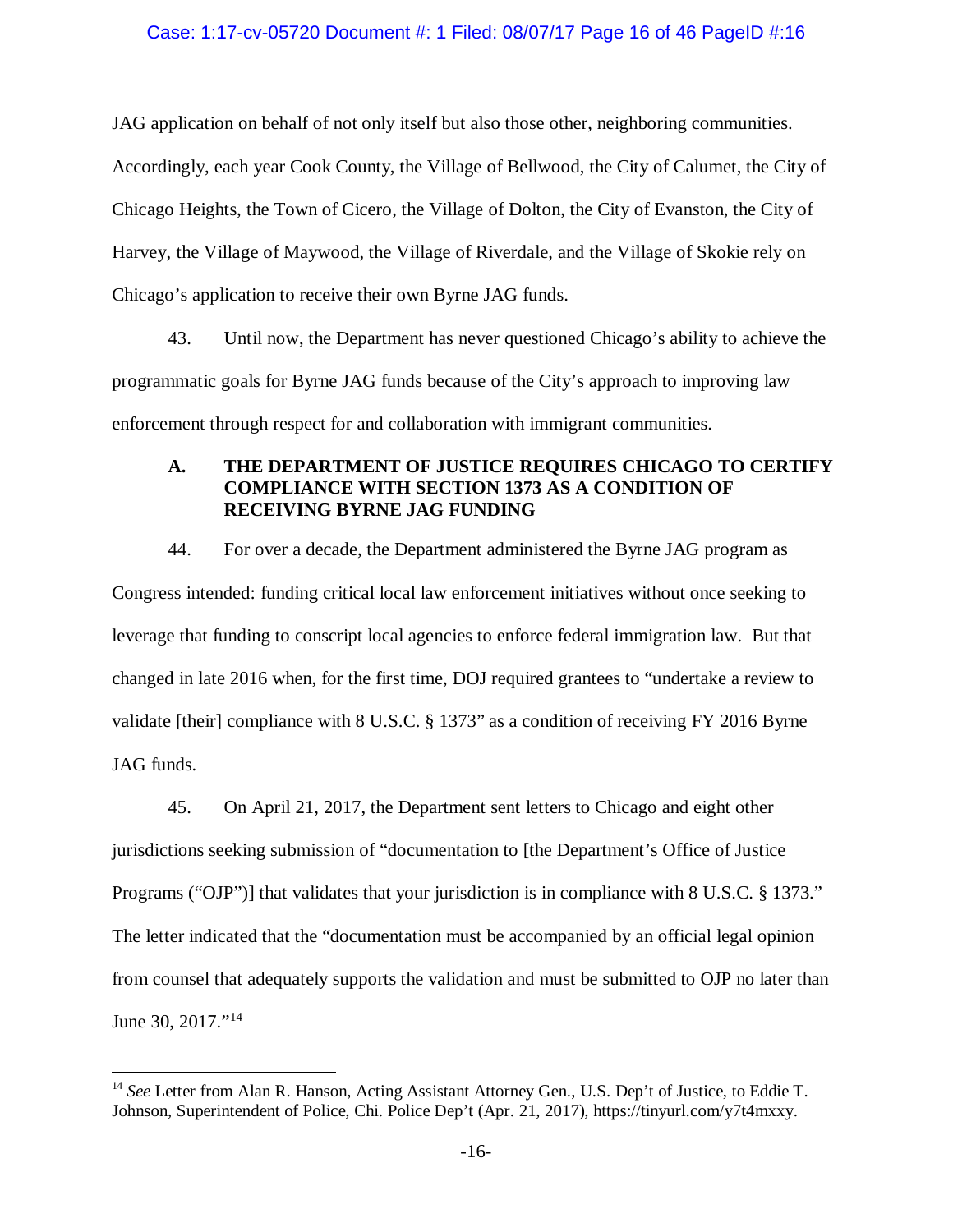### Case: 1:17-cv-05720 Document #: 1 Filed: 08/07/17 Page 17 of 46 PageID #:17

46. Section 1373, the statute for which DOJ sought certification, prohibits state and local entities from "prohibit[ing], or in any way restrict[ing]" their entities and officials from "sending," "requesting," "receiving," "maintaining," or "requesting" citizenship or immigration status information from or to federal immigration enforcement authorities.

47. Section 1373 imposes no affirmative obligation on state or local entities to collect immigration status information; does not require state or local entities to take any specific actions upon receiving immigration status information absent a request for that information; does not address detainer requests or release-date notification requests; and does not require state or local entities to act in a manner inconsistent with the United States Constitution or other federal law.

48. The Byrne JAG authorizing statute requires a "certification" that "the applicant will comply with all provisions of this part and all other applicable Federal laws." 42 U.S.C. § 3752(a)(5)(D). OJP indicated that it considers "all other applicable Federal laws" to encompass Section 1373.

49. Chicago replied to the Department's letter on June 30, 2017, explaining how and why it complies with Section 1373. *See* Memorandum from Edward Siskel, Corporation Counsel, City of Chicago, to Tracey Trautman, Acting Director, Bureau of Justice Assistance, Office of Justice Programs, U.S. Dep't of Justice (June 30, 2017) (attached as Ex. A).

50. Chicago's letter explained that the City, as a general rule, does not collect citizenship or immigration status information from its residents. Both the Welcoming City Ordinance and Chicago Police Department policy bar the City from doing so. *See* Chicago Municipal Code § 2-173-020; Chicago Police Department Special Order S06-14-03. Chicago therefore does not "restrict" or "prohibit" its employees from taking any actions with regard to

-17-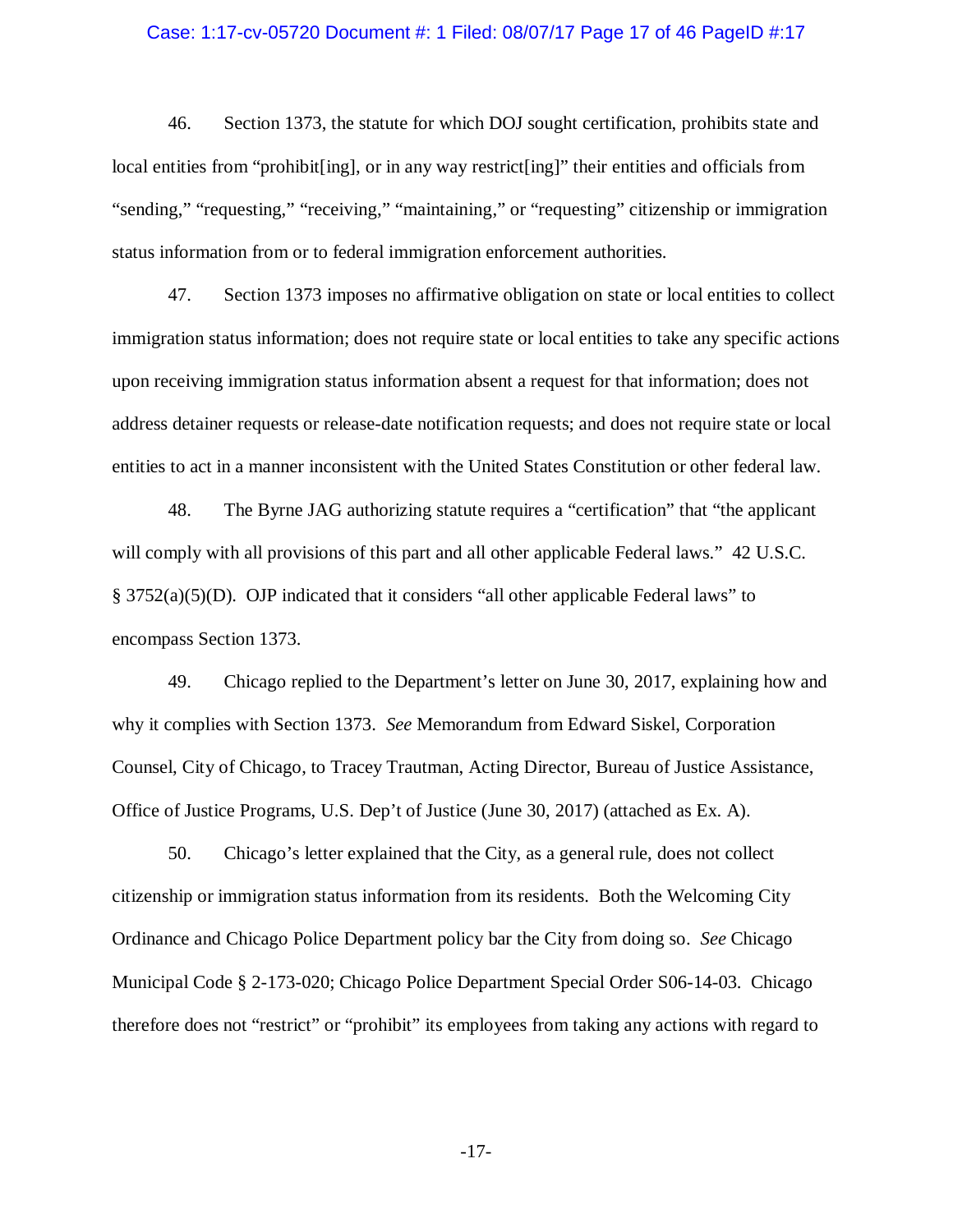### Case: 1:17-cv-05720 Document #: 1 Filed: 08/07/17 Page 18 of 46 PageID #:18

information covered by this non-collection policy: The City cannot prohibit or restrict the sharing of information it does not possess. *See* Ex. A at 2-5.

51. The letter further explained that when the City's officers or agents do happen to possess citizenship or immigration status information, the Welcoming City Ordinance expressly permits them to share this information with federal immigration enforcement officials. Although the Ordinance prohibits disclosure of citizenship or immigration status information in response to requests from private parties, it expressly permits such disclosure as "provided under applicable federal law." One such "applicable federal law" is Section 1373. The Welcoming City Ordinance thus does not restrict city officers and employees from responding to requests from federal immigration enforcement officials. *See* Ex. A. at 5-6.

52. A few days after receiving certifications from Chicago and the other targeted jurisdictions, the Department issued a press release suggesting that some jurisdictions' certifications might be found insufficient: "It is not enough to assert compliance, the jurisdictions must actually be in compliance." The press release further indicated that the Department was "in the process of reviewing" the certifications and planned to "examine these claims carefully." Press Release, U.S. Dep't of Justice, Department of Justice Reviewing Letters from Ten Potential Sanctuary Jurisdictions (July 6, 2017), http://tinyurl.com/ybdhf7vy.

53. Despite generally expressing skepticism about the certifications of some unspecified jurisdictions and even though the deadline to submit Byrne JAG applications for FY 2017 is less than a month away, the Department has not communicated any particular concerns to Chicago or, on information and belief, to any of the other eight jurisdictions.

54. The FY 2017 grant application will require Chicago to again certify compliance with Section 1373—but this time, it must do so after DOJ purports to impose new requirements

-18-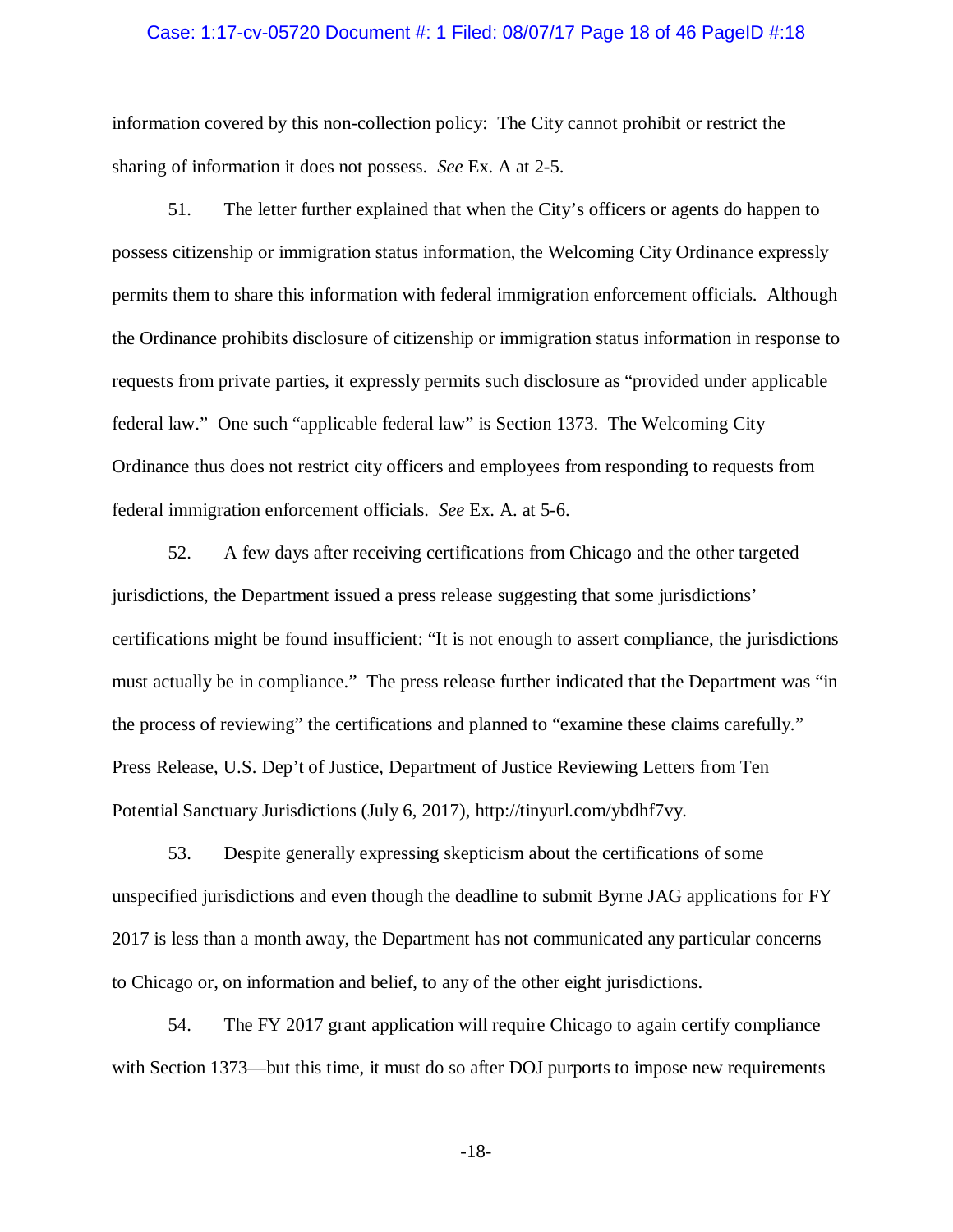### Case: 1:17-cv-05720 Document #: 1 Filed: 08/07/17 Page 19 of 46 PageID #:19

that reach well beyond the statute, discussed below, and under a cloud of uncertainty created by DOJ's increasingly aggressive positions. Furthermore, the FY 2017 application requires certifications by both Chicago's chief legal officer and its chief executive. Although Chicago is confident that it complies with Section 1373 and has certified as such, DOJ's public statements concerning the Section 1373 certifications it has received to date make it unclear whether DOJ will agree that Chicago's existing certification is satisfactory under DOJ's interpretation of the law.

# **B. THE DEPARTMENT OF JUSTICE ANNOUNCES TWO ADDITIONAL UNLAWFUL CONDITIONS FOR THE FY 2017 BYRNE JAG PROGRAM**

55. In late July 2017, shortly before the Byrne JAG application for FY 2017 was set to go online, the Department suddenly announced significant changes to the Byrne JAG application process in a two-paragraph press release and accompanying press "backgrounder" document. *See* Press Release, U.S. Dep't of Justice, Attorney General Sessions Announces Immigration Compliance Requirements for Edward Byrne Memorial Justice Assistance Grant Programs (July 25, 2017), https://tinyurl.com/y9ttqhsl (attached as Ex. B); U.S. Dep't of Justice, Backgrounder on Grant Requirements, https://tinyurl.com/ycfgbgl4 (attached as Ex. C).

56. These changes, announced with virtually no analysis or explanation and no opportunity for public notice and comment, apply to the FY 2017 grant application, which is due on September 5, 2017. *See* U.S. Dep't of Justice, Edward Byrne Memorial Justice Assistance Grant Program: FY 2017 Local Solicitation (2017), https://tinyurl.com/ya535xua (attached as Ex. D).

57. Both changes would countermand the Welcoming City Ordinance and require a reordering of law enforcement practice in Chicago to accommodate a major new role for federal immigration enforcement.

-19-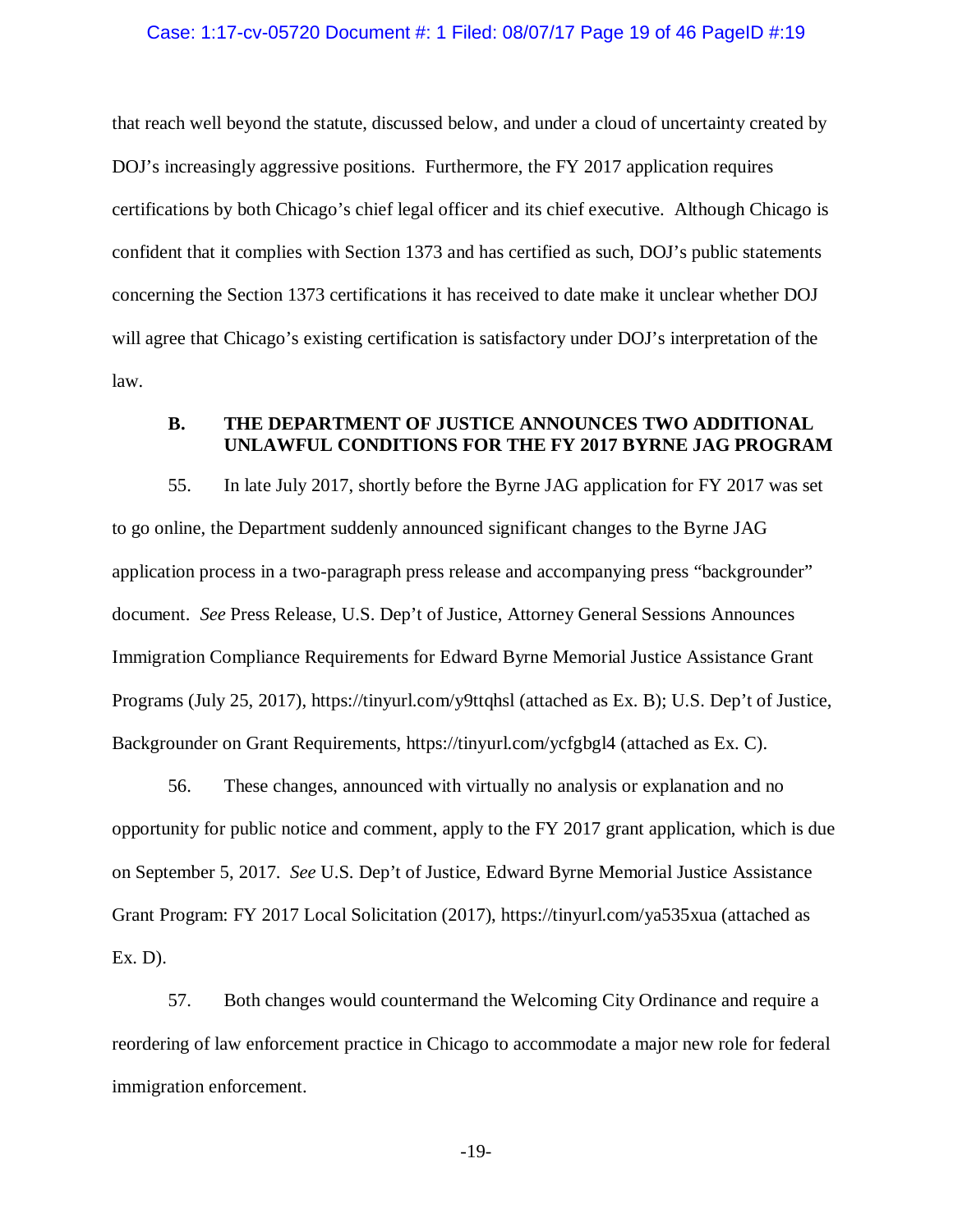### Case: 1:17-cv-05720 Document #: 1 Filed: 08/07/17 Page 20 of 46 PageID #:20

58. *The "notice" condition:* First, the Department will require grant applicants to "provide at least 48 hours' advance notice to DHS regarding the scheduled release date and time of an alien in the jurisdiction's custody when DHS requests such notice in order to take custody of the alien pursuant to the Immigration and Nationality Act." Ex. D at 30. This policy directly conflicts with the City's longstanding Welcoming City Ordinance (Section 2-173-042(a),  $(b)(1)(C)$ , would effectively require compliance with detainer requests even in the absence of any probable cause, and would sow fear and mistrust as between immigrant communities and law enforcement.

59. *The "access" condition*: Second, the Department will require grant applicants to "permit personnel of the [DHS] to access any correctional or detention facility in order to meet with an alien (or an individual believed to be an alien) and inquire as to his or her right to be or remain in the United States." Ex. D at 30. The Department has not defined "correctional" or "detention" facility,<sup>[15](#page-19-0)</sup> but the requirement appears to mandate that federal immigration agents be given unprecedented and unfettered access to local law enforcement facilities and to any person being held there. This policy directly conflicts with the City's longstanding Welcoming City Ordinance (Section 2-173-042(b)(1)(A)-(B)), would interfere with the administration of local police stations and lockups, including the investigations of criminal activity that routinely take place there, and would sow fear and mistrust as between immigrant communities and law enforcement.

<span id="page-19-0"></span><sup>&</sup>lt;sup>15</sup> As explained elsewhere, Chicago operates only temporary "lockup" facilities, in which individuals are briefly detained prior to release or their appearances in Cook County court for probable cause proceedings. It is not at all clear whether these temporary facilities are "detention facilities" within the meaning of this condition. Nor is it clear whether Chicago can comply with this condition without impeding the timely and orderly administration of probable cause hearings in the Cook County courts. Timely and orderly administration of such hearings is necessary as a matter of both constitutional law and public safety.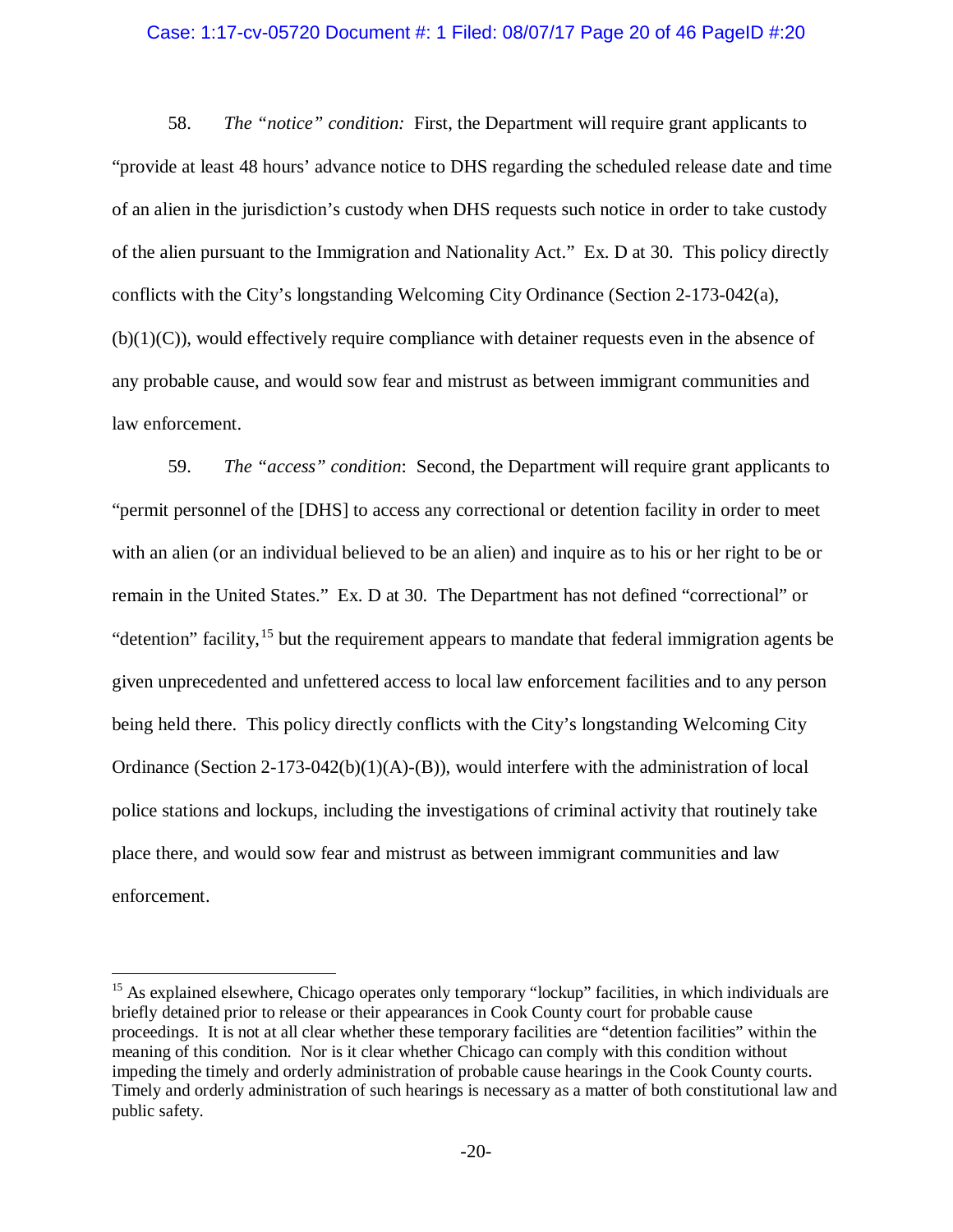#### Case: 1:17-cv-05720 Document #: 1 Filed: 08/07/17 Page 21 of 46 PageID #:21

60. The City of Chicago does not itself operate jails or long-term detention facilities. The City detains arrestees in 18 temporary police "lockup" facilities, used for immediate postarrest holding and processing, as well as post-arrest investigation. Arrestees not released on their own recognizance generally are transported by the Chicago Police Department the next morning to the Circuit Court of Cook County for probable cause proceedings or to Cook County detention facilities. Thus, as a matter of practice and procedure, the City itself infrequently detains individuals for more than 24 hours.

61. Moreover, in compliance with the Supreme Court's ruling in *County of Riverside v. McLaughlin*, 500 U.S. 44, 56 (1991), Chicago Police Department regulations require that individuals arrested without a warrant be released or transferred to Cook County court "without unnecessary delay," but "[u]nder no circumstances . . . any later than 48 hours from the time of arrest." Chicago Police Department General Order G06-01 § II(C).

62. These regulations are also informed by Chicago's obligations under state law. The Illinois Code of Criminal Procedure requires that any arrested person in lockup be taken "without unnecessary delay" to a judge. Ill. Code Crim. Proc. § 109-1(a). The Illinois Administrative Code additionally specifies that "[t]he maximum period of detention in a jail should not normally exceed 48 hours" and that "[n]o minor shall be detained in a municipal lockup for more than six hours." Ill. Admin. Code §§ 720.30, 720.150.

63. As a practical matter, then, Chicago can comply with the Department's new notice condition and provide DHS with 48 hours of lead time prior to arrestees' release only if the City detains arrestees for longer than they would otherwise be held in the City's custody, which implicates constitutional, state-law, fiscal, logistical, and other legal concerns. In particular, the prolonged detention caused by the notification requirement would force the City to

-21-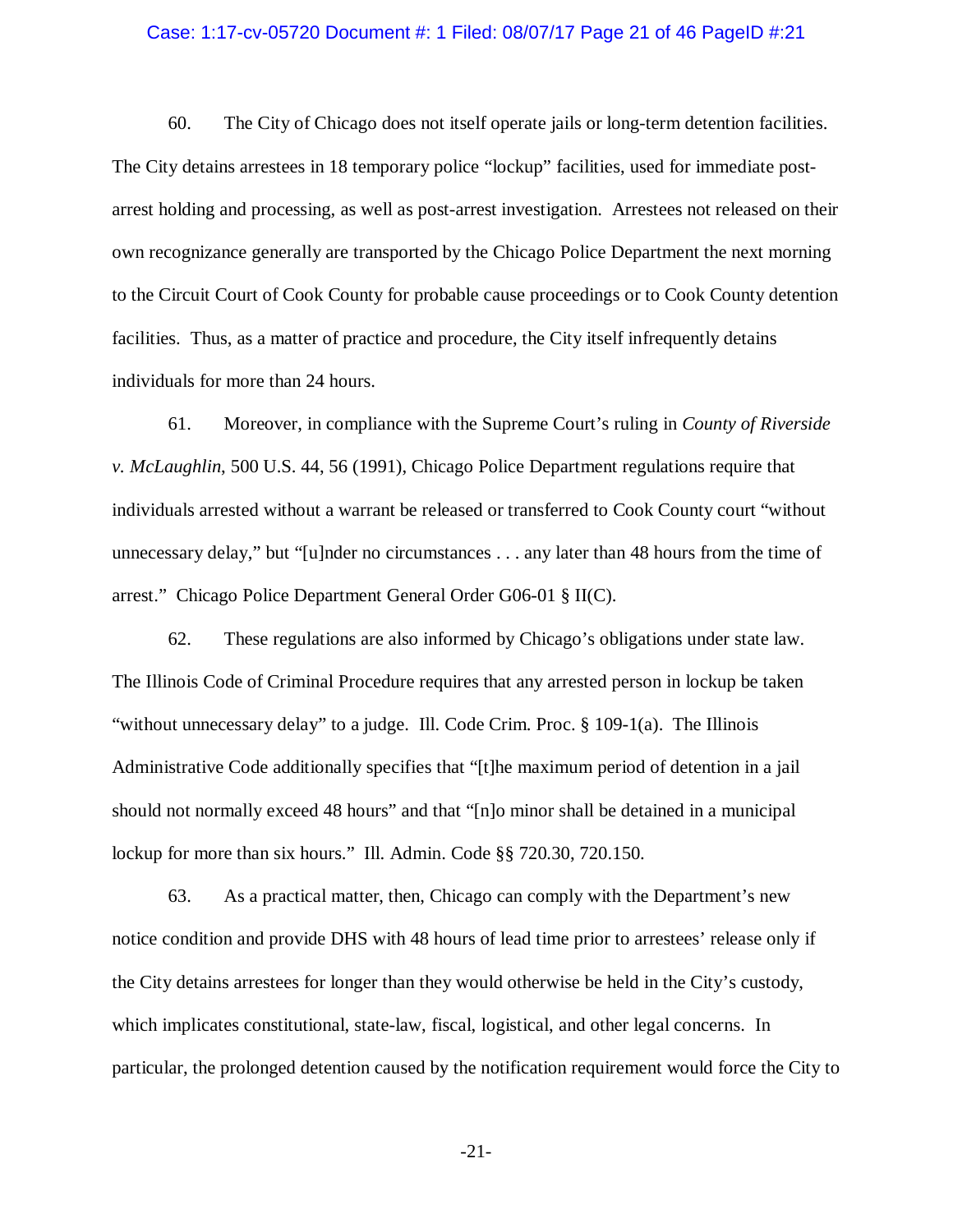### Case: 1:17-cv-05720 Document #: 1 Filed: 08/07/17 Page 22 of 46 PageID #:22

potentially violate both arrestees' Fourth Amendment rights to be free of unreasonable seizures and state law, putting Chicago at risk of liability under the civil rights laws.

64. The Department imposed these new notice and access conditions without any explanation, reasoning, or opportunity for exchange with local governments or law enforcement. The Department's press release makes perfunctory mention of community safety and criminal behavior. *See* Ex. B. But it fails to explain how it arrived at these new conditions or what alternatives it may have considered. The press release is silent as to the purposes of the Byrne JAG program and in what ways the newly imposed notice or access conditions (or for that matter the Section 1373 condition) are related to, let alone serve to advance, the interests of the Byrne JAG program. And it fails to provide local law enforcement any guidance as to how the conditions will operate in practice.

65. In fact, these conditions have no legal basis. The Department has not pointed to any statutory authority for imposing these conditions on Byrne JAG applicants. To be sure, the authorizing legislation requires program applicants to certify that they will "comply with all . . . applicable Federal laws." 42 U.S.C. § 3752(a)(5)(D). But even stretching that provision to cover Section 1373—a construction the City has never endorsed as a lawful interpretation, *see*  Ex. A at 1 n.1—the Department has made no effort to identify any federal law requiring "at least 48 hours' advance notice" before the City releases an alien in its custody, or any law requiring local police departments to allow DHS officials to access detention facilities.

66. These conditions also represent a sharp break with core constitutional principles. In our constitutional order, "the National Government possesses only limited powers; the States and the people retain the remainder." *National Fed'n of Indep. Bus. v. Sebelius*, 567 U.S. 519, 533 (2012). Federalism "secures to citizens the liberties that derive from the diffusion of

-22-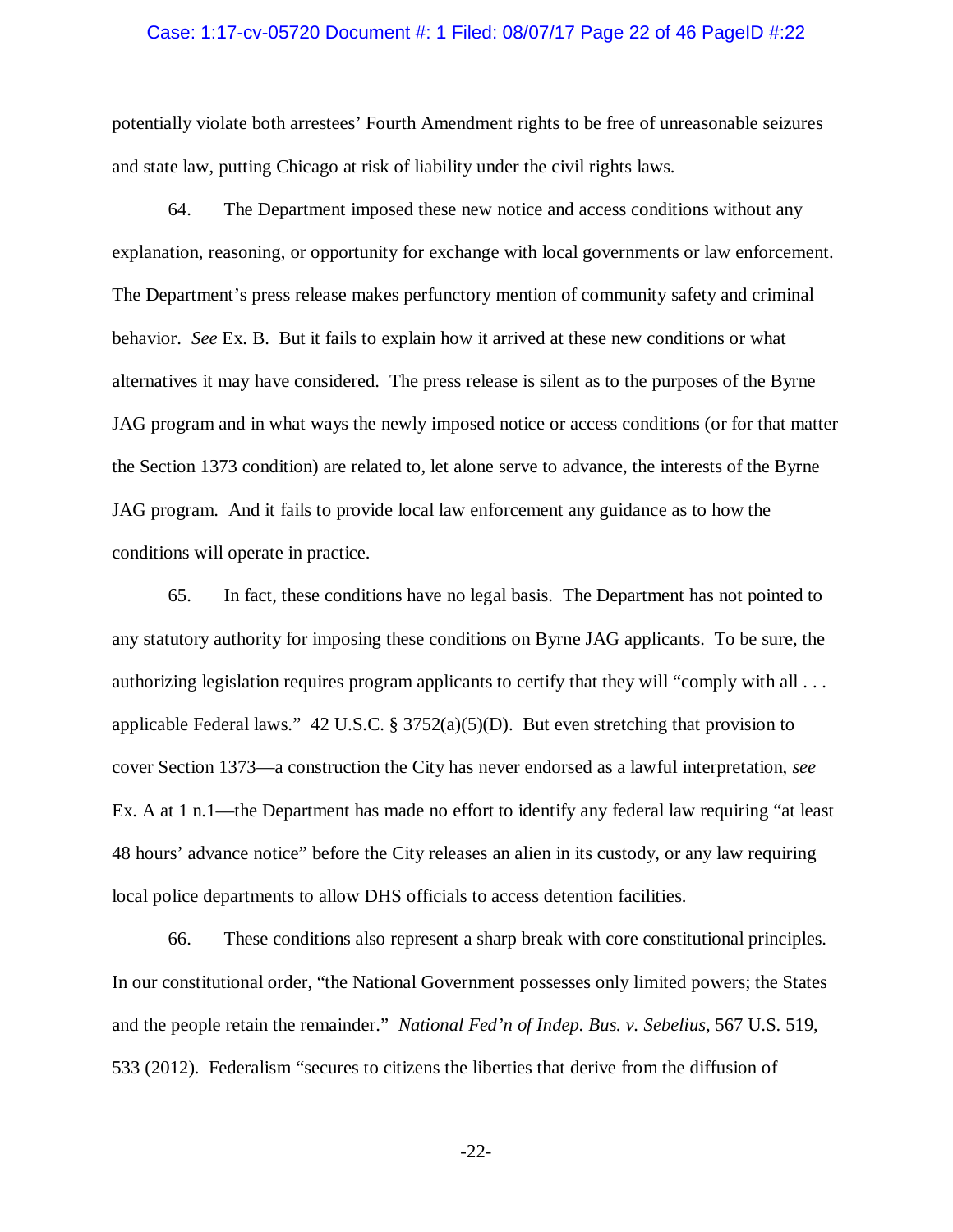sovereign power." *Id.* at 536 (quoting *New York v. United States*, 505 U.S. 144, 181 (1992)).

Because of its intimate connection to liberty, our federalist design is protected by constitutional limits on undue federal encroachment on state and local autonomy. And separation of powers principles also operate as independent restraints on cooperative federalism arrangements like the Byrne JAG program. The Constitution gives the spending power to Congress, not the Executive Branch. Federal agencies therefore may not invent funding conditions out of whole cloth.

# **IV. THE DEPARTMENT OF JUSTICE'S UNLAWFUL NEW CONDITIONS WILL INJURE CHICAGO, FORCING THE CITY TO CHOOSE BETWEEN VITAL LAW ENFORCEMENT FUNDING AND ITS CONSTITUTIONAL RIGHTS**

67. The Administration's unlawful actions pose a threat of imminent harm to Chicago. Its Byrne JAG application for FY 2017 is due in just 29 days—on September 5, 2017.

For over ten years, the City has routinely applied for and received those funds, which have gone toward police vehicle purchases, law enforcement equipment, and community crime-prevention programs. This year, however, the Department's actions loom over the City's decisionmaking process.

68. After demanding that Chicago certify and justify its compliance with Section 1373, the Department cryptically announced that "[s]ome" jurisdictions "potentially violate" Section 1373, without indicating which certifications it found lacking and without identifying any particular defect.<sup>16</sup> This uncertainty has clouded the City's ability to apply for critical law enforcement funds that it has relied upon for over a decade.

69. The two new conditions that the Department just announced are equally if not more harmful. The notice condition would require the City to detain individuals longer than it otherwise would, potentially violating the individuals' Fourth Amendment rights and state law

<span id="page-22-0"></span><sup>&</sup>lt;sup>16</sup> Press Release, U.S. Dep't of Justice, Department of Justice Reviewing Letters from Ten Potential Sanctuary Jurisdictions (July 6, 2017), http://tinyurl.com/ybdhf7vy.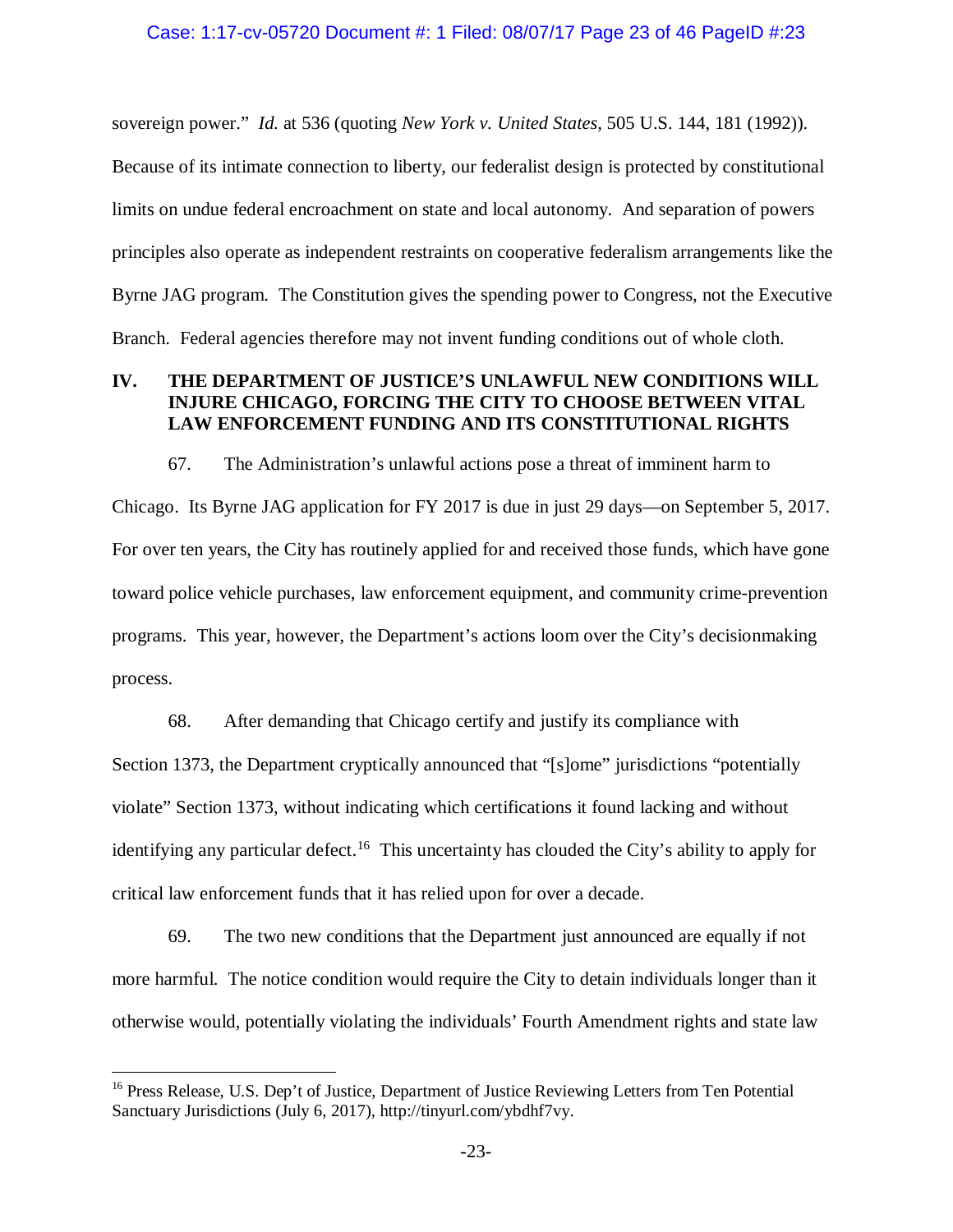### Case: 1:17-cv-05720 Document #: 1 Filed: 08/07/17 Page 24 of 46 PageID #:24

and thereby expose the City to liability; the access condition would demand that the City open its lockup facilities to federal officials without regard to local detention needs.

70. Just as fundamentally, complying with the new conditions would undermine public safety in Chicago. The Welcoming City Ordinance assists effective policing by building trust between law enforcement officers and the immigrant community. Conversely, policing suffers when members of that community, whatever their immigration status, do not feel free to report crimes, assist in investigations, or testify as witnesses. The Department's insistence that Chicago give immigration enforcement agents on-demand access to its detention facilities in order to investigate potential civil immigration violations, and that Chicago detain individuals solely so that they can be investigated for possible civil immigration violations, would undermine crucial public trust, cut local law enforcement efforts off at the knees, and make everyone in Chicago less safe.

71. The Department has thus put Chicago to an impossible choice: sacrifice its sovereignty and its residents' safety by acceding to unlawful funding demands that will undermine community-officer trust and cooperation built over decades; or forfeit crucial monies on which it has relied for more than a decade to fund essential policing operations. And if the City chooses the latter, the City will not be the only jurisdiction to lose out on critical funding. The eleven neighboring jurisdictions that depend on Chicago's Byrne JAG application for their own Byrne JAG funding will lose their funding as well.

72. Worse still, the Department has required Chicago to make its decision under extreme time pressure. Chicago's FY 2017 application is due in just 29 days.

73. As that deadline swiftly approaches, Chicago faces the prospect of a severe federal incursion on its sovereignty. Sovereignty implies self-determination—a government's

-24-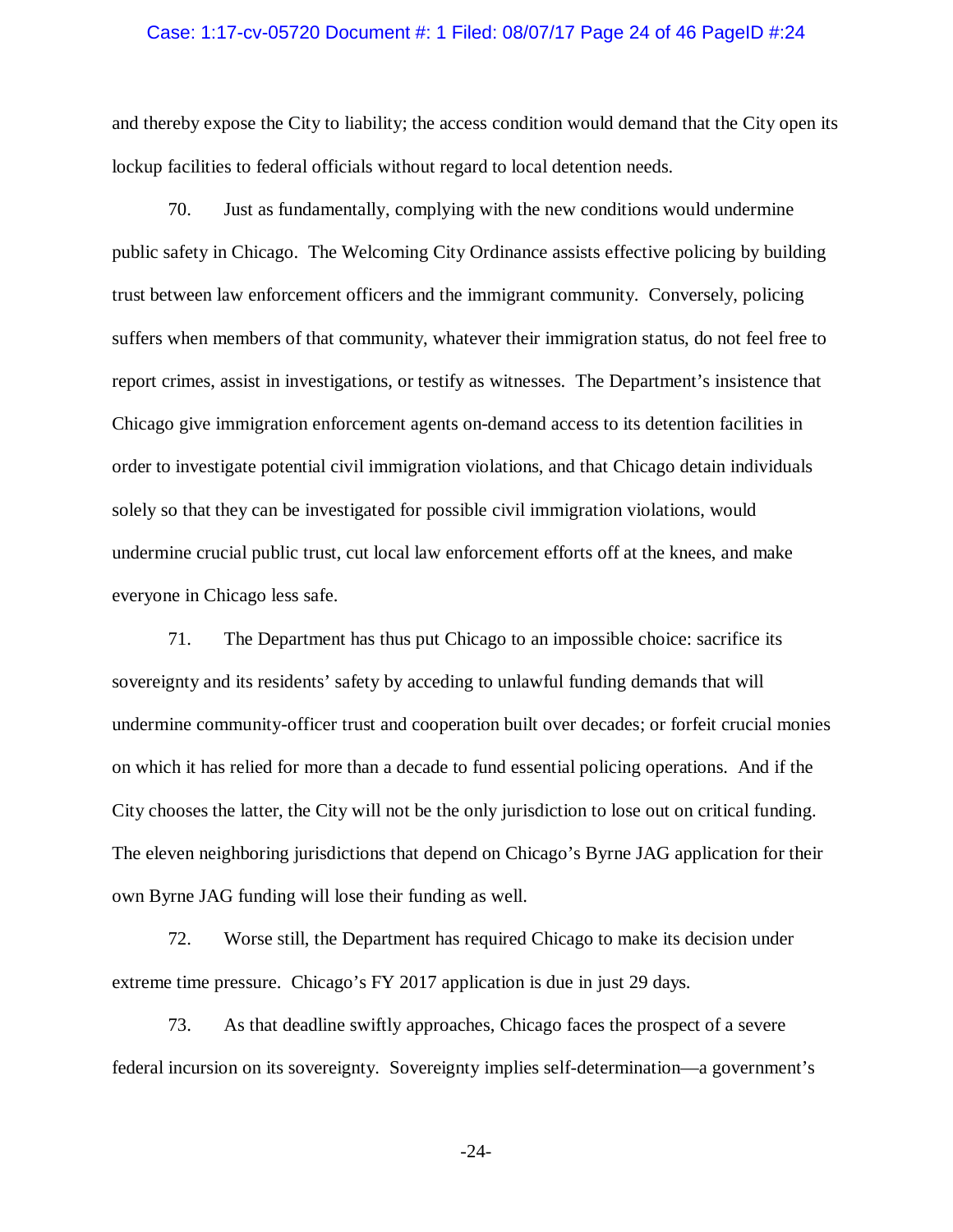# Case: 1:17-cv-05720 Document #: 1 Filed: 08/07/17 Page 25 of 46 PageID #:25

ability to select and implement policies of its own choosing. But in a little under a month, Chicago will be denied that most basic right: Instead of focusing (as it always has) on the best interests of its residents and officers, Chicago will soon be required to revise basic law enforcement policy decisions in order to suit the demands of the Department. When a municipality is forced to desert its concerted policy choices under the influence of the federal government's coercive power, it suffers a deep and irreparable injury to its sovereignty.

74. Moreover, whichever decision Chicago ultimately makes, its residents and police force will be immediately and irreparably harmed. If Chicago submits to the Department's demands, it will forfeit decades' worth of trust and goodwill that its police force has built in the communities it serves. And as those decades of experience show, that kind of trust, once lost, is lost forever. Alternatively, if Chicago asserts its right to determine its own policy and refuses to certify compliance with the Department's new and unlawful conditions, it (and the eleven other jurisdictions who depend on Chicago's application for their Byrne JAG funds) will forever forfeit the FY 2017 Byrne JAG grant monies—monies that are critical to Chicago's community policing operation and that purchase essential and life-saving equipment for Chicago and its neighboring jurisdictions. Indeed, the FY 2017 Byrne JAG application itself makes clear that if Chicago refuses the federal government's demands and thus declines to submit an application by September 5, it will miss out on that year's funds. Ex. D at 28 (explaining that untimely applications will not be considered). Moreover, the Byrne JAG statue's grant formula indicates that those forfeited funds will be divvied up and parceled out to other jurisdictions around the country, impossible for Chicago and its neighboring communities to later reclaim. See 42 U.S.C. § 3755 (providing the formula for dividing each year's total grant funds). And even if Chicago and its neighbors could later claw back those funds, the damage would have already been done in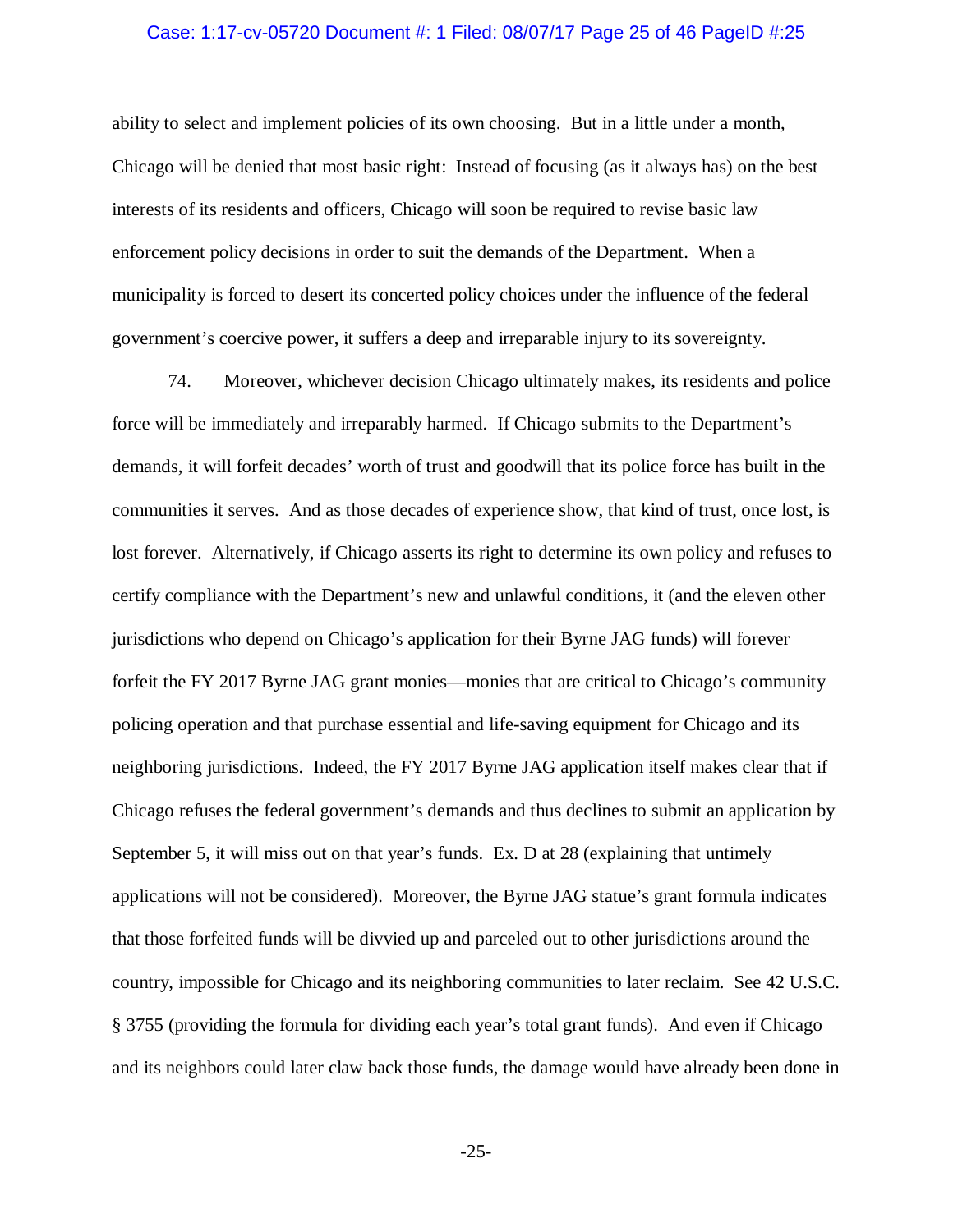### Case: 1:17-cv-05720 Document #: 1 Filed: 08/07/17 Page 26 of 46 PageID #:26

the months or years their police forces and residents will have spent without access to crucial equipment and services.

75. The Department cannot force Chicago to choose between its right to make smart policing decisions for itself as an exercise of municipal sovereignty and its right to receive formula grant funds that Congress has allocated to it.

### **COUNT ONE: ULTRA VIRES**

76. Plaintiff incorporates by reference the allegations of the preceding paragraphs.

77. The Department of Justice may exercise only authority conferred by statute. *See City of Arlington v. FCC*, 133 S. Ct. 1863, 1869 (2013) (federal agencies' "power to act and how they are to act is authoritatively prescribed by Congress, so that when they act improperly, no less than when they act beyond their jurisdiction, what they do is ultra vires").

78. The Department lacks statutory authority to condition Byrne JAG funds on the new notice and access conditions. Indeed, such authority is at odds with the text, structure, and purpose of the Byrne JAG statute.

79. The text of the Byrne JAG statute recognizes no authority for DOJ to impose additional substantive grant conditions on Byrne JAG funds. In fact, Congress has repeatedly demonstrated its ability (when it so desires) to expressly confer agency discretion to add substantive conditions to federal grants. In the same statute that includes the Byrne JAG grant, the Omnibus Crime Control and Safe Streets Act of 1968, Congress created a different grant program that expressly authorized administering agencies to impose reasonable grant conditions. *See* 42 U.S.C. § 3796gg-1(e)(3) (Attorney General may "impose reasonable conditions on grant awards . . . ."); *see also Jama v. Immigration & Customs Enf't*, 543 U.S. 335, 341 (2005) (courts will not "lightly assume that Congress has omitted from its adopted text requirements that it nonetheless intends to apply" especially where Congress has done so in the "same statute"). And

-26-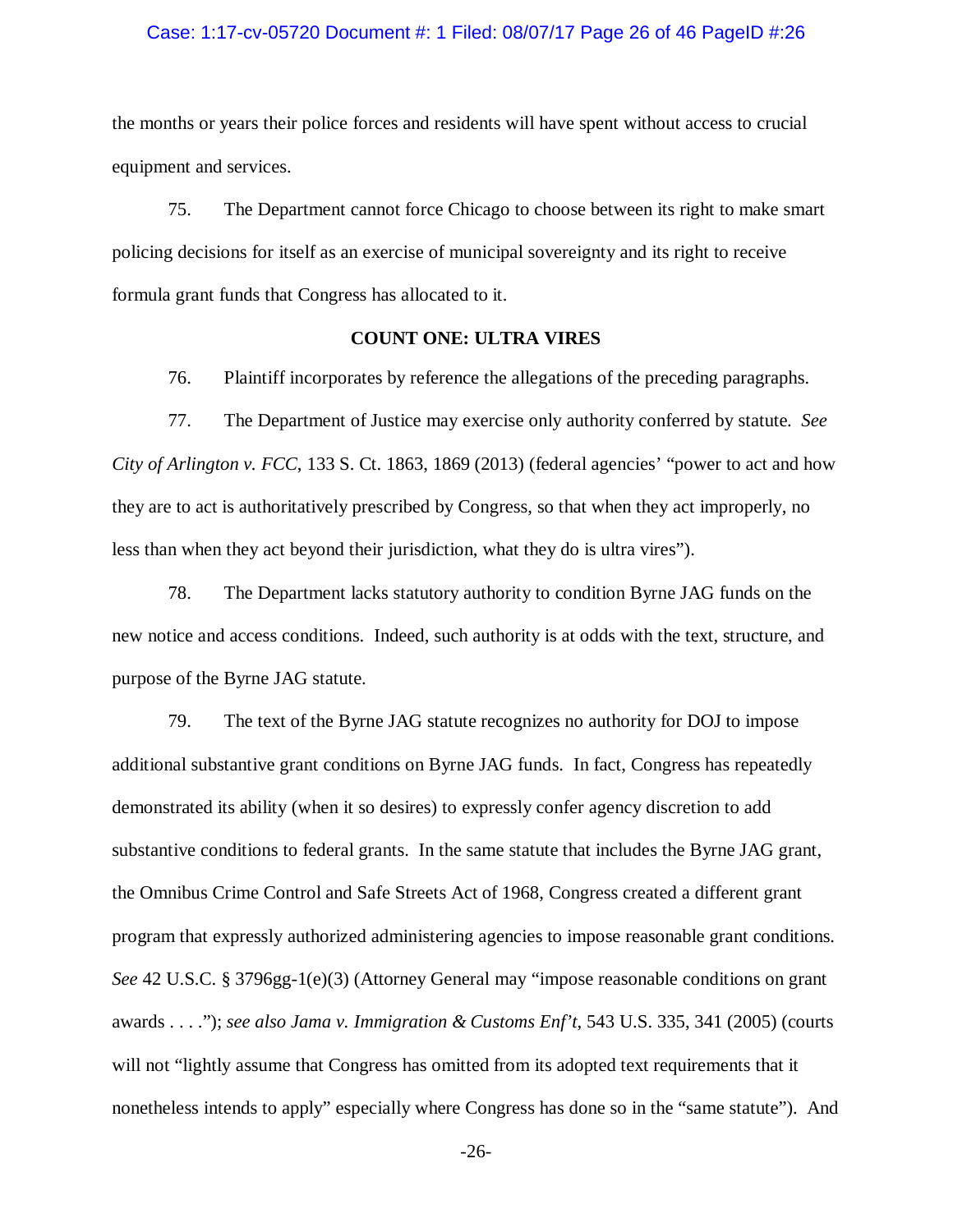### Case: 1:17-cv-05720 Document #: 1 Filed: 08/07/17 Page 27 of 46 PageID #:27

Congress has expressly conferred such authority in other federal grant programs. *See, e.g.*, 47 U.S.C. § 1204(b)(2) (Under Secretary of Commerce can "establish such conditions . . . as may be appropriate to ensure the efficiency and integrity of the grant program"); 25 U.S.C. § 1652(b) (similar); 42 U.S.C. § 2850-2(b) (similar).

80. It did not do so with the Byrne JAG program. Rather, the Byrne JAG statute expressly gives the Attorney General a limited ministerial authority to specify the "form" of the application, 42 U.S.C.  $\S 3752(a)$  (requiring jurisdictions to submit an application containing the enumerated components "in such form as the Attorney General may require"), but omits any authorization to add additional substantive conditions to that application. Congress's decision to confer discretion over form, but not substance, should be respected. *Russello v. United States*, 464 U.S. 16, 23-24 (1983) ("Congress acts intentionally and purposely in the disparate inclusion or exclusion of statutory text.").

81. The Department's purported authority to promulgate the new notice and access conditions is also contradicted by the formula-grant structure of the Byrne JAG program. Byrne JAG funds are distributed across States and localities based on their population and relative levels of violent crime. *See* 42 U.S.C. § 3755(d)(2)(A). The formula-based approach makes States and localities eligible to receive their formula-specified share as long as they comply with the grant's administrative requirements and propose using funds in at least one of eight broadly defined programmatic areas. *See* 42 U.S.C. § 3751(a)(1)(A)-(H) (noting that grants can be used for "any one or more of the following programs" and then listing areas ranging from "[l]aw enforcement" to "[d]rug treatment" to "[m]ental health"); *id.* § 3752(a)(6)(B) (requiring applications to "include a description of how the State will allocate funding within and among [those uses]"). If DOJ had the authority to impose new substantive conditions on all grantees,

-27-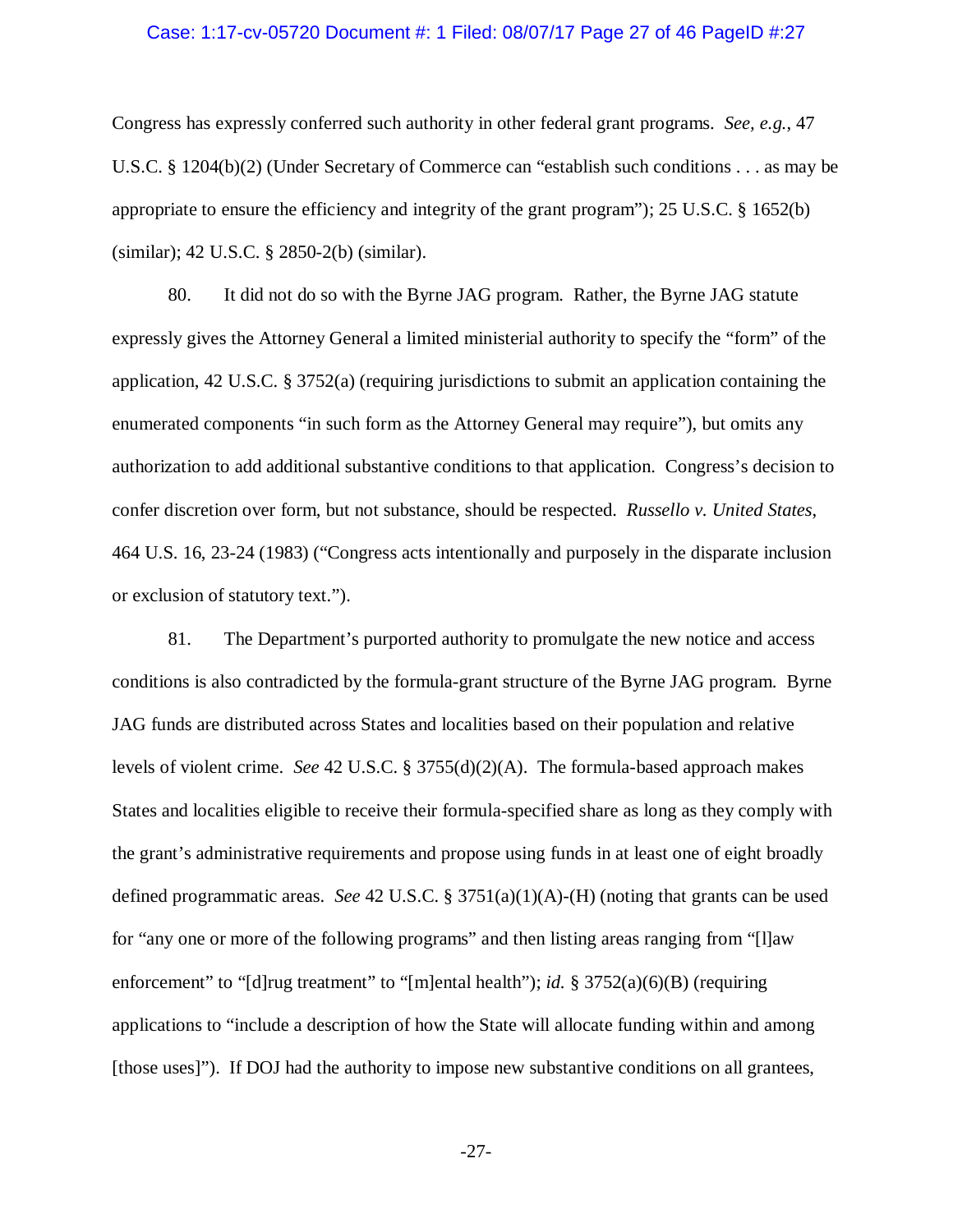### Case: 1:17-cv-05720 Document #: 1 Filed: 08/07/17 Page 28 of 46 PageID #:28

the effect would be to contradict Congress's formula and reallocate funds to jurisdictions that adopted DOJ's preferred policy.

82. It would also contradict the fundamental purpose of the JAG program: to give States and local governments the "flexibility to spend money for programs that work for them rather than to impose a 'one size fits all' solution." H.R. Rep. No. 109-233, at 89.

83. Moreover, the Department also lacks statutory authority to condition Byrne JAG funds on compliance with Section 1373. The Byrne JAG statute's requirement that grantees comply with "all applicable Federal laws" does not confer authority on DOJ to condition Byrne JAG funding on Section 1373 compliance, because Section 1373 is not an "applicable" law here. The phrase "all applicable Federal laws" in the Byrne JAG statute refers to the host of laws that regulate the conduct of federal grant recipients *as grant recipients*. [17](#page-27-0) It does not refer to every section of the U.S. Code that could possibly apply to a state or local government. Section 1373 does not regulate grantees as grantees nor do its terms mention federal grants or funds.

84. As a direct and proximate result of these unlawful conditions, Chicago will be forced to accept unlawful and unconstitutional grant conditions or forego Byrne JAG funds and shut down the programs they support.

85. Pursuant to 5 U.S.C. § 706 and 28 U.S.C. § 2201, Plaintiff is entitled to a declaration that Attorney General is without authority to impose the notice, access, and Section

<span id="page-27-0"></span><sup>&</sup>lt;sup>17</sup> *See, e.g.*, 41 U.S.C. § 4712(a)(1) ("An employee of a contractor, subcontractor, grantee, or subgrantee or personal services contractor may not be discharged, demoted, or otherwise discriminated against as a reprisal for disclosing to a person or body . . . information that the employee reasonably believes is evidence of gross mismanagement of a Federal contract or grant, a gross waste of Federal funds . . . ."); 42 U.S.C. § 2000d ("No person in the United States shall, on the ground of race, color, or national origin, be excluded from participation in, be denied the benefits of, or be subjected to discrimination under any program or activity receiving Federal financial assistance."); 29 U.S.C. § 794(a) ("No otherwise qualified individual with a disability . . . shall, solely by reason of her or his disability, be excluded from the participation in, be denied the benefits of, or be subjected to discrimination under any program or activity receiving Federal financial assistance or under any program or activity conducted by any Executive agency or by the United States Postal Service.").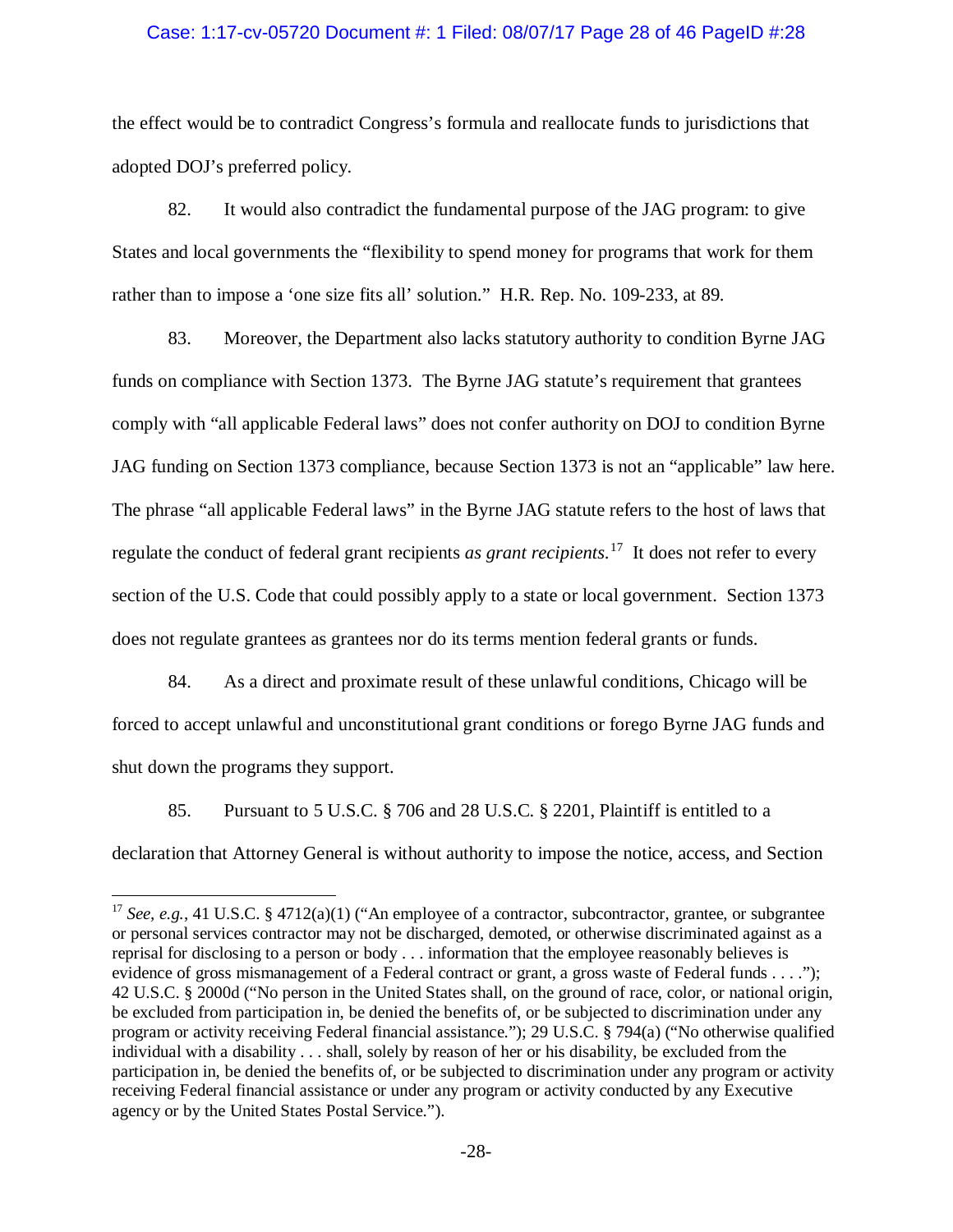### Case: 1:17-cv-05720 Document #: 1 Filed: 08/07/17 Page 29 of 46 PageID #:29

1373 conditions for FY 2017 Byrne JAG funds, an order that those conditions be set aside, and an injunction preventing those conditions from going into effect.

### **COUNT TWO: SEPARATION OF POWERS**

86. Plaintiff incorporates by reference the allegations of the preceding paragraphs.

87. The Constitution vests the spending power in Congress, not the President. U.S. Const. art. I § 8, cl. 1; *see Clinton v. City of New York*, 524 U.S. 417, 438 (1998) (line-item veto violates constitutional separation of powers principles); *County of Santa Clara*, 2017 WL 1459081, at \*21-\*22.

88. The President "does not have unilateral authority to refuse to spend . . . funds" that have already been appropriated by Congress "for a particular project or program." *In re Aiken Cty.*, 725 F.3d 255, 261 n.1 (D.C. Cir. 2013); *see also Train v. City of New York*, 420 U.S. 35, 44 (1975) (the Executive lacked discretion to spend less than the full amount of funds authorized by Congress under the Federal Water Pollution Contract Act Amendments of 1972).

89. Imposing a new condition on a federal grant program amounts to refusing to spend money appropriated by Congress unless that condition is satisfied.

90. The notice condition was not imposed by Congress, but rather by the Department in issuing the FY 2017 Byrne JAG application. Therefore, the notice condition amounts to improper usurpation of Congress's spending power by the Executive Branch.

91. The access condition was not imposed by Congress, but rather by the Department in issuing the FY 2017 Byrne JAG application. Therefore, the access condition amounts to improper usurpation of Congress's spending power by the Executive Branch.

92. The Section 1373 condition was not imposed by Congress, but rather by the Department in issuing its Office of Justice Programs guidance and the FY 2016 and FY 2017

-29-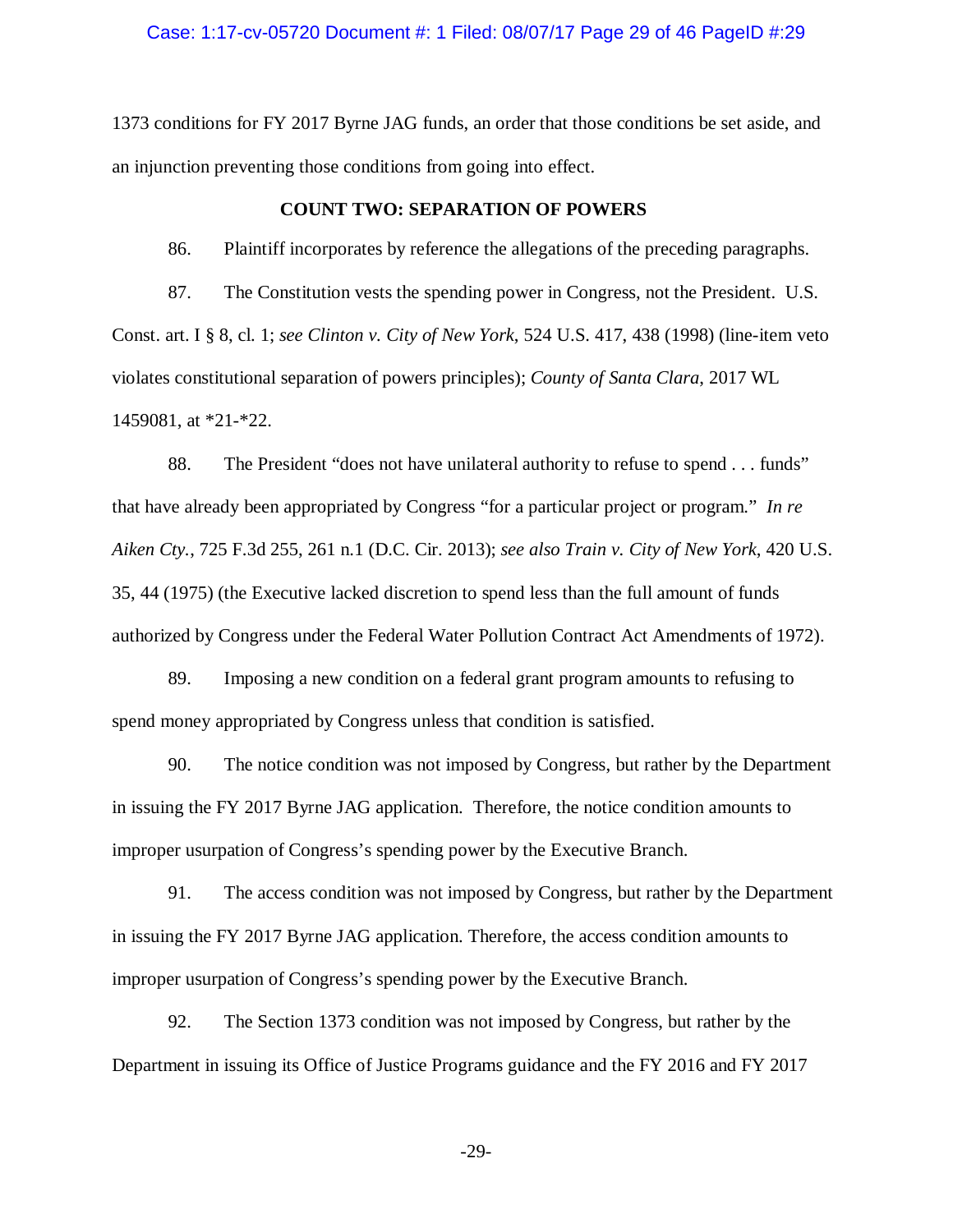### Case: 1:17-cv-05720 Document #: 1 Filed: 08/07/17 Page 30 of 46 PageID #:30

Byrne JAG applications. Therefore, the Section 1373 condition amounts to improper usurpation of Congress's spending power by the Executive Branch.

93. Pursuant to 28 U.S.C. § 2201, Plaintiff is entitled to a declaration that the notice, access, and Section 1373 conditions for the FY 2017 Byrne JAG violate the constitutional principle of separation of powers and impermissibly arrogate to the executive branch power that is reserved to the legislative branch, as well as an injunction preventing those conditions from going into effect.

### **COUNT THREE: SPENDING CLAUSE**

94. Plaintiff incorporates by reference the allegations of the preceding paragraphs.

95. In any event, Congress could not have authorized the immigration conditions here because they do not satisfy the additional requirements of the Spending Clause.

96. Accordingly, those requirements must be enjoined. *National Fed'n of Indep. Bus.*, 567 U.S. at 585 (to "fully remed[y]" a Spending Clause violation, the federal government must be barred from withholding "funds for failure to comply with the [unconstitutional] requirements").

# **A. The Department's Three Immigration-Related Conditions Are Not Germane To The Byrne JAG Funds It Has Received For Over A Decade**

97. Conditions on spending grants must be "relevant to [the] federal interest" in the particular grant program. *Ivanhoe Irr. Dist. v. McCracken*, 357 U.S. 275, 295 (1958); *accord South Dakota v. Dole*, 483 U.S. 203, 207-208 & n.3 (1987) (conditions must be "reasonably related," or "germane[]," to the particular program). This nexus requirement ensures that the federal government does not use spending conditions to regulate state and local governments beyond the contours of the spending program itself. *See also N. Ill. Chapter of Associated*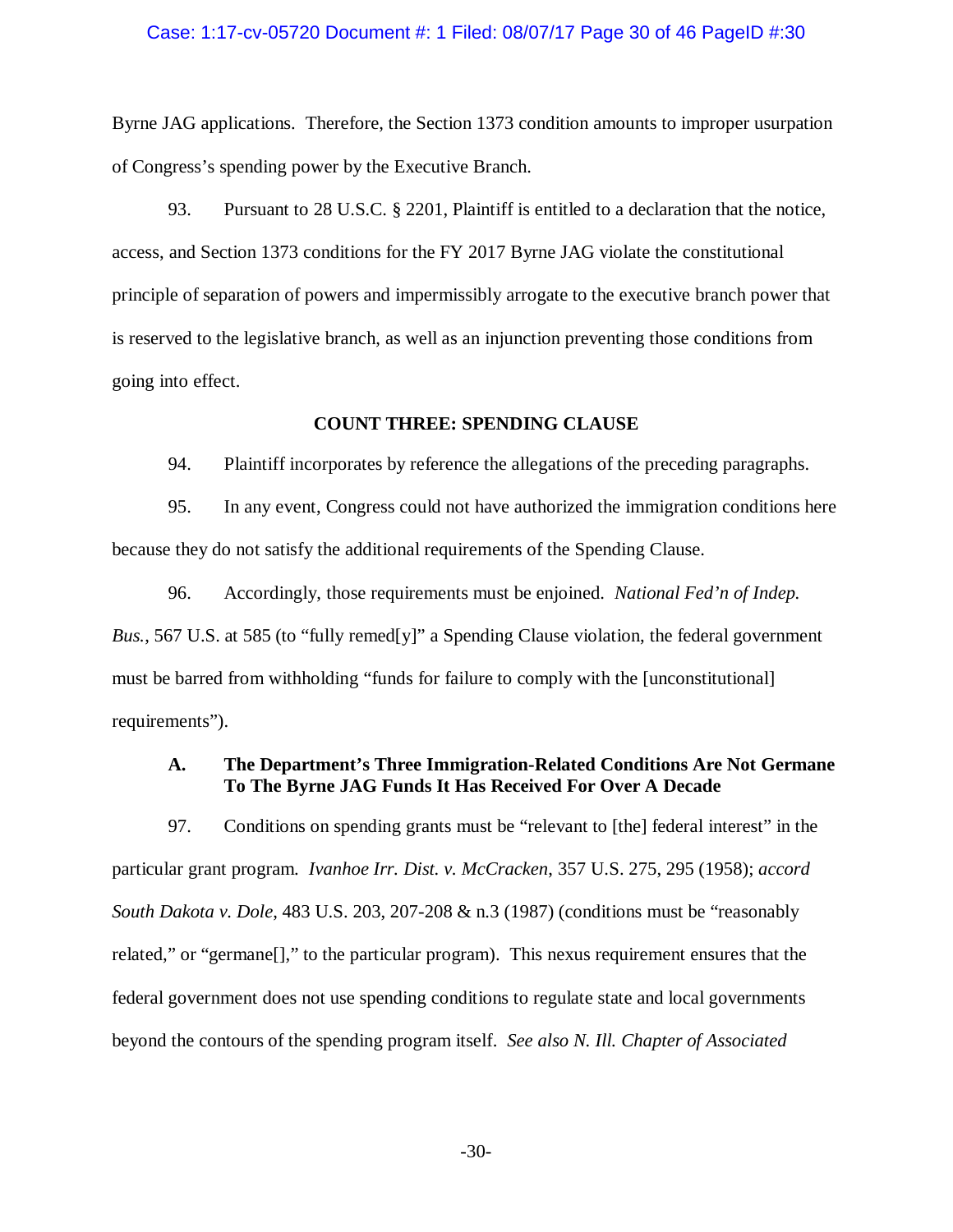### Case: 1:17-cv-05720 Document #: 1 Filed: 08/07/17 Page 31 of 46 PageID #:31

*Builders & Contractors, Inc. v. Lavin*, 431 F.3d 1004, 1006 (7th Cir. 2005) ("Conditions on spending may become regulation if they affect conduct other than the financed project.").

98. The notice and access conditions are not relevant to the federal interest in the Byrne JAG funds Chicago receives. Chicago uses those funds for the purchase of replacement vehicles for worn-out police patrol cars, funding the Force for Good program, and law enforcement equipment. Information concerning when detainees will be released from lockup and policies respecting access for federal immigration agents bear no relevance to the acquisition of safe and effective patrol cars, community programs, or other uses to which Chicago puts Byrne JAG funds.

99. The notice and access conditions also are not relevant to the federal interest in the Byrne JAG program more generally. The central objectives of the Byrne JAG program are (1) to ensure that funds are distributed across the country in a way that accounts for population and violent crime, *see* 42 U.S.C. § 3755, and (2) to "give State and local governments more flexibility to spend [federal] money for programs that work for them rather than to impose a 'one size fits all' solution," H.R. Rep. No. 109-233, at 89. The conditions do not support those goals; indeed, they undermine them. The conditions virtually guarantee that cities across the country that have used the local flexibility promoted by the Byrne JAG program to innovate policeimmigrant relations will not receive their share of Byrne JAG formula funds. And, by their very nature, the broadly applicable, locally indifferent conditions contradict Congress's express rejection of a "one size fits all" approach to federal law enforcement funding. Conditions that undermine Congress's goals cannot satisfy the constitutional nexus requirement.

100. The Section 1373 condition is not relevant to the federal interest in the Byrne JAG funds Chicago receives. Information sharing with federal officials regarding an individual's

-31-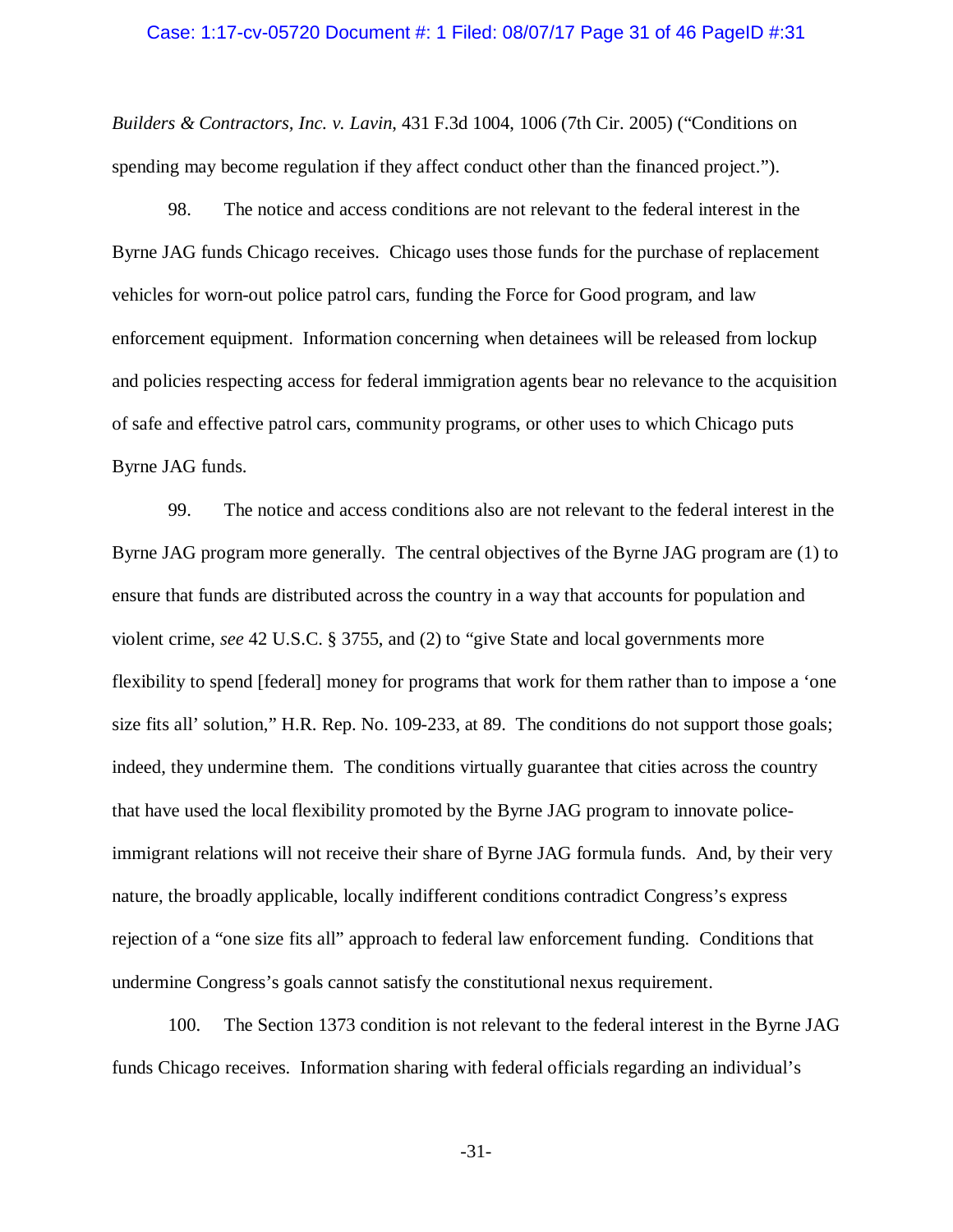#### Case: 1:17-cv-05720 Document #: 1 Filed: 08/07/17 Page 32 of 46 PageID #:32

immigration status bears no connection to the replacement vehicles for worn-out police patrol cars, support for the Force for Good program, or the acquisition of new law enforcement equipment.

101. The Section 1373 condition also is not relevant to the federal interest in the Byrne JAG program more generally. As with the other conditions, it actively undermines Congress's goals of dispersing funds across the country, targeting funds to combat violent crime, and respecting local judgment in setting law enforcement strategy. The Section 1373 condition would in effect rewrite Congress's formula and mandate a "one size fits all" approach to local policies regarding immigration status.

102. All three immigration-related conditions are therefore not germane to the Byrne JAG funding Chicago receives or to the Byrne JAG program generally.

# **B. The Department's Notice And Access Conditions Would Impermissibly Induce Unconstitutional Activities**

103. The Spending Clause additionally prohibits the federal government from imposing spending conditions in order to "induce the States to engage in activities that would themselves be unconstitutional." *Dole*, 483 U.S. at 210.

104. The notice and access conditions require Chicago to inject unreasonable delays into its existing booking, charging, and release processes in violation of the Fourth Amendment. With regard to the notice condition in particular, providing DHS with 48 hours' advance notice of an arrestee's release from Chicago's custody would require the City to presumptively violate the Fourth Amendment every time it arrested a possible non-citizen without a warrant; the only way Chicago could provide the requested notice is by holding those arrestees longer than *McLaughlin*'s presumptively reasonable 48 hours. *See* 500 U.S. at 56. Holding an individual for longer than 48 hours without probable cause is only reasonable where the government

-32-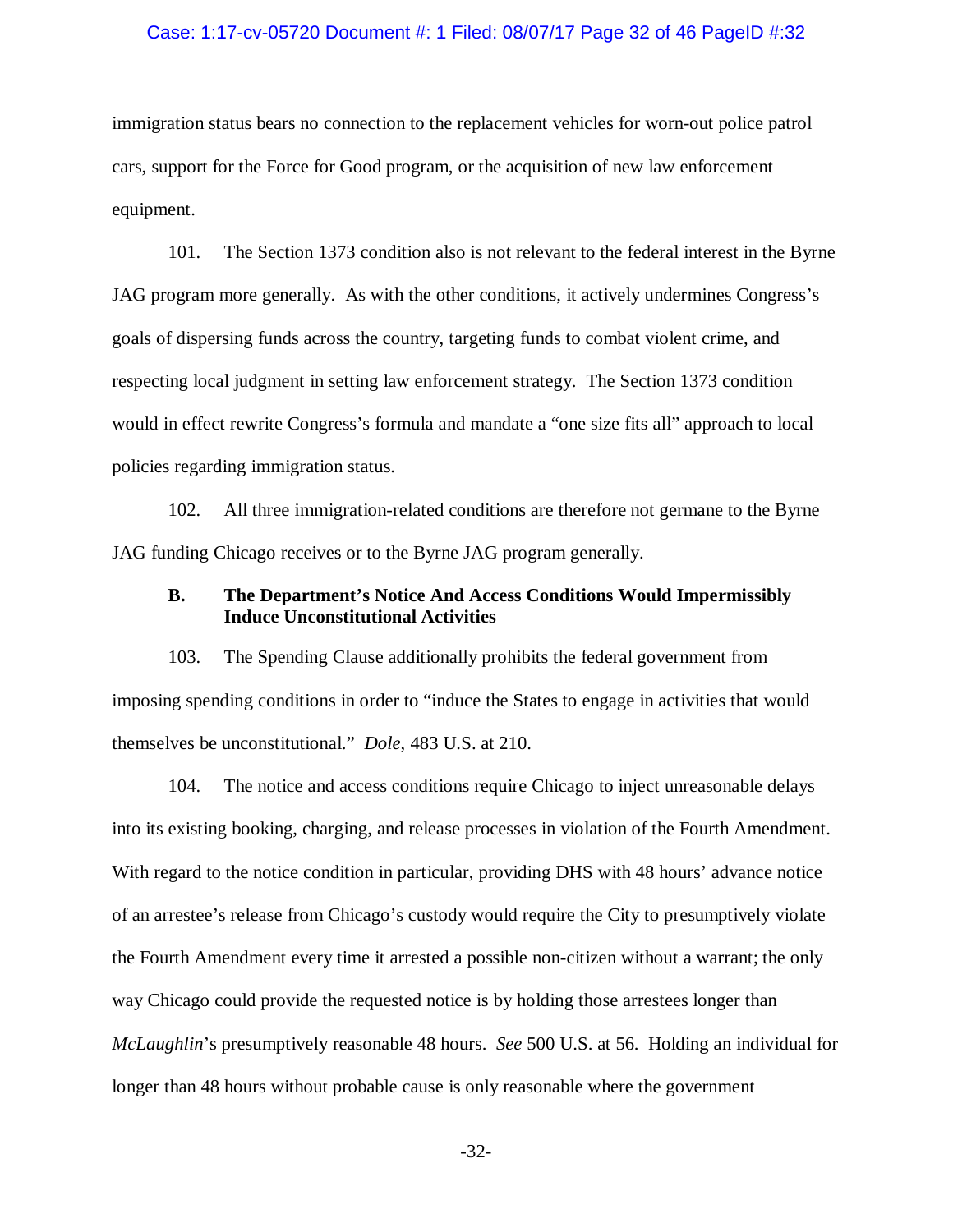# Case: 1:17-cv-05720 Document #: 1 Filed: 08/07/17 Page 33 of 46 PageID #:33

"demonstrate[s] the existence of an emergency or other extraordinary circumstance" justifying the delay. *Lopez v. City of Chicago*, 464 F.3d 711, 714 (7th Cir. 2006). Extended detention in order to provide release notifications to DHS qualifies as neither "extraordinary" nor an "emergency." *See Arizona v. United States*, 567 U.S. 387, 413 (2012) ("[D]elay[ing] the release of some detainees for no reason other than to verify their immigration status . . . would raise constitutional concerns.").

105. Independent of *McLaughlin*'s 48-hour presumption, the notice condition would require detention beyond the period authorized by the Fourth Amendment in many instances. A warrantless arrest initially reasonable for Fourth Amendment purposes becomes unreasonable once the task that occasioned the original seizure is complete. *See Illinois v. Caballes*, 543 U.S. 405, 407 (2005); *United States v. Jacobsen*, 466 U.S. 109, 124 (1984) ("[A] seizure lawful at its inception can nevertheless violate the Fourth Amendment."). Detaining an arrestee beyond the period justified by the probable cause supporting the initial arrest requires independent probable cause to justify continued seizure. *See Morales*, 793 F.3d at 218; *Miranda-Olivares*, 2014 WL 1414305, at \*9.

106. Nearly all of Chicago's arrestees who are released from the City's custody are released within 24 hours. Holding arrestees for 48 hours in order to comply with the notice condition would require Chicago to hold individuals longer than required by the fact of their initial arrest, and would thus require independent probable cause.

107. Probable cause to detain any person must be measured on an individual basis. Plainly, Chicago would not have probable cause to detain every known or suspected non-citizen for the 48-hour period DOJ seeks. Yet the notice condition is not limited to situations where there exists probable cause sufficient to extend the detention. The notice condition states only

-33-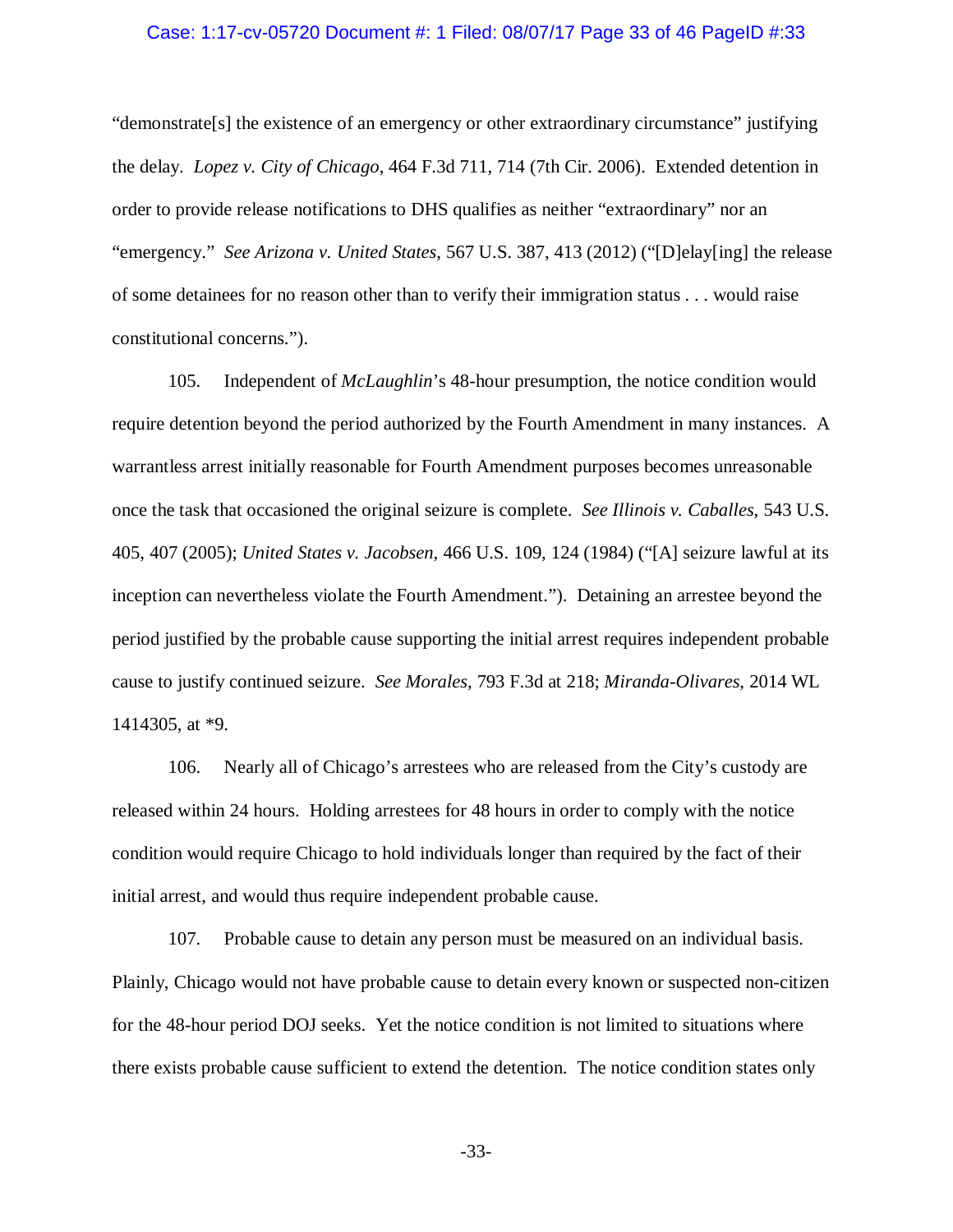#### Case: 1:17-cv-05720 Document #: 1 Filed: 08/07/17 Page 34 of 46 PageID #:34

that jurisdictions receiving Byrne JAG funding are required to hold suspected non-citizens "when DHS requests such notice." Ex. D at 30. Complying with the notice condition any time DHS "requests" such notice without regard to probable cause exists to justify continued detention would violate the Fourth Amendment.

108. The notice condition seeks to require grant recipients to engage in unconstitutional activity and is therefore impermissible under the Spending Clause.

109. The access condition would similarly require Chicago to hold individuals longer than necessitated by the initial probable cause finding supporting their arrests in at least some circumstances. Permitting DHS to question suspected non-citizens in Chicago's custody would inevitably require an extension of the detention period beyond that justified by the fact of arrest; at least some of those custodial interviews would interfere with Chicago's existing booking and release process.

110. Any extension to the detention period constitutes a subsequent seizure that must be independently supported by probable cause. *See Morales*, 793 F.3d at 218; *Miranda-Olivares*, 2014 WL 1414305, at \*9. Unless Chicago has independent probable cause sufficient to justify continued detention, it cannot extend the period of arrest to allow such questioning. *See Rodriguez v. United States*, 135 S. Ct. 1609, 1615 (2015); *Arizona*, 567 U.S. at 387; *Muehler v. Mena*, 544 U.S. 93, 101 (2005).

111. The access condition is not limited to those situations in which there exists probable cause sufficient to extend the detention. Instead, it requires Chicago to permit DHS personnel to access "any correctional or detention facility in order to meet with an alien (or an individual believed to be an alien)" without articulating a limiting principle. Ex. D at 30.

-34-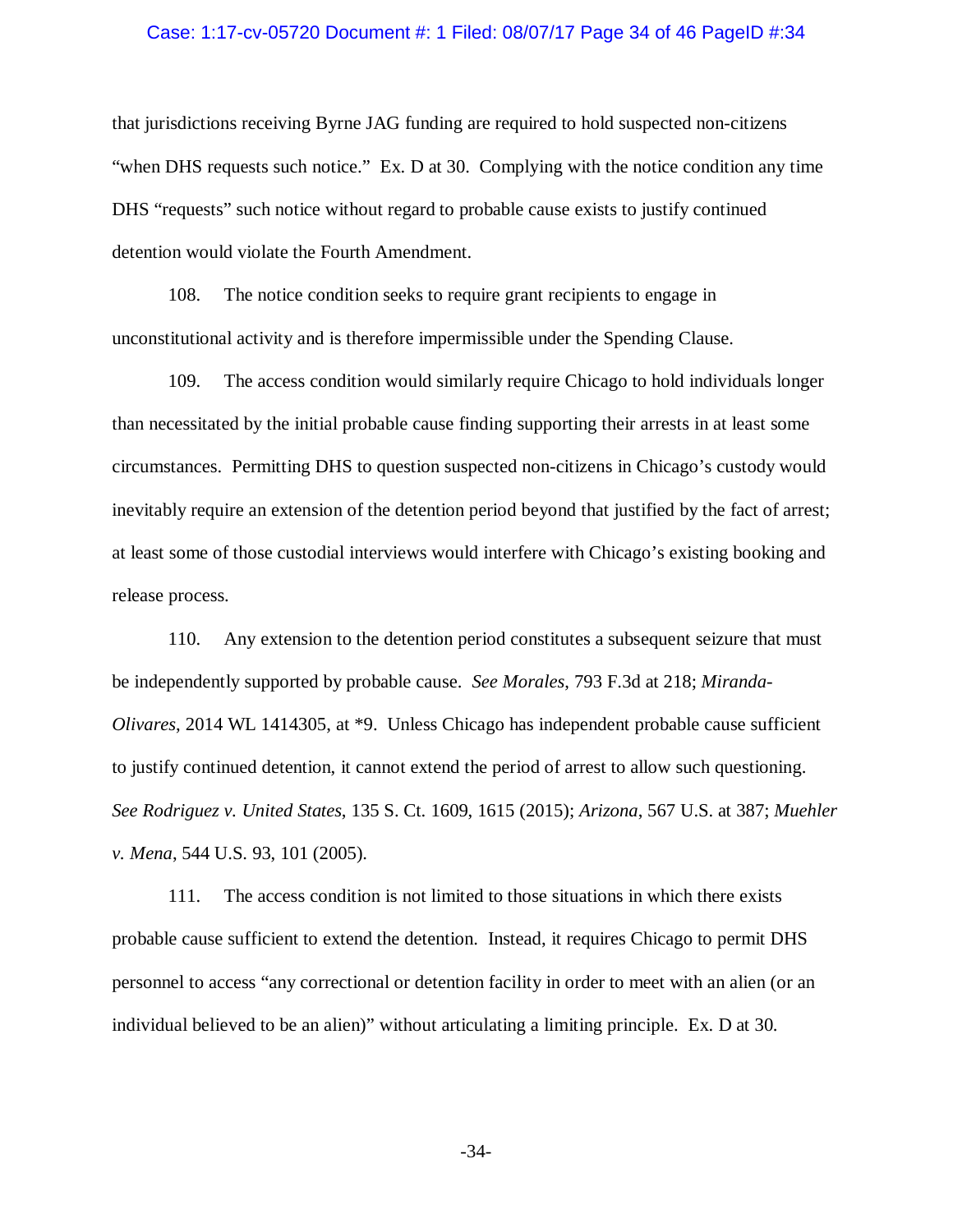### Case: 1:17-cv-05720 Document #: 1 Filed: 08/07/17 Page 35 of 46 PageID #:35

112. The access condition seeks to require grant recipients to engage in unconstitutional activity and is therefore impermissible under the Spending Clause.

## **C. The Department's Three Immigration-Related Conditions Are Unconstitutionally Ambiguous**

113. Federal restrictions on state and local funding must also be articulated "unambiguously" so that the recipient can "voluntarily and knowingly accept[]" Congress's terms. *Pennhurst State Sch. & Hosp. v. Halderman*, 451 U.S. 1, 16-17 (1981). Under *Pennhurst*, grant conditions are not "unambiguous<sup>[]"</sup> if the recipient "is unable to ascertain what is expected of it." *Id.*; *see also Arlington Cent. Sch. Dist. Bd. of Educ. v. Murphy*, 548 U.S. 291, 296 (2006) ("[Recipients] cannot knowingly accept conditions of which they are 'unaware' or which they are 'unable to ascertain.'" (quoting *Pennhurst*, 451 U.S. at 17)).

114. All three immigration-related conditions are ambiguous as to what is expected of grant recipients in Chicago's position, particularly given Chicago's Welcoming City Ordinance and other relevant policies and practices.

115. The notice condition is ambiguous because, as explained in detail already, it would require Chicago to engage in presumptively unconstitutional behavior. This condition forces grantees to (a) decide whether DOJ intends the condition to be read consistent with the Constitution, and assuming so, (b) decide for themselves how the condition could be complied with *without* raising constitutional difficulties. Requiring grantees to embark on careful constitutional analysis of federal grant conditions does not give grantees appropriate notice of what is "expected of" them.

116. The access condition is ambiguous because, as drafted, Chicago cannot discern what "detention facilities" it must permit federal agents to access. Specifically, it is not clear whether "detention facility" encompasses the holding cells operated by the Chicago Police

-35-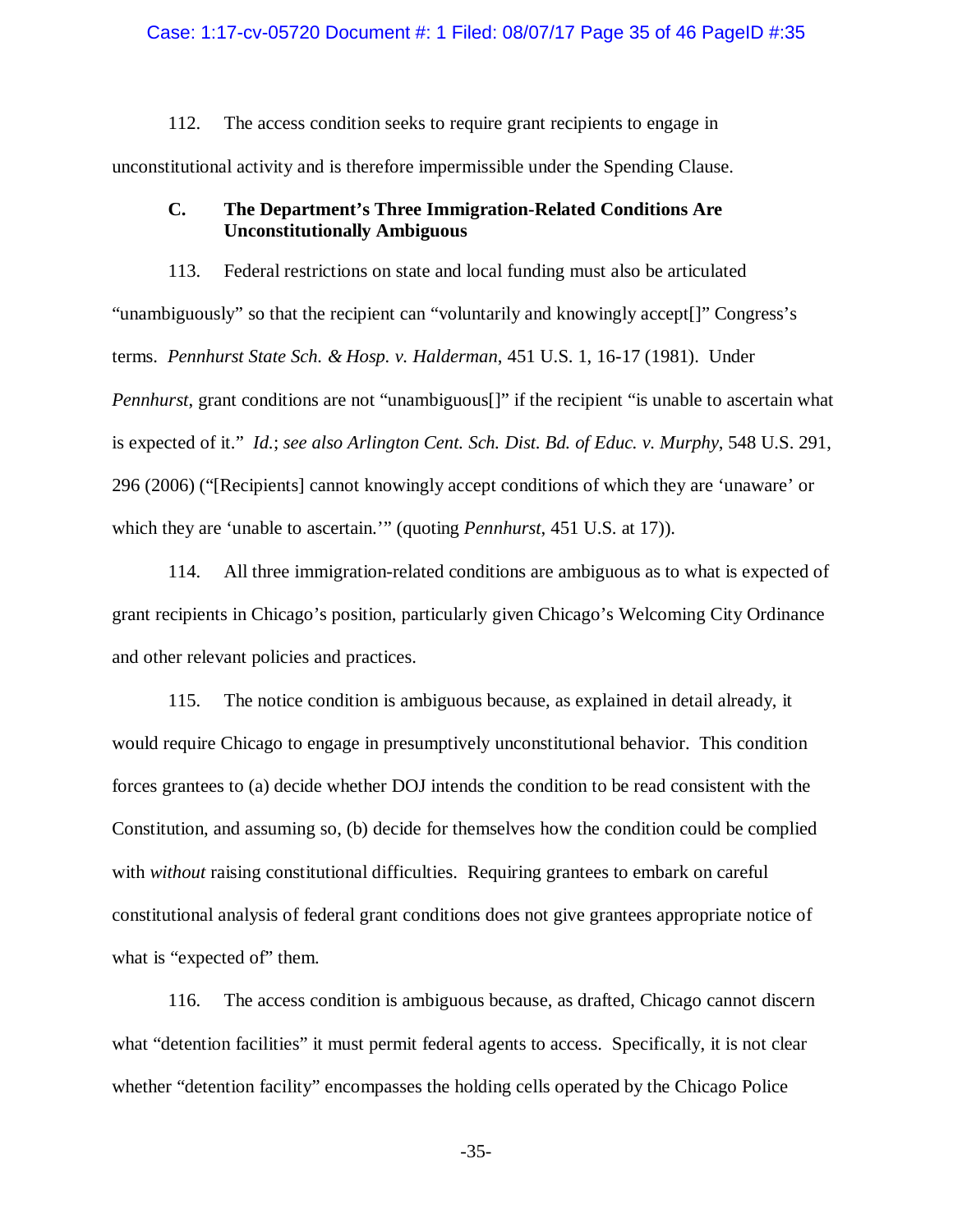### Case: 1:17-cv-05720 Document #: 1 Filed: 08/07/17 Page 36 of 46 PageID #:36

Department. Nor is it clear how the City should proceed when, given the very brief nature of most detentions, it is impossible to grant ICE access to a detainee because doing so would interfere with the Police Department's internal practices and unduly delay a detainee's release from custody. *Cf. McLaughlin*, 500 U.S. at 56 (Fourth Amendment prohibits "unreasonable delay" in releasing arrestees held without a judicial determination of probable cause).

117. The Section 1373 condition is also ambiguous, and the Department's guidance documents and other actions have only added to the confusion. For instance, the statute uses sweeping language with no discernable limiting principle—*i.e.*, barring agencies from "prohibit[ing], or *in any way* restrict[ing]" the sharing, maintenance, or exchange of immigration status information. And the Department has added to the difficulties State and localities would have in discerning the scope of that bar by suggesting without explanation that Section 1373 implicates a wide range of state and local governance practices from formal laws to informal cultural norms. At other times, the Department has actively contradicted itself in a bid to interpret Section 1373. For instance, it has stated both that Section 1373 requires no affirmative action by States and local governments, U.S. Dep't of Justice, Office of Justice Programs Guidance Regarding Compliance with 8 U.S.C. § 1373, at 1 (2016), https://tinyurl.com/y8e4j8es, and that States and local governments may need to provide affirmative instruction to employees to be in compliance, Memorandum from Michael E. Horowitz, Inspector Gen., U.S. Dep't of Justice, to Karol V. Mason, Assistant Attorney Gen., Office of Justice Programs, U.S. Dep't of Justice, Department of Justice Referral of Allegations of Potential Violations of 8 U.S.C. § 1373 by Grant Recipients 6 (May 31, 2016), https://tinyurl.com/y9rpwge4 ("[W]e have concerns that unless city employees were made explicitly aware that the local ordinance did not limit their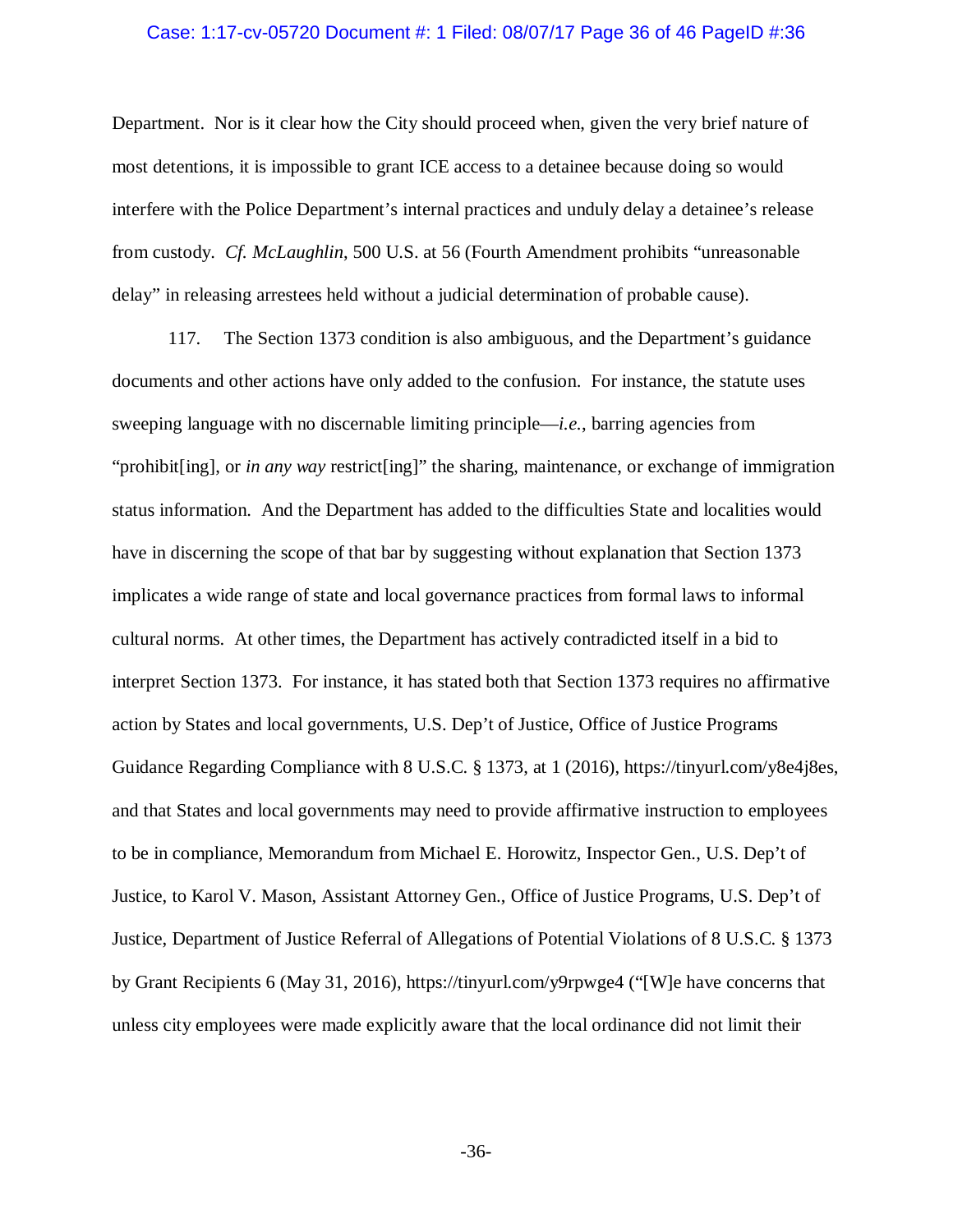#### Case: 1:17-cv-05720 Document #: 1 Filed: 08/07/17 Page 37 of 46 PageID #:37

legal authority to respond to such ICE requests, employees likely would be unaware of their legal authority to act inconsistently with the local ordinance.").

118. Finally, many interpretations of Section 1373 would raise serious constitutional concerns. Where a grant recipient must resolve tension between the Constitution and an informal interpretation announced by an agency in a guidance document to ascertain what is expected of it, the condition cannot be characterized as unambiguous.

# **D. The Department's Three Immigration-Related Conditions Are Unconstitutionally Coercive**

119. The Spending Clause further prohibits grant conditions that are "so coercive as to pass the point at which 'pressure turns into compulsion.'" *Dole*, 483 U.S. at 211 (citation omitted).

120. As a direct and proximate result of the notice, access, and Section 1373 conditions, Chicago is forced to either accept an unlawful and unconstitutional grant condition or forego Byrne JAG funds.

121. The loss of Byrne JAG funds would strain the Chicago Police Department's budget resources for replacing failing and inoperable patrol cars needed to provide a public presence and respond to emergency calls, and would curtail community outreach and engagement programs, such as the Chicago Police Department's Force for Good program.

122. All three immigration-related conditions therefore threaten financial consequences that exceed the point at which pressure turns to constitutionally impermissible compulsion.

123. Pursuant to 28 U.S.C. § 2201, Plaintiff is entitled to a declaration that the three immigration-related conditions for the FY 2017 Byrne JAG violate the Constitution's Spending Clause as well as an injunction preventing those conditions from going into effect.

-37-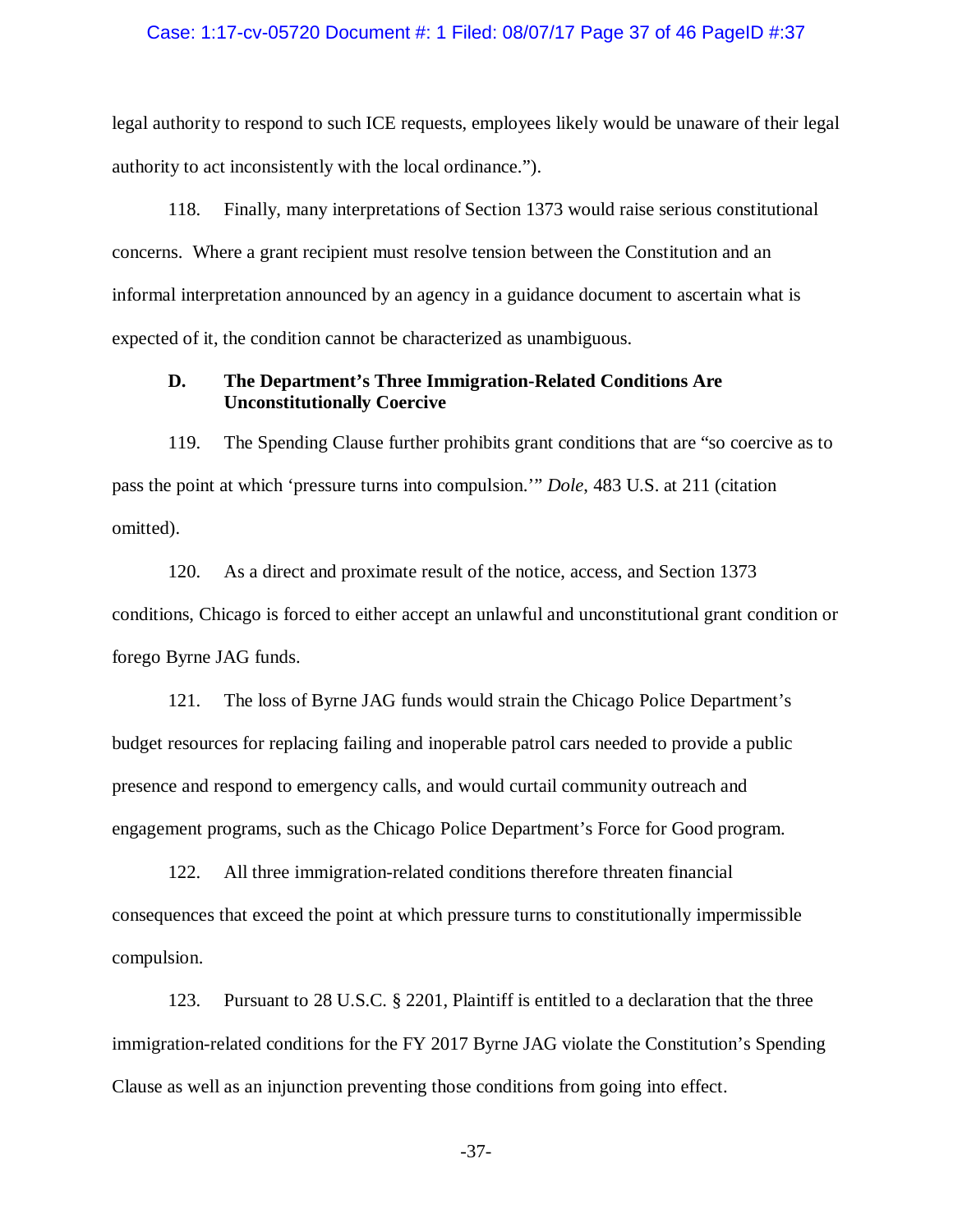## **COUNT FOUR: COMMANDEERING**

124. Plaintiff incorporates by reference the allegations of the preceding paragraphs.

125. The Tenth Amendment prohibits the federal government from "requir[ing]" States and localities "to govern according to Congress's instructions," *New York*, 505 U.S. at 162, or "command[ing] the States' officers . . . to administer or enforce a federal regulatory program," *Printz v. United States*, 521 U.S. 898, 935 (1997).

126. Where the "whole object" of a provision of a federal statute is to "direct the functioning" of state and local governments, that provision is unconstitutional, *Printz*, 521 U.S. at 932, and must be enjoined, *id.* at 935; *New York*, 505 U.S. at 186-187. That description precisely fits each of the three immigration-related conditions.

127. The notice condition seeks to fundamentally reorganize the manner in which Chicago has chosen to balance its Fourth Amendment obligations against its interest in effective law enforcement. Compliance with the notice condition would require Chicago to hold detainees longer than it currently does and would, at bottom "command the States' officers . . . to administer or enforce a federal regulatory program," *Printz*, 521 U.S. at 935.

128. The notice condition therefore impermissibly commandeers local governments and cannot be validly imposed on Byrne JAG funding recipients.

129. The access condition requires a fundamental restructuring of Chicago Police Department procedures and functions in order to accommodate on-demand access to detainees by federal agents. This federalization of bedrock local government functions violates the Tenth Amendment's anti-commandeering principle. State and local governments can define their sovereignty only "[t]hrough the structure of [their] government, and the character of those who exercise government authority." *Gregory v. Ashcroft*, 501 U.S. 452, 460 (1991). Instituting an open-door policy for federal immigration officials to enter local facilities and interrogate local

-38-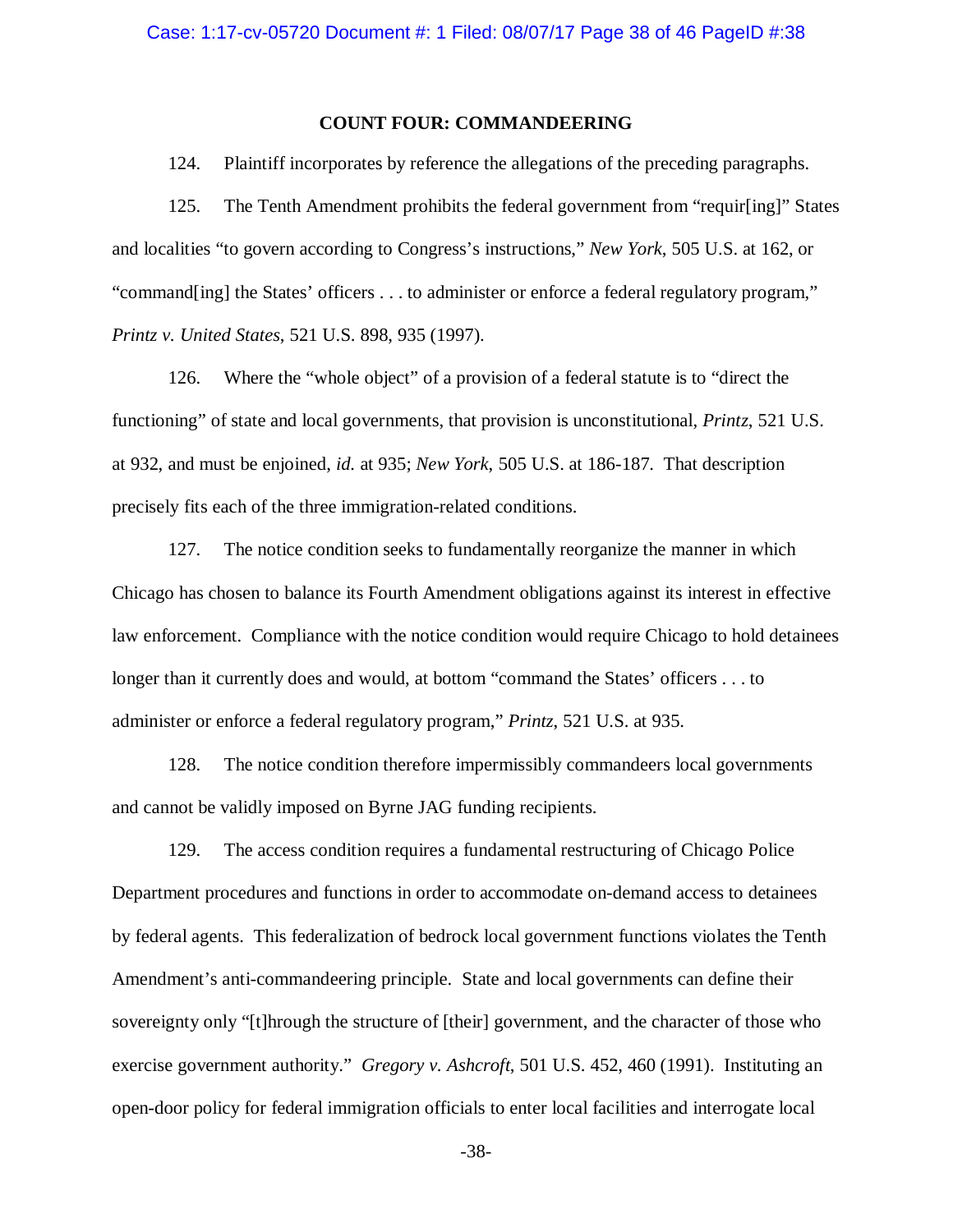#### Case: 1:17-cv-05720 Document #: 1 Filed: 08/07/17 Page 39 of 46 PageID #:39

detainees displaces Chicago's exercise of its fundamental police powers and compromises local political and law enforcement officials' ability freely to direct the City's law enforcement strategies and priorities.

130. The access condition therefore impermissibly commandeers local governments and cannot be validly imposed on Byrne JAG funding recipients.

131. Congress enacted Section 1373 on the belief that "[e]ffective immigration law enforcement requires a cooperative effort between all levels of government." S. Rep. No. 104- 249, at 19 (1996). Specifically, Congress sought to ensure that "[t]he acquisition, maintenance, and exchange of immigration-related information by State and local agencies" could be used to enforce federal law. *Id.* at 19-20. In doing so, it sought to "require [state and local officers] to provide information that belongs to the State and is available to them only in their official capacity"—in other words, to engage in unconstitutional commandeering. *Printz*, 521 U.S. at 932 n.17.

132. Further, Section 1373 prohibits state and local governments from engaging in a core aspect of governing: controlling the actions of their own employees. States and local governments can act "only through [their] officers and agents." *Nevada v. Hicks*, 533 U.S. 353, 365 (2001) (quoting *Tennessee v. Davis*, 100 U.S. 257, 263 (1879)). Thus, personnel decisions—including decisions about how personnel interact with the federal government—are "decision[s] of the most fundamental sort" for Chicago. *Gregory*, 501 U.S. at 460. Statutes like Section 1373—which require state officers to follow federal directives and usurp the state-level policymaking process—break the chain of accountability for state-level officers.

133. Section 1373 is therefore facially unconstitutional and cannot be validly imposed on Byrne JAG recipients as "applicable Federal law[]." 42 U.S.C. § 3752(5)(D).

-39-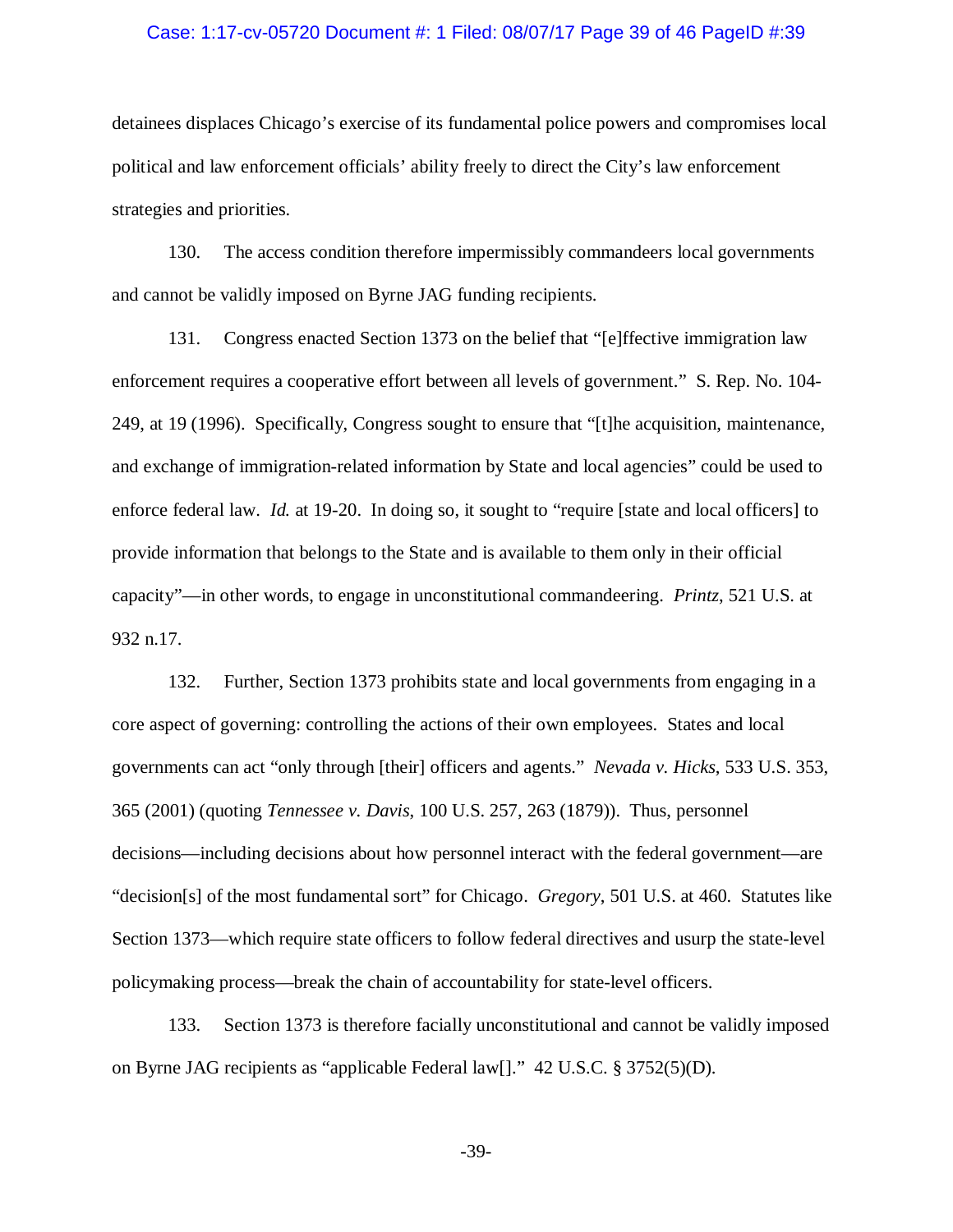#### Case: 1:17-cv-05720 Document #: 1 Filed: 08/07/17 Page 40 of 46 PageID #:40

134. As a direct and proximate result of these unconstitutional conditions, Chicago will be forced to accept unlawful and unconstitutional grant conditions or forego Byrne JAG funds and shut down or materially alter the programs they support.

135. Pursuant to 28 U.S.C. § 2201, Plaintiff is entitled to a declaration that the three immigration-related grant conditions the Department has sought to impose on FY 2017 Byrne JAG program participants violate the Tenth Amendment as well as an injunction preventing those conditions from going into effect.

# **COUNT FIVE: DECLARATORY JUDGMENT THAT CHICAGO COMPLIES WITH SECTION 1373**

136. Plaintiff incorporates by reference the allegations of the preceding paragraphs.

137. Chicago has certified compliance with Section 1373 and provided an

accompanying legal analysis describing the basis for the City's certification. DOJ guidance indicates that the statue does not impose an affirmative obligation on state or local entities to collect information from private individuals regarding their immigration status. *See* U.S. Dep't of Justice, Office of Justice Programs Guidance Regarding Compliance with 8 U.S.C. § 1373, at 1 (2016), https://tinyurl.com/y8e4j8es ("Section 1373 does not impose on states and localities the affirmative obligation to collect information from private individuals regarding their immigration status, nor does it require that states and localities take specific actions upon obtaining such information."). Section 20 of Chicago's Welcoming City Ordinance and Chicago Police Department Special Order S06-14-03 establish a general policy of not collecting immigration status information unless such collection is required by state or federal law, a judicial decision, or as part of anticipated litigation. Because Chicago cannot restrict the sharing of information it does not collect, the City's policy of non-collection renders it necessarily compliant with Section 1373 for all cases covered by the non-collection policy.

 $-40-$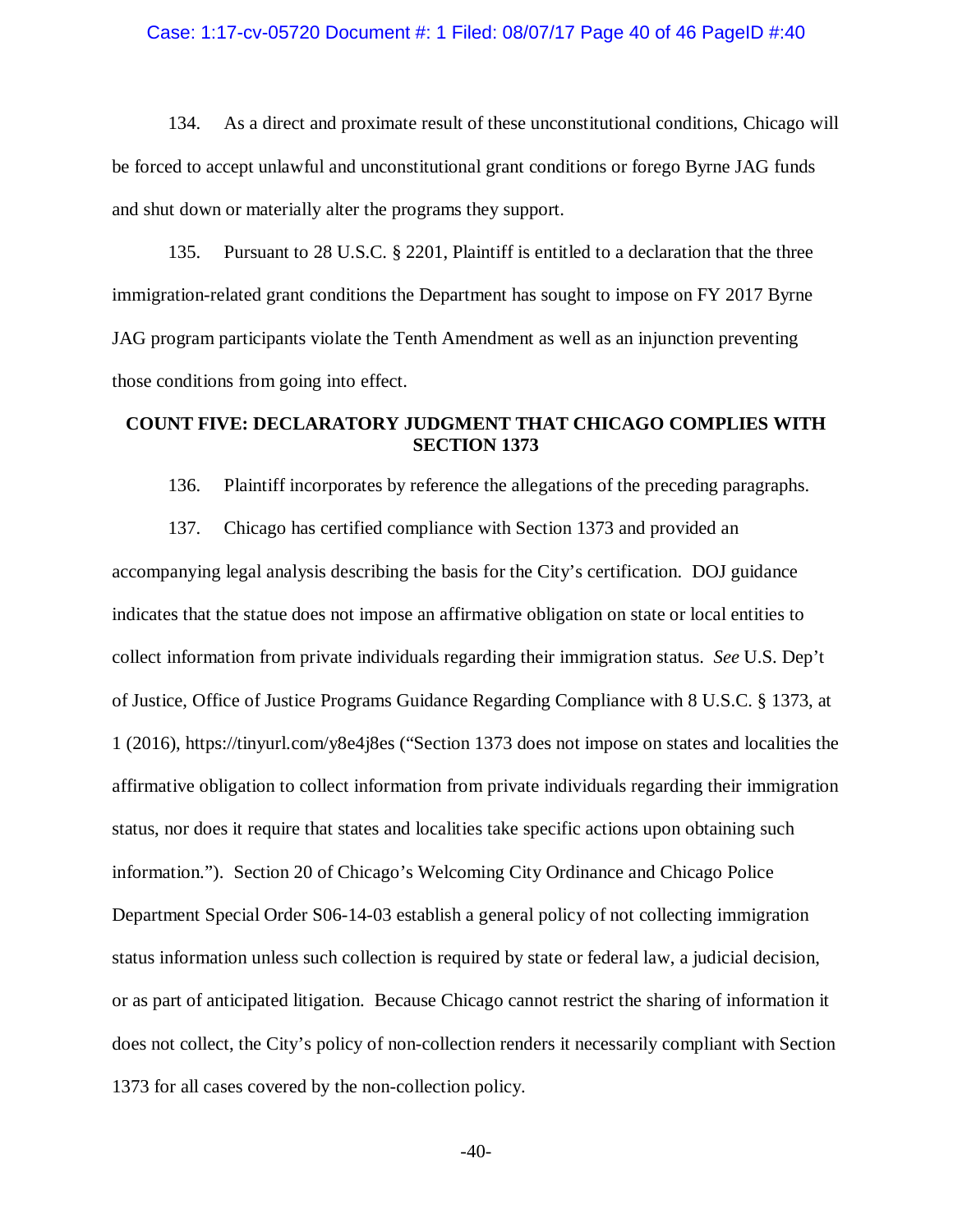### Case: 1:17-cv-05720 Document #: 1 Filed: 08/07/17 Page 41 of 46 PageID #:41

138. Where City officials or agents do incidentally come to possess immigration status information, the City has no policy restricting the sharing of such information contrary to Section 1373 because Section 30 of the Welcoming City Ordinance contains a "saving clause" that limits the disclosure of an individual's citizenship or immigration status information "[e]xcept as otherwise provided by applicable federal law." In the context of the Welcoming City Ordinance, "applicable federal law" includes Section 1373 to whatever extent Section 1373 and any individual federal request made pursuant to that provision is a lawful and constitutional exercise of federal authority.

139. Chicago has received no formal notification regarding the acceptability of that certification but the Department has indicated that certifications from at least some jurisdictions are likely to be rejected. *See* Press Release, U.S. Dep't of Justice, Department of Justice Reviewing Letters from Ten Potential Sanctuary Jurisdictions (July 6, 2017), http://tinyurl.com/ybdhf7vy.

140. While Chicago is confident it complies with Section 1373, DOJ's conduct has sown confusion and created the impression that the federal government believes otherwise, notwithstanding Chicago's legal analysis. Chicago is reluctant to certify compliance with the Section 1373 in its FY 2017 Byrne JAG application, which is due imminently, until the Department affirms that the City's prior certification is acceptable.

141. Pursuant to 28 U.S.C. § 2201, Plaintiff is entitled to a declaration that it complies with Section 1373.

### **COUNT SIX: ADMINISTRATIVE PROCEDURE ACT (FAILURE TO USE NOTICE AND COMMENT PROCEDURES; ARBITRARY AND CAPRICIOUS)**

142. Plaintiff incorporates by reference the allegations of the preceding paragraphs.

-41-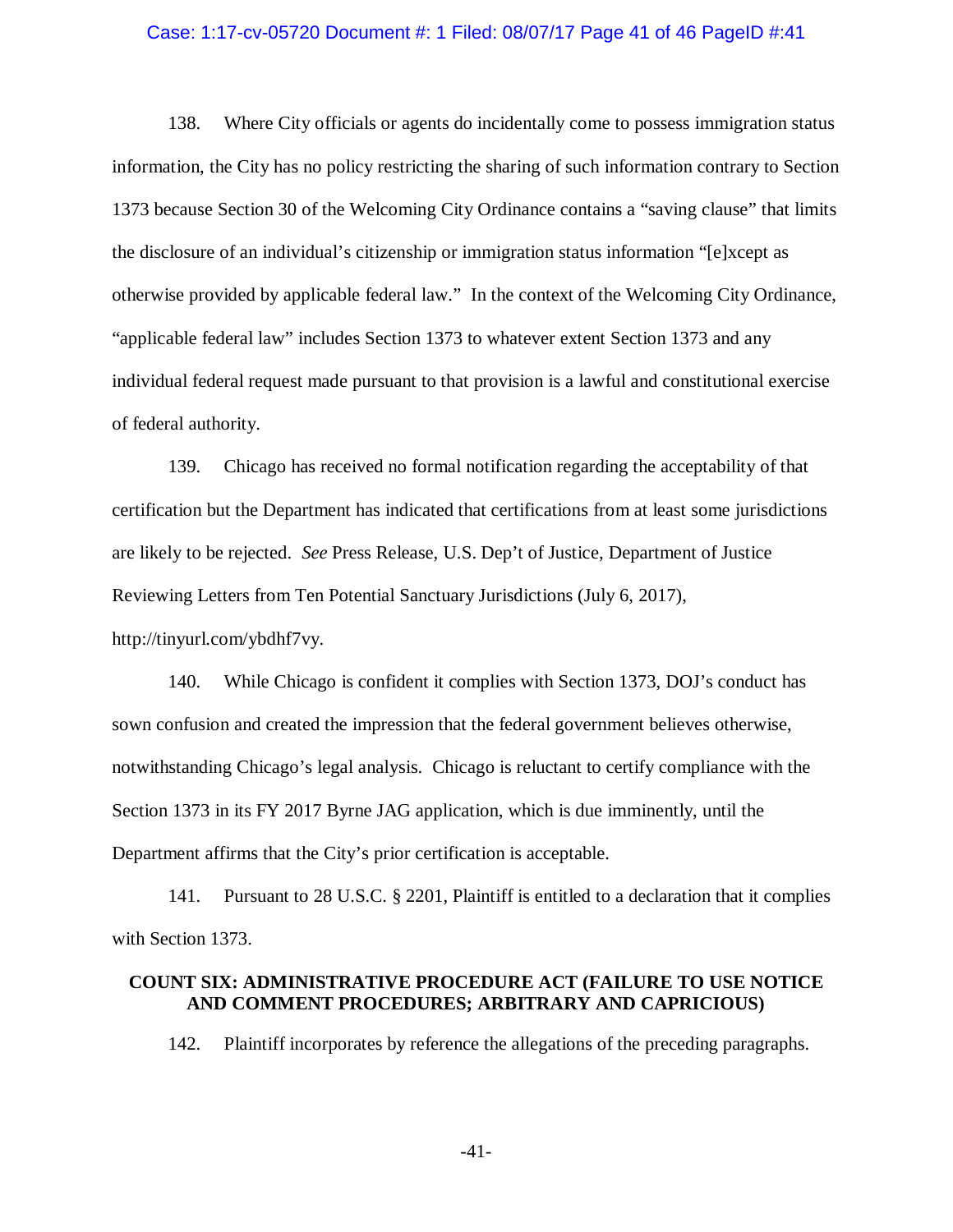# Case: 1:17-cv-05720 Document #: 1 Filed: 08/07/17 Page 42 of 46 PageID #:42

143. In addition to lacking statutory and constitutional authority to impose the immigration-related conditions, the conditions were adopted without using notice-and-comment procedures and are arbitrary and capricious, in violation of the Administrative Procedure Act, 5 U.S.C. § 706.

144. DOJ's decision to condition Byrne JAG funds on compliance with the notice, access, and Section 1373 conditions is a legislative rule that "impose[s] obligations . . . on private interests." *Associated Builders & Contractors, Inc. v. Reich*, 922 F. Supp. 676, 681 (D.D.C. 1996). It is therefore subject to the APA's requirement that legislative rules be enacted through notice and comment rulemaking procedures. *See Perez v. Mortg. Bankers Ass'n*, 135 S. Ct. 1199, 1204 (2015); *see also* 42 U.S.C. § 3754 ("The Attorney General shall issue rules to carry out this part."). DOJ issued the Section 1373 compliance condition through a guidance document and the notice and access conditions through a press release and subsequent inclusion by fiat in the grant solicitation. Those steps do not comply with notice and comment procedures. *See* 5 U.S.C. § 553.

145. All three conditions are also arbitrary and capricious because DOJ failed to rely on reasoned decisionmaking and, to the extent it cited reasons at all, those reasons are contradicted by evidence. Among other things, DOJ "relied on factors which Congress has not intended it to consider," *Motor Vehicle Mfrs. Ass'n of U.S., Inc. v. State Farm Mut. Auto. Ins. Co.*, 463 U.S. 29, 43 (1983), by, for example, evaluating grant applicants on the basis of their immigration policies rather than on their compliance with expressly enumerated statutory application requirements. *See* 42 U.S.C. § 3752(a)(1)-(5). It "entirely failed to consider an important aspect of the problem," *State Farm*, 463 U.S. at 43, including but not limited to the policing challenges created by alienating and inducing fear in immigrant communities. It

-42-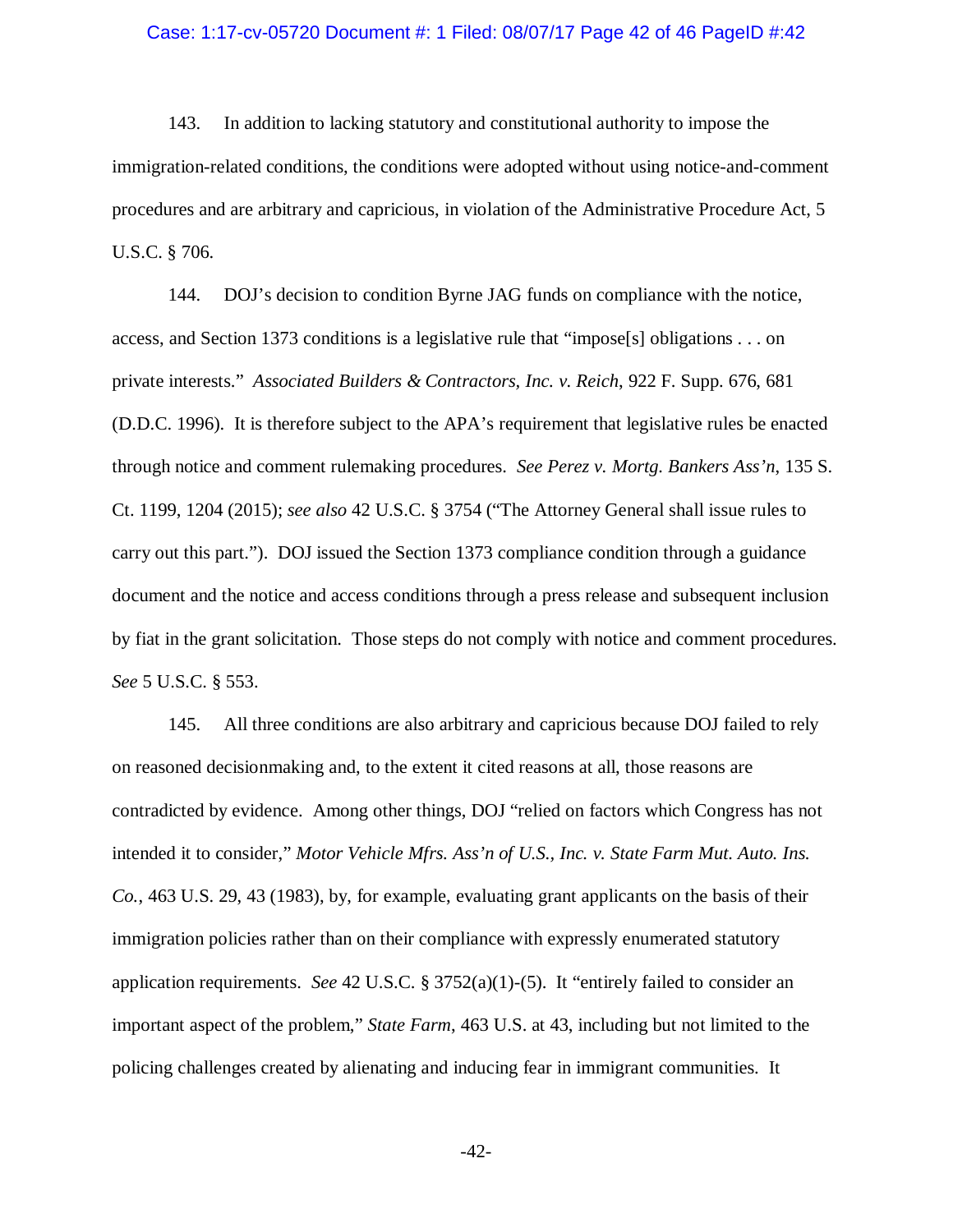### Case: 1:17-cv-05720 Document #: 1 Filed: 08/07/17 Page 43 of 46 PageID #:43

"offered an explanation for its decision that runs counter to the evidence before the agency," *id.*, including the evidence submitted by nine jurisdictions in their Section 1373 certification letters indicating that Welcoming City-style policies promote rather than detract from effective policing. Indeed, when the Attorney General referred to one study in the press that showed that such policies lead to higher crime, *the study's own authors said he was misrepresenting their work*.

146. Pursuant to 5 U.S.C. § 706 and 28 U.S.C. § 2201, Plaintiff is entitled to a declaration that the three immigration-related conditions for the FY 2017 Byrne JAG funds are in violation of the APA as well as an injunction preventing those conditions from going into effect.

# **COUNT SEVEN: ADMINISTRATIVE PROCEDURE ACT (PAPERWORK REDUCTION ACT)**

147. Plaintiff incorporates by reference the allegations of the preceding paragraphs.

148. DOJ additionally issued the new conditions "without observance of procedure required by law."  $5 \text{ U.S.C.} \$  706(2)(D).

149. The FY 2017 Certification of Compliance with Section § 1373 attached to the FY 2017 Byrne JAG application, *see* Ex. D. at 37-38, is a "collection of information" within the meaning of the Paperwork Reduction Act and implementing regulations. *See* 44 U.S.C. § 3502; 5 C.F.R. § 1320.3(h) ("[A] certification would likely involve the collection of 'information' if an agency conducted or sponsored it . . . to monitor . . . compliance with regulatory standards.").

150. The Paperwork Reduction Act bars federal agencies, including the Department, from "conduct[ing] or sponsor[ing] a collection of information" unless that agency has provided "60-day[s] notice in the Federal Register" and "otherwise consult[ed] with members of the public and affected agencies" to, *inter alia*, "evaluate whether the proposed collection of

-43-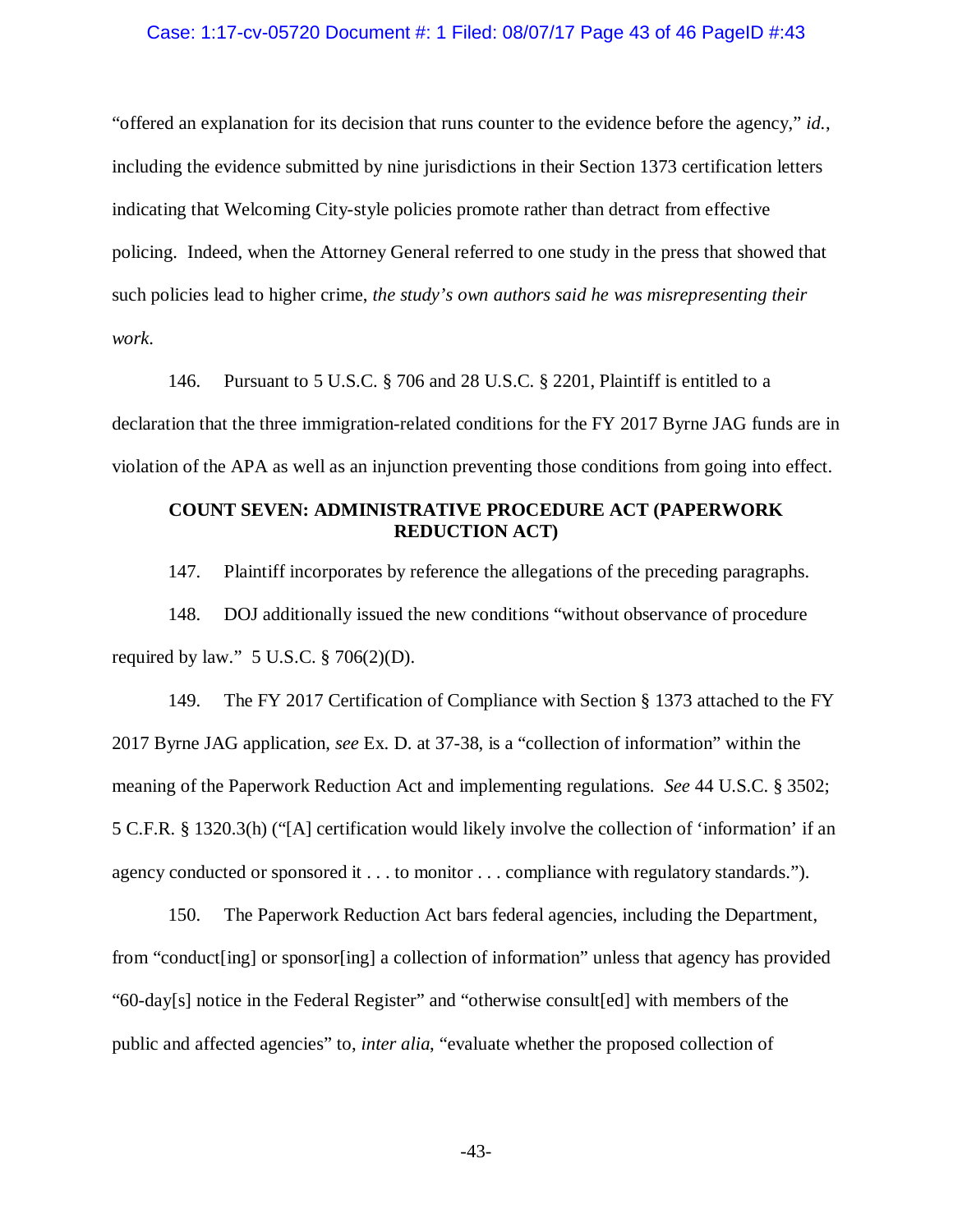### Case: 1:17-cv-05720 Document #: 1 Filed: 08/07/17 Page 44 of 46 PageID #:44

information is necessary for the proper performance of the functions of the agency." 44 U.S.C. §§ 3506(c)(2), 3507(a)(1); 5 C.F.R. § 1320.10.

151. The Department has not published a Paperwork Reduction Act Notice in the Federal Register relevant to the FY 2017 Certification of Compliance with Section 1373.

152. The Paperwork Reduction Act and implementing regulations further provide that that "no person shall be subject to any penalty for failing to comply with a collection of information" if the relevant collection of information does not display "a currently valid OMB control number" or if the agency "fails to inform" the person responding to the collection of information "that such person is not required to respond to the collection of information unless it displays a currently valid OMB control number." 44 U.S.C. § 3512; 5 C.F.R. § 1320.6; *see also Center for Auto Safety v. Nat'l Highway Traffic Safety Admin.*, 244 F.3d 144, 149 (D.C. Cir. 2001) (where agency "did not get prior approval from OMB" for an information collection covered by the Paperwork Reduction Act, agency "had no authority to enforce the information request").

153. The protection provided by the Paperwork Reduction Act "may be raised in the form of a complete defense, bar, or otherwise at any time during the agency administrative process or judicial action applicable thereto." 44 U.S.C. § 3512(b).

154. The FY 2017 Certification of Compliance with Section 1373 displays no OMB control number, and Chicago has not been informed that it is not required to submit the FY 2017 Certification of Compliance.

155. Pursuant to 5 U.S.C. § 706 and 28 U.S.C. § 2201, Chicago is entitled to a declaration that it is not required to submit a FY 2017 Certification of Compliance with Section 1373 and that its failure to do so cannot the basis for denying it FY 2017 Byrne JAG funds.

-44-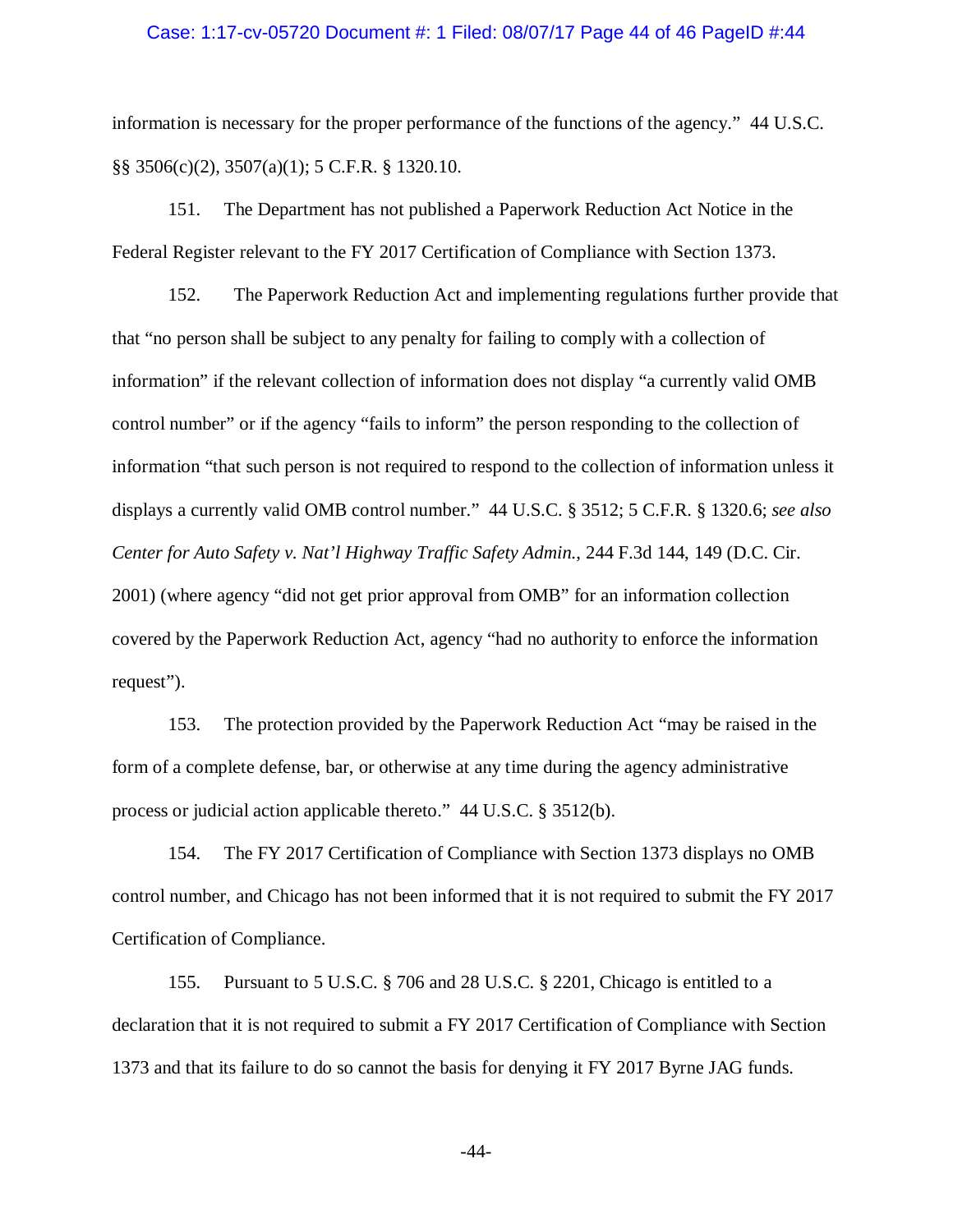# **PRAYER FOR RELIEF**

WHEREFORE, Plaintiff prays this Court:

a) Declare that all three immigration-related conditions for the FY 2017 Byrne JAG

are unlawful and that Chicago complies with 8 U.S.C. § 1373;

b) Enjoin the Department of Justice from enforcing the notice, access, or Section

1373 conditions for the FY 2017 Byrne JAG and retain jurisdiction to monitor the Department's

compliance with this Court's judgment; and

c) Grant such other relief as this Court may deem proper.

August 7, 2017.

Respectfully Submitted,

JAMIE S. GORELICK (*pro hac* vice pending) DAVID W. OGDEN (*pro hac vice* pending) ARI HOLTZBLATT (*pro hac vice* pending) ARI SAVITZKY (*pro hac vice* pending) MOLLY JENNINGS (*pro hac vice* pending) BRIDGET FAHEY\* (*pro hac vice* pending) WILMER CUTLER PICKERING HALE AND DORR LLP 1875 Pennsylvania Avenue NW Washington, DC 20006 (202) 663-6000

DEBO P. ADEGBILE (*pro hac vice* pending) WILMER CUTLER PICKERING HALE AND DORR LLP 7 World Trade Center 250 Greenwich Street New York, NY 10007 (212) 230-8800

\* Admitted to practice only in Colorado. Supervised by members of the firm who are members of the District of Columbia Bar

EDWARD N. SISKEL Corporation Counsel of the City of Chicago BENNA R. SOLOMON Deputy Corporation Counsel JUSTIN A. HOUPPERT Assistant Corporation Counsel SCOTT D. SPEARS Assistant Corporation Counsel 121 N. LaSalle Street, Suite 600 Chicago, IL 60602 (312) 744-0220

By /s/ Andrew W. Worseck ANDREW W. WORSECK Chief Assistant Corporation Counsel 30 N. LaSalle Street, Suite 1230 Chicago, IL 60602 (312) 744-0220 andrew.worseck@cityofchicago.org

MATTHEW C. CROWL NICK KAHLON LAURA KLEINMAN RILEY SAFER HOLMES & CANCILA LLP